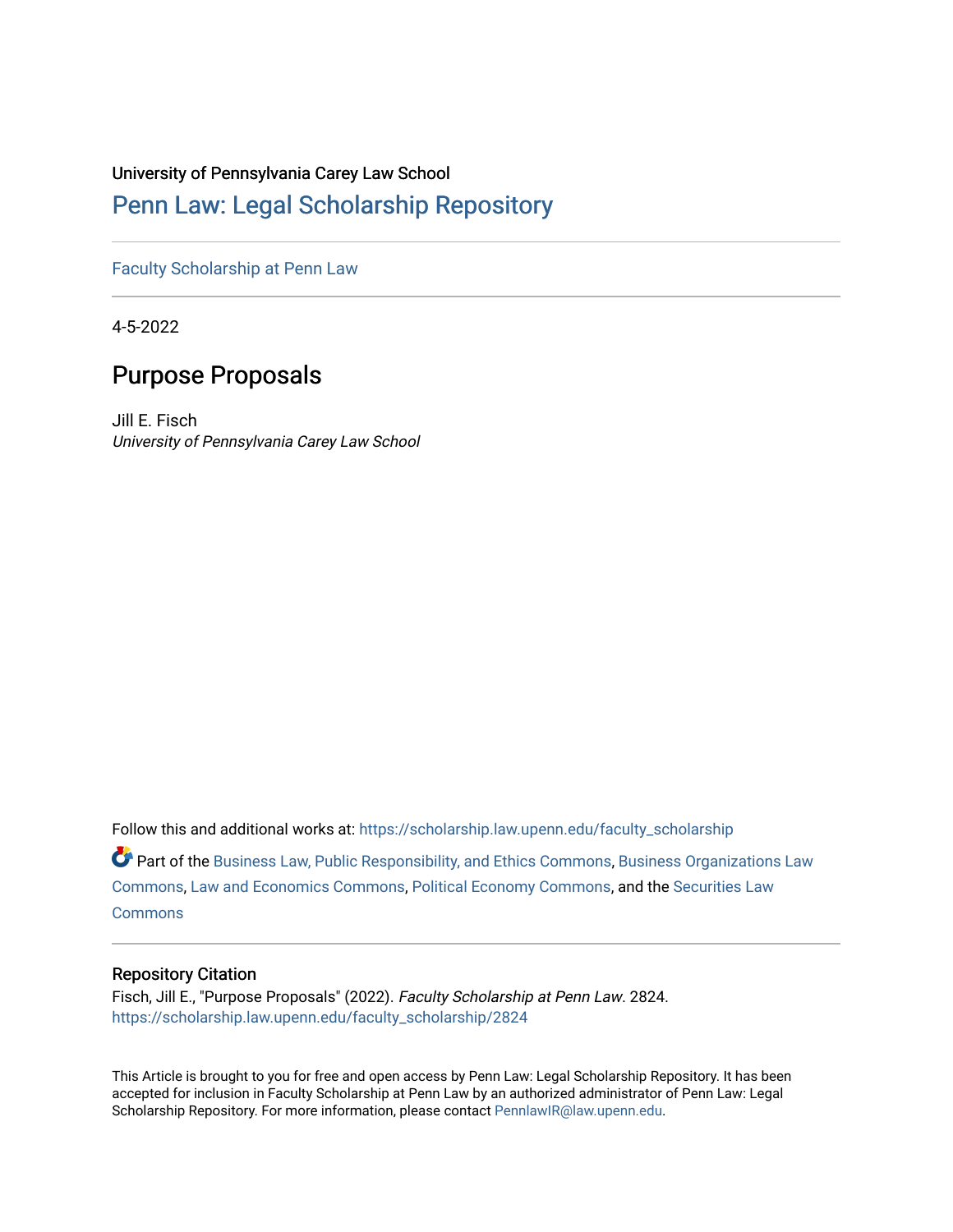# PURPOSE PROPOSALS

# Jill E. Fisch\*

## Forthcoming 1 U. Chi. Bus. L. Rev. (2022)

## Abstract

Repurposing the corporation is the hot issue in corporate governance. Commentators, investors and increasingly issuers, maintain that corporations should shift their focus from maximizing profits for shareholders to generating value for a more expansive group of stakeholders. Corporations are also being called upon to address societal concerns – from climate change and voting rights to racial justice and wealth inequality.

The shareholder proposal rule, Rule 14a–8, offers one potential tool for repurposing the corporation. This Article describes the introduction of innovative proposals seeking to formalize corporate commitments to stakeholder governance. These "purpose proposals" reflect a new dynamic in the debate over stakeholder governance by enabling shareholders to communicate their views about corporate purpose to their fellow shareholders and management. At the same time, purpose proposals highlight the potential problems with a shareholder voting process dominated by a handful of institutional intermediaries whose interests, particularly with respect to corporate purpose, may not be aligned with those of their beneficiaries.

This Article provides the first analysis of purpose proposals. It presents data on the introduction of these proposals and the extent to which they have commanded shareholder support. It interrogates the justifications for the proposals offered by their proponents. Finally, it considers the role of the shareholder proposal rule in offering a mechanism for shareholder debate over corporate purpose.

# Table of Contents

I. INTRODUCTION ...................................................................................................................... 2

I. THE DEBATE OVER CORPORATE PURPOSE

<sup>\*</sup> Saul A. Fox Distinguished Professor of Business Law, University of Pennsylvania Law School. I thank participants at the University of Chicago Business Law Review Symposium, the Tulane Corporate and Securities Roundtable and the BYU Winter Deals Conference as well as Rick Alexander, Cathy Hwang, Sanford Lewis, Peter Molk, Alessio Pacces and Harwell Wells for their many helpful comments and suggestions.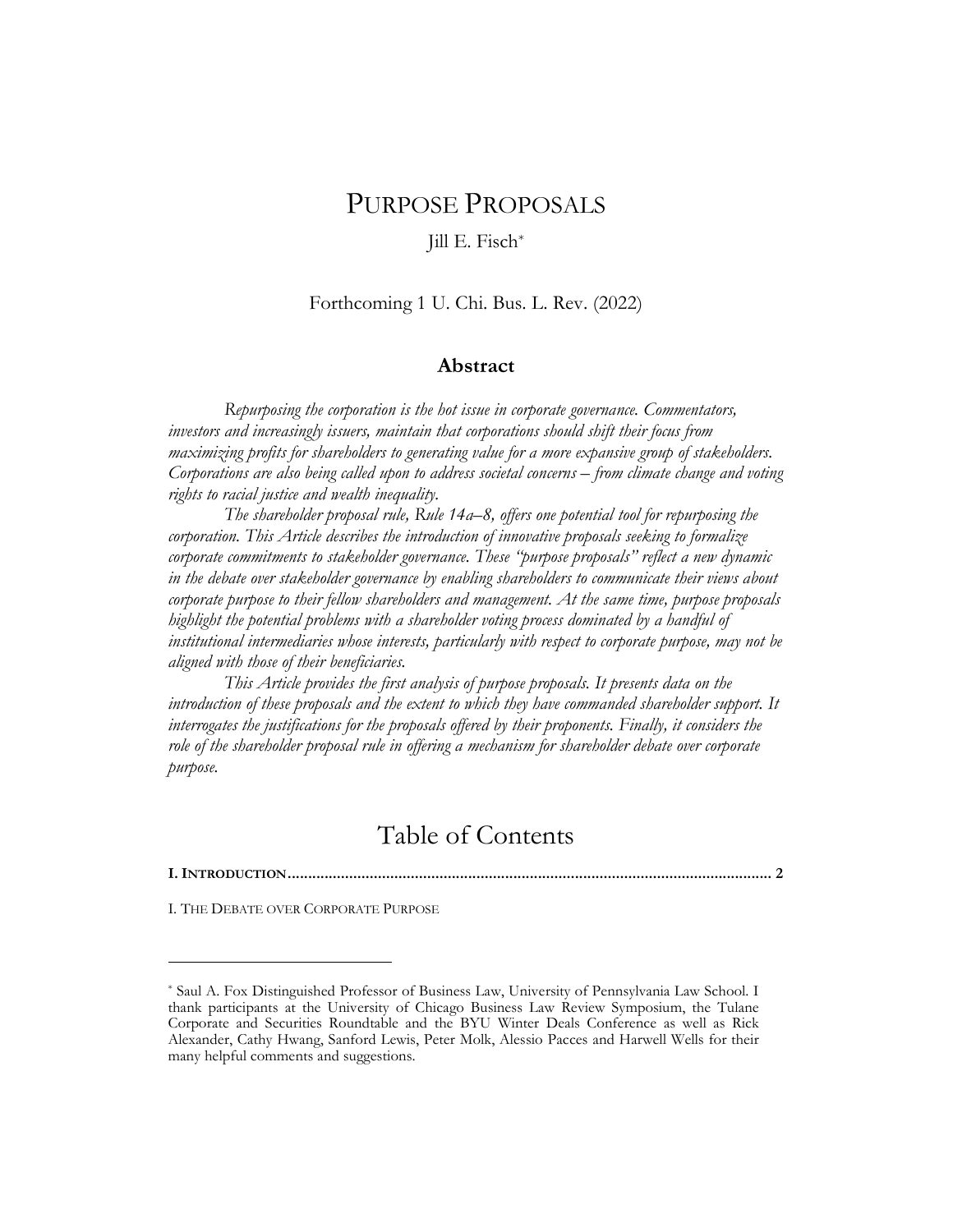II. SHAREHOLDER PROPOSALS AND CORPORATE GOVERNANCE

III. PURPOSE PROPOSALS

IV. PURPOSE PROPOSALS AND STAKEHOLDER GOVERNANCE

A. The Information-Generative Role of Purpose Proposals

B. The Process Advantages of Purpose Proposals

C. Potential Problems with Purpose Proposals

V. CONCLUSION

### I. INTRODUCTION

Repurposing the corporation is the hot issue in corporate governance. For many years, corporate law scholars found common ground in the principle of shareholder primacy—that a corporation should operate in an effort to maximize shareholder value.<sup>1</sup> As members of the law and economics branch of the academy, Frank Easterbrook and Dan Fischel are commonly associated with the shareholder primacy norm.<sup>2</sup> In truth, however, the dominant theme of The Economic Structure of Law, the book that is the focus of this symposium issue, is the "corporation-ascontact."<sup>3</sup> Easterbrook and Fischel explicitly recognized the potential that shareholder primacy might lead to corporate behavior that was not socially optimal and that, "[w]hen situations of this sort occur, there are gains to be had in overriding the corporate contracts."<sup>4</sup>

Agreement on the shareholder primacy norm has evaporated. In November 2019, the Business Roundtable (the BRT) issued its "new" statement on the purpose of the corporation, replacing its focus on shareholder primacy with a statement signed

<sup>&</sup>lt;sup>1</sup> See Jill E. Fisch, Measuring Efficiency in Corporate Law: The Role of Shareholder Primacy, 31 J. CORP. L. 637 (2006) (explaining and critiquing the shareholder primacy norm).

<sup>&</sup>lt;sup>2</sup> See, e.g., William W. Bratton, Team Production Revisited, 74 VAND. L. REV. 1539, 1552 (2021) ("Shareholder primacy is a tie that binds together Jensen and Meckling's model, Easterbrook and Fischel's contractarianism, and the shareholder paradigm"). See generally FRANK EASTERBROOK & DANIEL FISCHEL, THE ECONOMIC STRUCTURE OF CORPORATE LAW (1991). As Ed Rock explains in his contribution to this symposium, Easterbrook and Fischel in fact take the view that corporate participants need not contract for shareholder primacy and that the purpose of the corporation is merely a term of the corporate contract. Edward Rock, Easterbrook and Fischel on Corporate Purpose, 1 U. CHI. BUS. L. REV. \_\_, \_\_ (2022).

<sup>&</sup>lt;sup>3</sup> EASTERBROOK & FISCHEL, *supra* note 2 at 7.

<sup>4</sup> Frank Easterbrook & Daniel Fischel, The Corporate Contract, 89 COLUM. L. REV. 1416, 1439 (1989).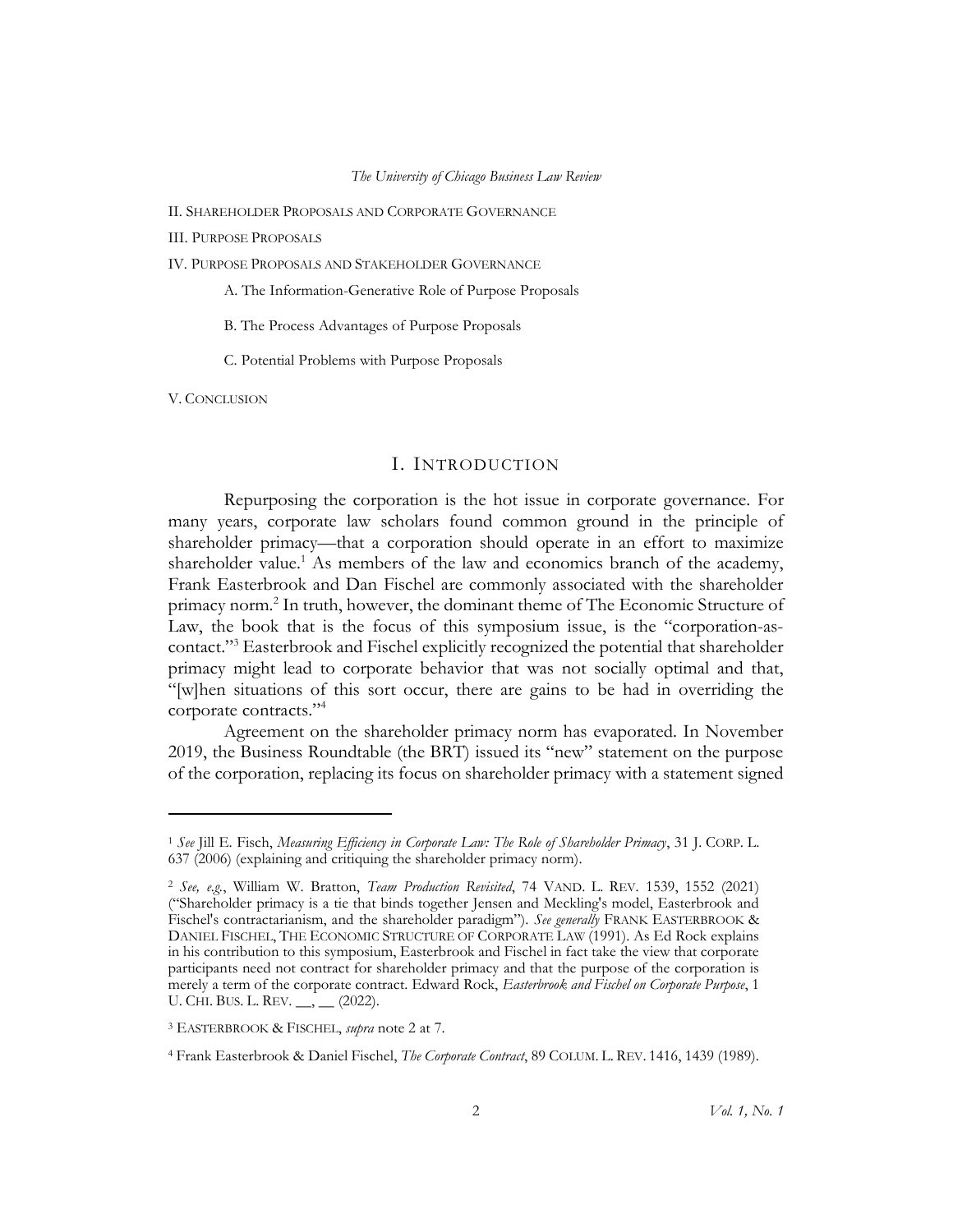by 181 CEOs who committed to a purpose of maximizing value for all stakeholders.<sup>5</sup> Scholars have already written dozens of articles and books arguing that the traditional corporate purpose of maximizing shareholder value is inappropriate and outdated, and proposing that corporations reframe their purpose in terms of stakeholder and/or societal interests.<sup>6</sup> Defenders of the repurposed corporation differ in their objectives and in the scope of their proposals, but their general mission enjoys broad-based support from investors and commentators.

Corporations appear to be taking these concerns to heart. In the last several years, a growing number of companies, even those that traditionally resisted pressure to make their operations more sustainable, have publicly announced their plans to improve. General Motors announced a goal of phasing out the manufacture of all gaspowered vehicles by 2035.<sup>7</sup> Exxon revealed a five-year climate change plan to comply with the Paris Agreement's reduction targets.<sup>8</sup> And HSBC reported that it will target net zero carbon emissions across its entire customer base by 2050.<sup>9</sup>

Whether these issuers will treat these statements as binding commitments remains to be seen. One article studied the process by which corporate CEOs signed the BRT statement and concluded that signing the statement did not reflect a meaningful commitment by issuers to a shift in business operations and instead appeared to be "mostly for show."<sup>10</sup> To be fair, a true commitment to stakeholder capitalism would involve substantial and perhaps costly changes to the way many issuers currently operate.<sup>11</sup> Moreover, the BRT is a membership organization of chief executive officers, not corporations, and it is not entirely clear why a CEO's individual

<sup>5</sup> Business Roundtable Redefines the Purpose of a Corporation to Promote 'An Economy That Serves All Americans,' BUS. ROUNDTABLE (Aug. 19, 2019), https://perma.cc/A2GD-AM25.

 $6$  See, e.g., Research Handbook on Corporate Purpose and Personhood (Elizabeth Pollman & Robert B. Thompson eds., 2021); Alex Edmans, GROW THE PIE: HOW GREAT COMPANIES DELIVER BOTH PURPOSE AND PROFIT (2020); Colin Mayer, PROSPERITY: BETTER BUSINESS MAKES THE GREATER GOOD (2018).

<sup>&</sup>lt;sup>7</sup> Camila Domonoske, *General Motors Sets All-Electric Target for Vehicles by 2035*, NPR (Feb. 1, 2021), https://perma.cc/2TZV-QN7B.

<sup>&</sup>lt;sup>8</sup> Eric Rosenbaum, Oil Giant Exxon Mobil Pushes New Climate Change Plan as Activist Investors Circle, CNBC (Dec. 14, 2020), https://perma.cc/AM5Q-ULQ5.

<sup>&</sup>lt;sup>9</sup> Lawrence White et al., HSBC Targets Net Zero Emissions by 2050, Earmarks \$1 Trillion Green Financing, REUTERS (Oct. 9, 2020), https://perma.cc/3YQH-QMXL.

<sup>&</sup>lt;sup>10</sup> Lucian A. Bebchuk & Roberto Tallarita, The Illusory Promise of Stakeholder Governance, 106 CORNELL L. REV. 91, 98 (2020).

<sup>&</sup>lt;sup>11</sup> See, e.g., Andrew Winston, *Is the Business Roundtable Statement Just Empty Rhetoric?*, HARV. BUS. REV. (Aug. 30, 2019), https://perma.cc/6S7J-Y3VA ("For many of the BRT signatories, truly internalizing the meaning of their words would require rethinking their whole business.").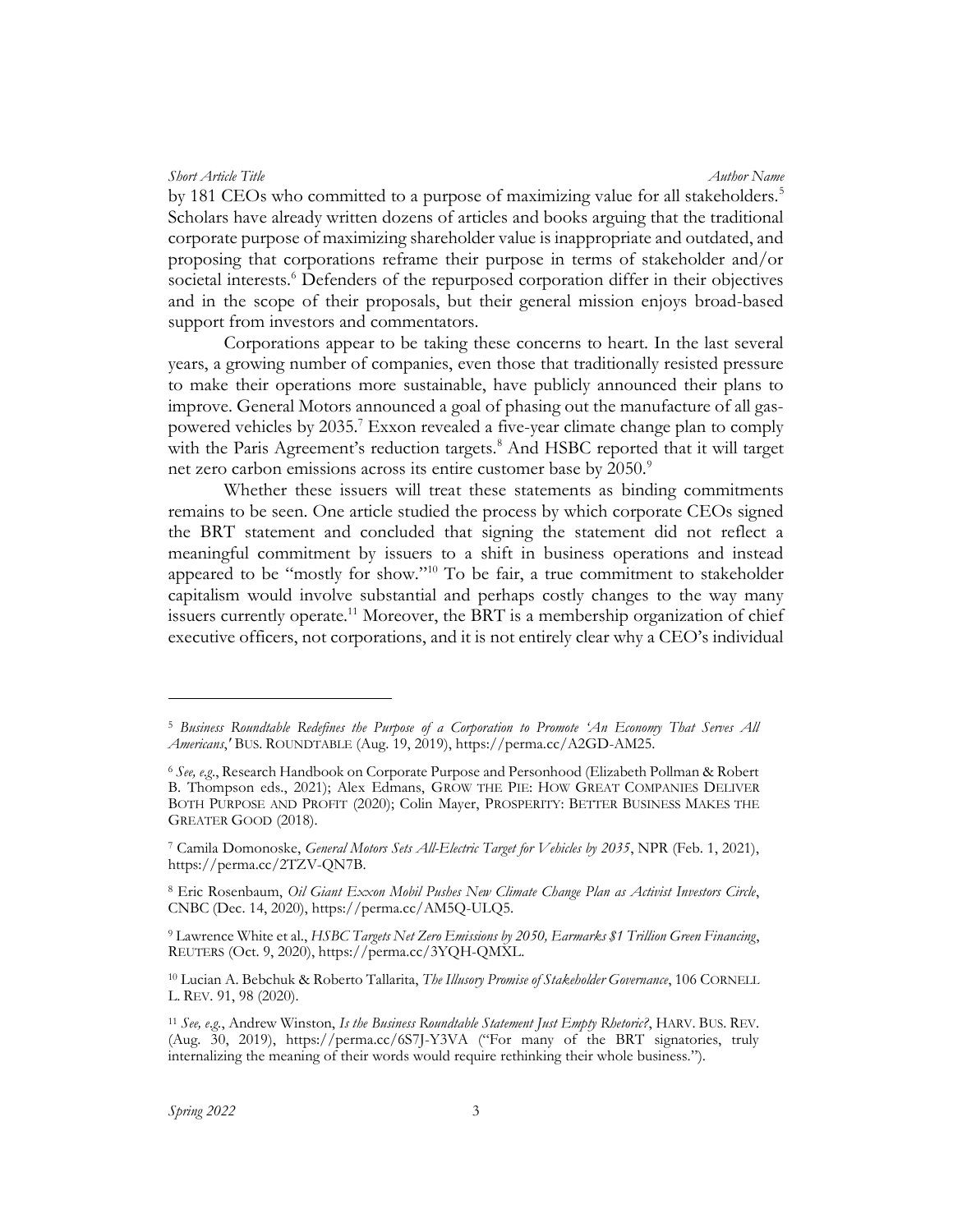support of a social policy would or should drive corporate action.<sup>12</sup> A meaningful change in corporate purpose would presumably require support by the board of directors and the shareholders.

SEC Rule  $14a-8$ , the shareholder proposal rule,<sup>13</sup> offers a vehicle both for developing shareholder support for a reframed corporate purpose and demonstrating that support to the board of directors. Following the BRT statement, shareholders began to introduce proposals seeking to have corporations formalize their commitment to repurposing. This Article terms these "purpose proposals."<sup>14</sup> Purpose proposals take several forms including seeking disclosure about the corporation's existing commitments, restructuring the corporation to increase its focus on stakeholder capitalism, and advocating that the corporation amend its charter to convert to a public benefit corporation (PBC). For example, a purpose proposal introduced at Fox Corp.'s Nov. 10, 2021 annual meeting requested that the Fox "Board of Directors take steps necessary to amend our certificate of incorporation and, if necessary, bylaws (including presenting such amendments to the shareholders for approval) to become a public benefit corporation" and that "one of the public benefits included in the amendment be provision of the Company's viewers with an accurate understanding of current events through the exercise of journalistic integrity  $\cdots$ <sup>15</sup>

Purpose proposals are consistent with a long tradition of shareholders using the shareholder proposal rule to encourage governance reform.<sup>16</sup> The modest ownership stake and relatively low-cost procedural requirements for introducing a shareholder proposal allow investors to place new issues before their fellow

<sup>12</sup> See About Us, BUS. ROUNDTABLE, https://perma.cc/CVD9-8UFG (last visited Feb. 12, 2022) ("Business Roundtable is an association of chief executive officers of America's leading companies").

<sup>13</sup> 17 C.F.R. § 240.14a–8.

<sup>14</sup> The article uses the term purpose proposals to distinguish proposals that explicitly address corporate purpose from the broad range of shareholder proposals that address issues of ESG, social issues and stakeholder value. See, e.g., Say on Climate: Shareholder Voting on Climate Transition Action Plans, CHILDREN'S INV. FUND FOUND., https://perma.cc/8H53-K9ME (last visited Feb. 12, 2022) (proposing "say on climate" shareholder votes on corporate climate transition plans); Lorraine Woellert Catherine Boudreau & Kellie Mejdrich, Shareholders Target 'White Man's World' with Record Demands for Diversity Data, POLITICO (Apr. 6, 2021), https://perma.cc/8KTN-BWPK (describing shareholder proposals addressing board and workforce diversity).

<sup>15</sup> Def. Schedule 14A, Fox Corp., Sept. 17, 2021, at 57, https://sec.report/Document/0001193125- 21-276133/.

<sup>&</sup>lt;sup>16</sup> See generally James D. Cox & Randall S. Thomas, The SEC's Shareholder Proposal Rule: Creating a Corporate Public Square, 3 COLUM. BUS. L. REV. 1147, 1163 (2021) ("[S]ome highly successful shareholder proposal campaigns influenced the broad adoption of various corporate governance practices.").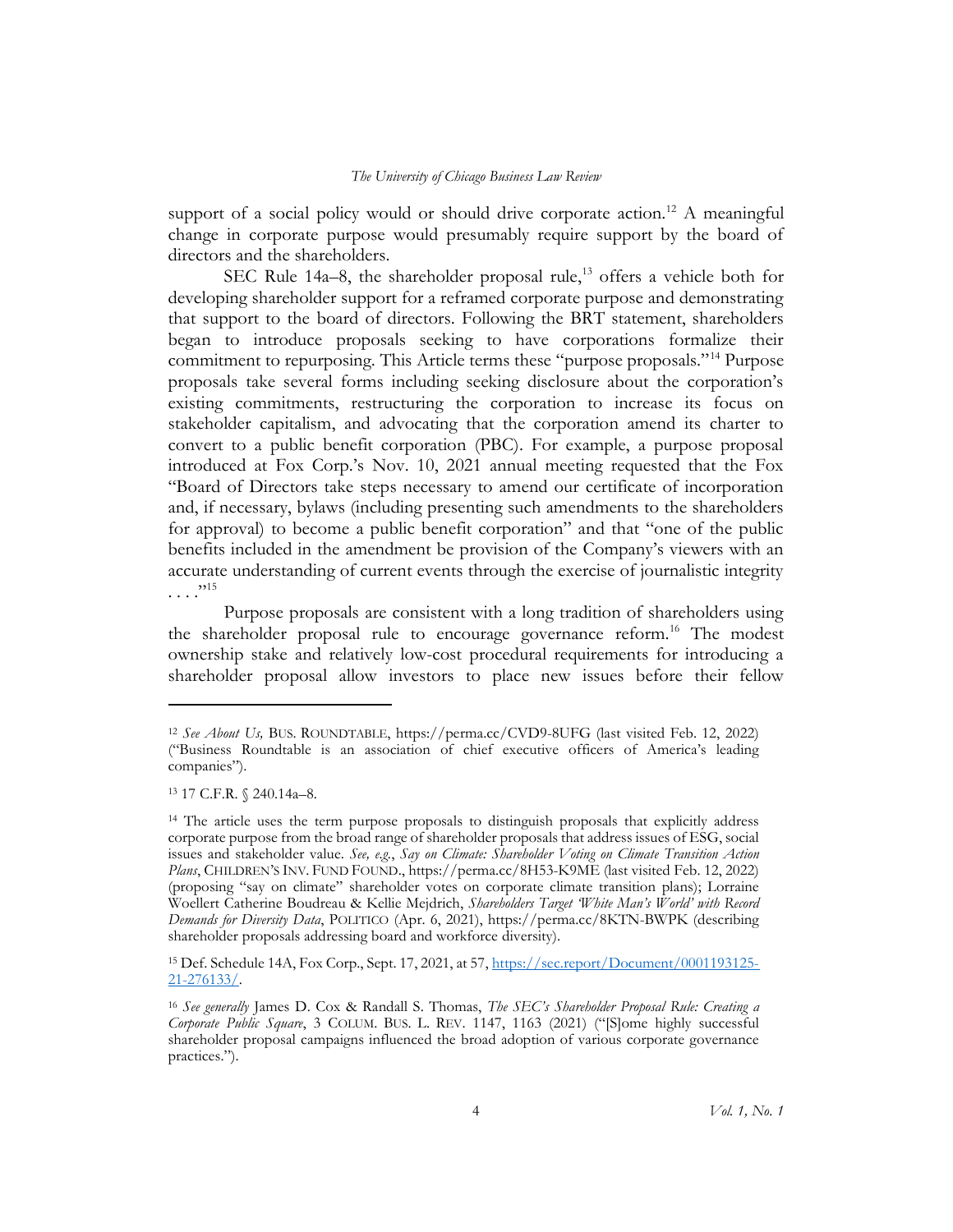shareholders, managers, and corporate boards. Although the subjects of shareholder proposals vary substantially, and some fade quickly into obscurity, others gradually build sufficient support leading not only to their implementation but to their incorporation into future standards of good governance.<sup>17</sup>

At the same time, shareholder proposals are controversial. Critics argue that there are too many such proposals, that they are frequently sponsored by retail investors with small stakes, termed "corporate gadflies," and that they do not enhance economic value.<sup>18</sup> These concerns led the SEC in September 2020 to revise the shareholder proposal rule to raise the ownership threshold required to submit or resubmit a shareholder proposal.<sup>19</sup> More recently (under a different administration), the SEC staff issued new interpretive guidance rejecting its previous company-specific approach to evaluating the permissibility of social policy proposals and stating that it would no longer approve the exclusion of shareholder proposals raising "issues with a broad social impact."<sup>20</sup>

Purpose proposals present a novel twist. On the one hand, they highlight the power of shareholder proposals to raise a new issue for shareholder debate. The structure of the shareholder proposal rule includes a mechanism by which the proponent and the issuer present arguments for and against the proposal.<sup>21</sup> Through the voting process, fellow shareholders communicate their evaluation of the strengths of these arguments. These evaluations may be further informed by third-party advisors

<sup>&</sup>lt;sup>17</sup> Id.; see also S'HOLDER RIGHTS PROJECT, THE SHAREHOLDER RIGHTS PROJECT REPORT FOR THE 2012 AND 2013 PROXY SEASONS (Oct. 20, 2013) (describing successful campaign by Harvard Shareholder Rights Project seeking declassification of corporate boards through the introduction of shareholder proposals), https://perma.cc/4NCN-WTMG.

<sup>&</sup>lt;sup>18</sup> See, e.g., Nickolay Gantchev & Mariassunta Giannetti, *The Costs and Benefits of Shareholder Democracy*: Gadflies and Low-Cost Activism, 34 REV. FIN. STUD. 5629, 5630 (2021) (finding that "proposals implemented by active individual sponsors destroy shareholder value if they are implemented"); Cox & Thomas, supra note 16, at 1198 ("Finally, we are concerned that gadfly investors are making an excessive number of proposals that decrease the value of targeted firms.").

<sup>19</sup> Procedural Requirements and Resubmission Thresholds Under Exchange Act Rule 14a–8, 85 Fed. Reg. 70,240 (proposed Nov. 4, 2020) (codified at 17 C.F.R. § 240.14a–8). The rule has been challenged in the D.C. District Court. See Complaint, Interfaith Ctr. on Corp. Resp. v. U.S. Sec. & Exch. Comm'n, No. 1:21–cv–01620 (D.D.C. filed June 15, 2021), https://perma.cc/4GAT-4EXK.

<sup>20</sup> SEC Staff Legal Bulletin No. 14L (Nov. 3, 2021), https://perma.cc/EJ5Y-5VTK; Sanford Lewis, SEC Resets the Shareholder Proposal Process, HARV. L. SCH. FORUM ON CORP. GOVERNANCE (Dec. 23, 2021), https://perma.cc/8NTD-FDKV (explaining the significance of the bulletin and arguing that it will "make it easier for shareholders to write clear and specific proposals that will survive a noaction challenge—which is a good thing"); see also Letter from Frederick Alexander, CEO, S'holder Commons, to Gary Gensler, Chair, U.S. Sec. & Exch. Comm'n (Aug. 20, 2021), https://perma.cc/6VYC-2YWR (expressing concern that SEC staff was inappropriately excluding shareholder proposals about company's externalization of costs).

<sup>&</sup>lt;sup>21</sup> The rule allows the proponent to include a supporting statement so long as the proposal and supporting statement are limited to 500 words. 17 C.F.R. § 240.14a-8.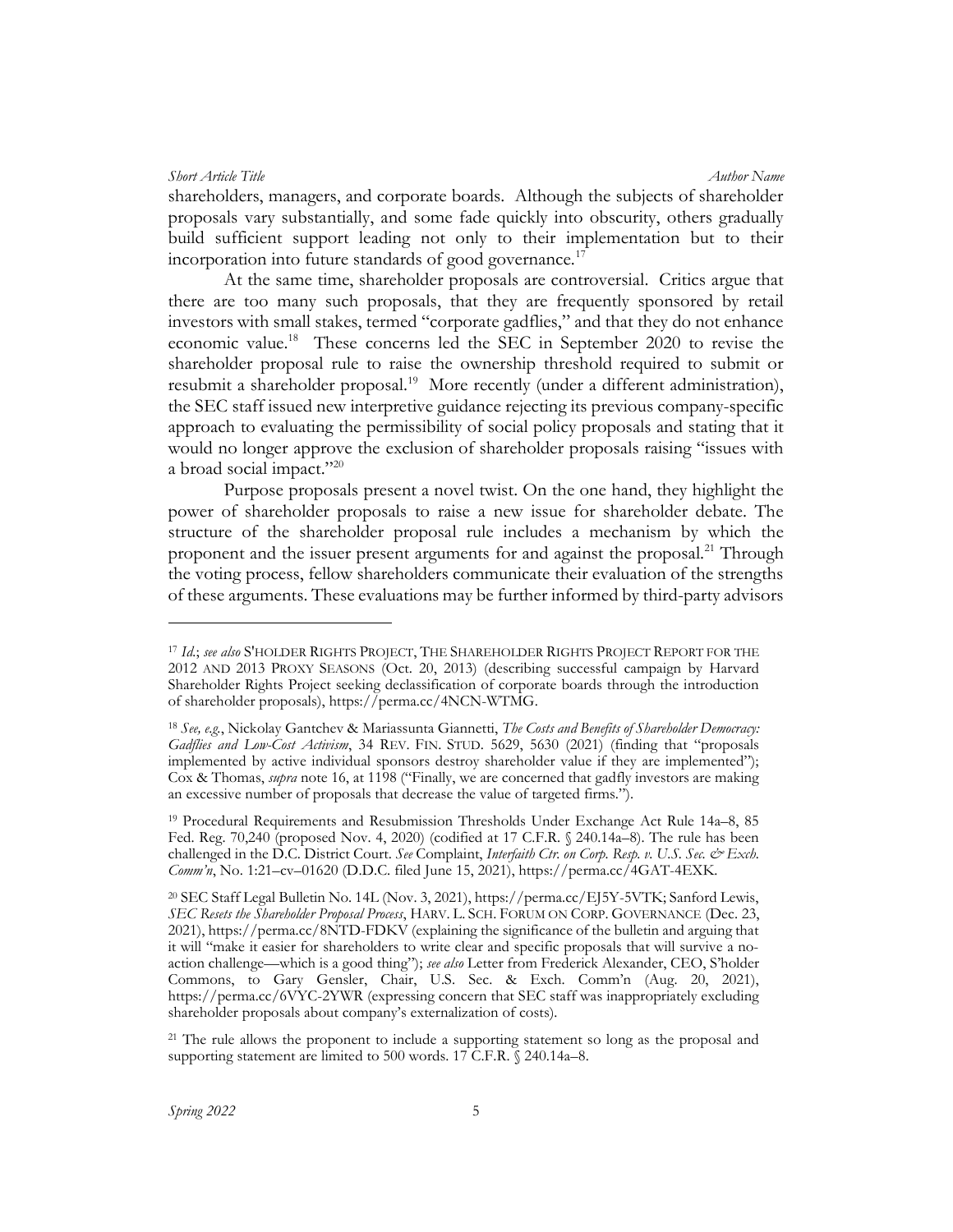such as proxy advisors.<sup>22</sup> The nonbinding nature of most shareholder proposals allows this debate to take place within a framework in which, regardless of the voting outcome, the decision to implement the proposal is ultimately made by the board of directors, subject to fiduciary constraints. The shareholder proposal thus offers a relatively low-cost and low-stakes procedure for introducing governance innovation.

On the other hand, the mechanics of modern shareholder voting offer new reasons for skepticism. Today, institutional shareholders cast the overwhelming majority of votes at shareholder meetings.<sup>23</sup> Voting power is concentrated in the hands of small number of asset managers who manage the money of participants in employer-sponsored 401(k) plans but who have no economic interest in the stock they are voting, a problem I have previously described as "empty voting."<sup>24</sup> The beneficiaries in these plans play little or no role in selecting the asset managers and determining their voting preferences.<sup>25</sup> As a result, there is a risk that the institutional votes that drive outcomes may not accurately reflect the interests of those with real economic stakes. This risk is exacerbated by the shift from proposals that focused primarily on economic value to proposals with societal and political implications, proposals on which asset managers may have particular reasons to vote differently from the way their beneficiaries would vote.<sup>26</sup>

This Article provides the first analysis of purpose proposals. It presents data on the introduction of and support for such proposals. It considers how the shareholder proposal rule provides a forum to debate stakeholder governance and corporate purpose. The data indicate that, at least in this context, the shareholder proposal rule is working as intended and provide evidence that the Trump administration's 2020 recent efforts to restrict its scope were misguided.<sup>27</sup>

<sup>&</sup>lt;sup>22</sup> See, e.g., Douglas Sarro, Proxy Advisors as Issue Spotters, 15 BROOK. J. CORP. FIN. & COM. L. 371, 405–07 (2021) (describing studies on the effect of proxy advisor recommendations on support for shareholder proposals).

<sup>&</sup>lt;sup>23</sup> Institutional investors control as much as 80% of the voting rights of large publicly traded companies. Sean Griffith & Dorothy Lund, Conflicted Mutual Fund Voting in Corporate Law, 99 B.U. L. Rev. 1151, 1155 (2019). Moreover, institutions vote more than 90% of their shares, while retail investors vote fewer than 30%. Jill Fisch, Standing Voting Instructions: Empowering the Excluded Retail Investor, 102 MINN. L. REV. 11, 14 (2018).

<sup>&</sup>lt;sup>24</sup> Jill E. Fisch, Mutual Fund Stewardship and the Empty Voting Problem, 16 BROOK. J. CORP. FIN. & COMM. L. 71 (2021).

<sup>25</sup> Id.

<sup>26</sup> See, e.g., Jeff Schwartz, Public Mutual Funds, in CAMBRIDGE HANDBOOK ON INVESTOR PROTECTION (Arthur Laby ed., forthcoming Oct. 2022) (describing potential self-interested motives for asset managers to support socially oriented proposals).

<sup>&</sup>lt;sup>27</sup> See Procedural Requirements and Resubmission Thresholds Under Exchange Act Rule 14a–8, subra note 19.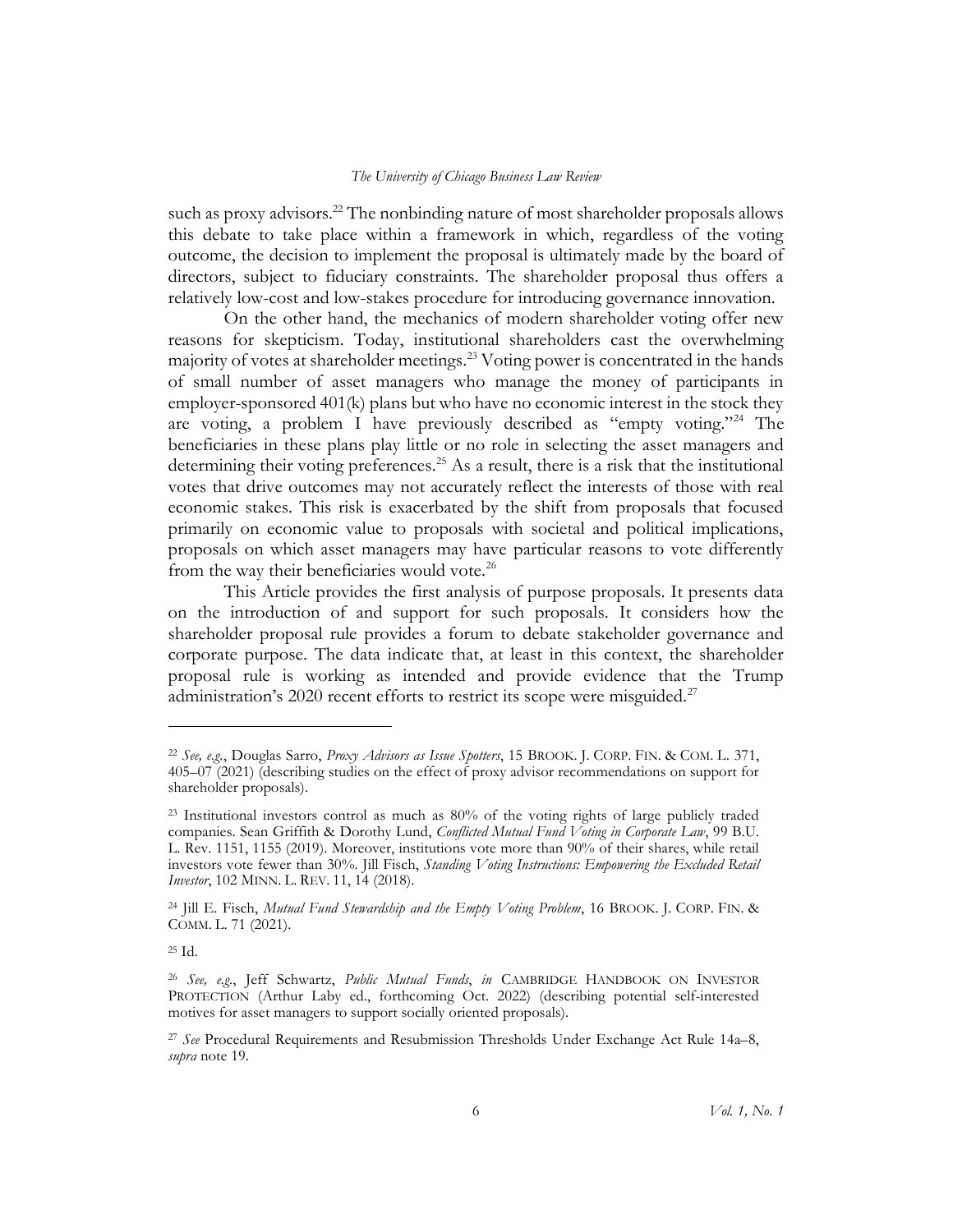The data also indicate that, at present, shareholder support for repurposing the corporation, at least through conversion to a PBC, is limited. The Article identifies as one potential explanation the failure of stakeholder governance to confront the potential tradeoffs between shareholders and other stakeholders. Purpose proposals serve a valuable information-forcing role in this debate. Although purpose advocates justify formalizing stakeholder capitalism as necessary to enable corporate decisionmakers to prioritize non-shareholder interests, they offer no framework or limiting principle with respect to that prioritization.<sup>28</sup> This issue presents particular concern for institutional intermediaries. Purpose proposals force proponents to address these issues explicitly. Similarly, they force shareholders to consider whether and how corporations should trade off among shareholder and stakeholder interests.

The Article proceeds as follows. Part II briefly describes the evolving debate over corporate purpose. Part III explains the role of shareholder proposals in corporate governance reform. Part IV describes the new phenomenon of purpose proposals. Part V explores how purpose proposals can advance the debate over over stakeholder governance and, in doing so, demonstrates the value of the shareholder proposal rule.

# II. THE DEBATE OVER CORPORATE PURPOSE

When the BRT introduced its "new" statement of corporate purpose in 2019, it made headlines around the world.<sup>29</sup> The BRT, an organization comprised of the CEOs of leading U.S. companies,<sup>30</sup> had long adhered to principles of corporate governance that endorsed shareholder primacy—"that corporations exist principally to serve shareholders."<sup>31</sup> The 2019 statement purported to supersede the organization's previous statements in favor of a commitment to lead corporations "for the benefit of all stakeholders—customers, employees, suppliers, communities and shareholders."<sup>32</sup>

This revised statement of purpose tapped into a growing and global corporate governance movement in support of stakeholder governance. Following the release of

<sup>&</sup>lt;sup>28</sup> I have identified elsewhere the limits of the PBC in addressing stakeholder governance. See Jill E. Fisch & Steven Davidoff Solomon, The "Value" of a Public Benefit Corporation, in RESEARCH HANDBOOK ON CORPORATE PURPOSE AND PERSONHOOD (Elizabeth Pollman & Robert B. Thompson eds.) (2021).

<sup>&</sup>lt;sup>29</sup> BUS. ROUNDTABLE, supra note 5; see Jill E. Fisch & Steven Davidoff Solomon, Should Corporations Have a Purpose?, 99 TEX. L. REV. 1309, 1310 (2021) (reporting that the BRT statement "made international headlines").

<sup>30</sup> Members, BUS. ROUNDTABLE, https://perma.cc/5UFT-UYBJ (last visited Feb. 12, 2022).

<sup>&</sup>lt;sup>31</sup> BUS. ROUNDTABLE, *supra* note 5.

<sup>32</sup> Id.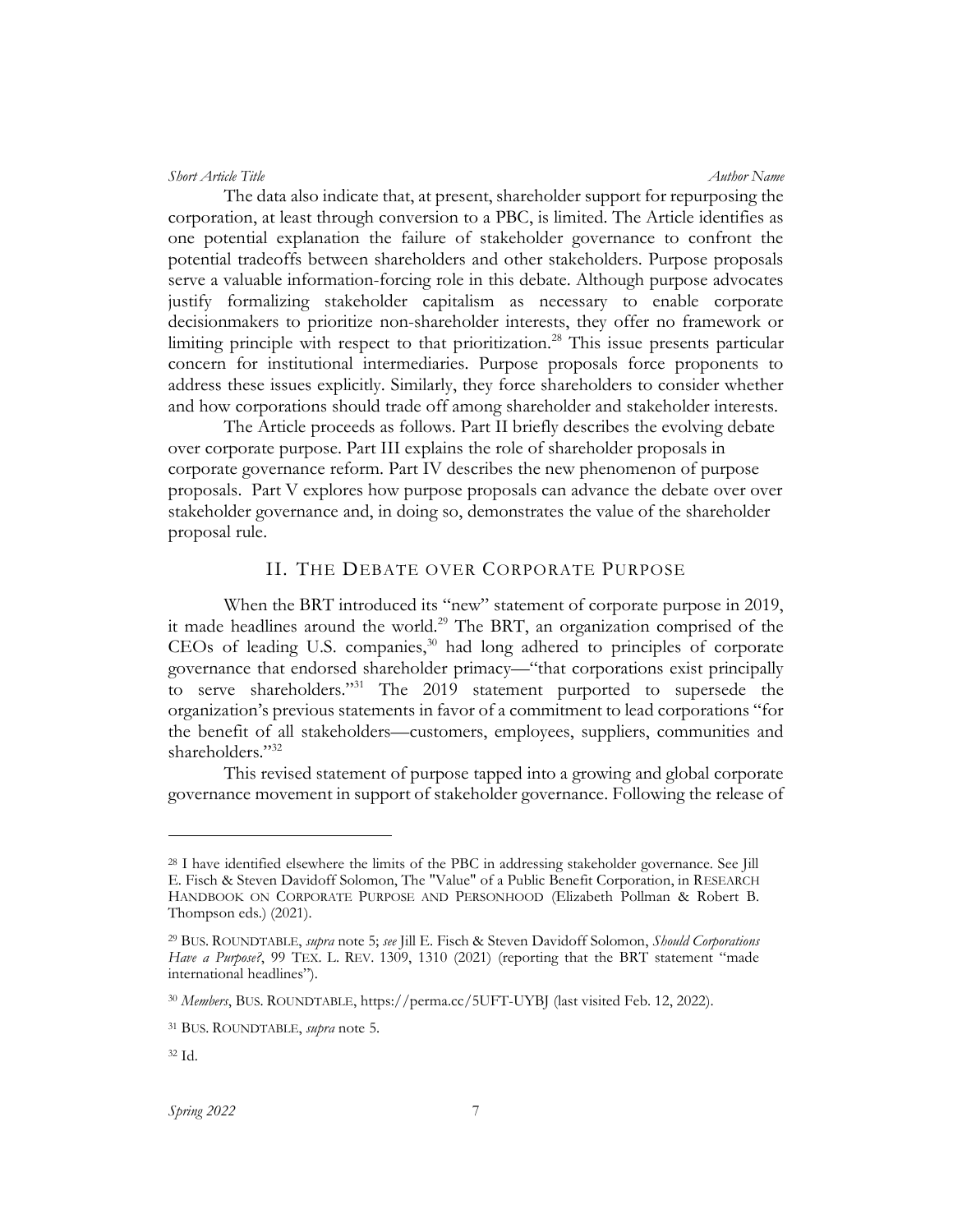the BRT statement, the World Economic Forum published a manifesto stating that the corporation's purpose was to promote value creation for the benefit of all its stakeholders.<sup>33</sup> Subsequently, corporate leaders, major asset managers, and policymakers have embraced stakeholder governance.<sup>34</sup> As the Australian Institute of Company Directors put it, "it is increasingly recognised that the best interests of an organisation cannot be isolated from the interests of its stakeholders, including the community."<sup>35</sup>

Although support for stakeholder governance is widespread, there is considerably less agreement on what stakeholder governance entails. Lucian Bebchuk and Roberta Tallarita identify different versions of stakeholder governance.<sup>36</sup> In what they term "instrumental stakeholderism," corporate leaders consider the interests of stakeholders as a means to further long-term shareholder value.<sup>37</sup> In "pluralistic stakeholderism," by contrast, the welfare of stakeholders is an end in itself and is valuable independent of its effect on shareholder value.<sup>38</sup> By definition, therefore, pluralistic stakeholderism can entail the sacrifice of shareholder interests in favor of the interests of other stakeholders.

Stakeholder capitalism also raises questions of priorities—exactly which stakeholder interests count and what weight should be given to their respective interests?<sup>39</sup> Commonly cited stakeholders include employees, customers, and suppliers, but stakeholders might include the communities in which corporations operate or the public at large. Former Delaware Supreme Court Justice Leo Strine has argued that stakeholder governance should place particular weight on employee interests.<sup>40</sup> Other

<sup>&</sup>lt;sup>33</sup> Klaus Schwab, Davos Manifesto 2020: The Universal Purpose of a Company in the Fourth Industrial Revolution, WORLD ECON. F. (Dec. 2, 2019), https://perma.cc/7QD3-3UXT ("The purpose of a company is to engage all its stakeholders in shared and sustained value creation.").

<sup>34</sup> See, e.g., Martin Lipton & William Savitt, Wachtell Lipton Discusses Myths About Advances in Stakeholder Governance, CLS BLUE SKY BLOG (Aug. 25, 2021), https://perma.cc/Q5FT-URUM ("The signs of the step-up in the embrace of stakeholder governance by corporations and their major investors are everywhere.").

<sup>&</sup>lt;sup>35</sup> 5 Basic Principles for Effective Stakeholder Governance, AUST. INST. OF CO. DIRS. (May 1, 2021), https://perma.cc/A5LR-ZP4F.

<sup>36</sup> Bebchuk & Tallarita, supra note 10, at 108.

<sup>37</sup> Id. at 108–09.

<sup>38</sup> Id. at 114.

 $39$  See id. at 117–18 (noting the range of stakeholders identified in state constituency statutes).

<sup>40</sup> LEO E. STRINE, JR., ROOSEVELT INST., TOWARD FAIR AND SUSTAINABLE CAPITALISM (Aug. 13, 2020).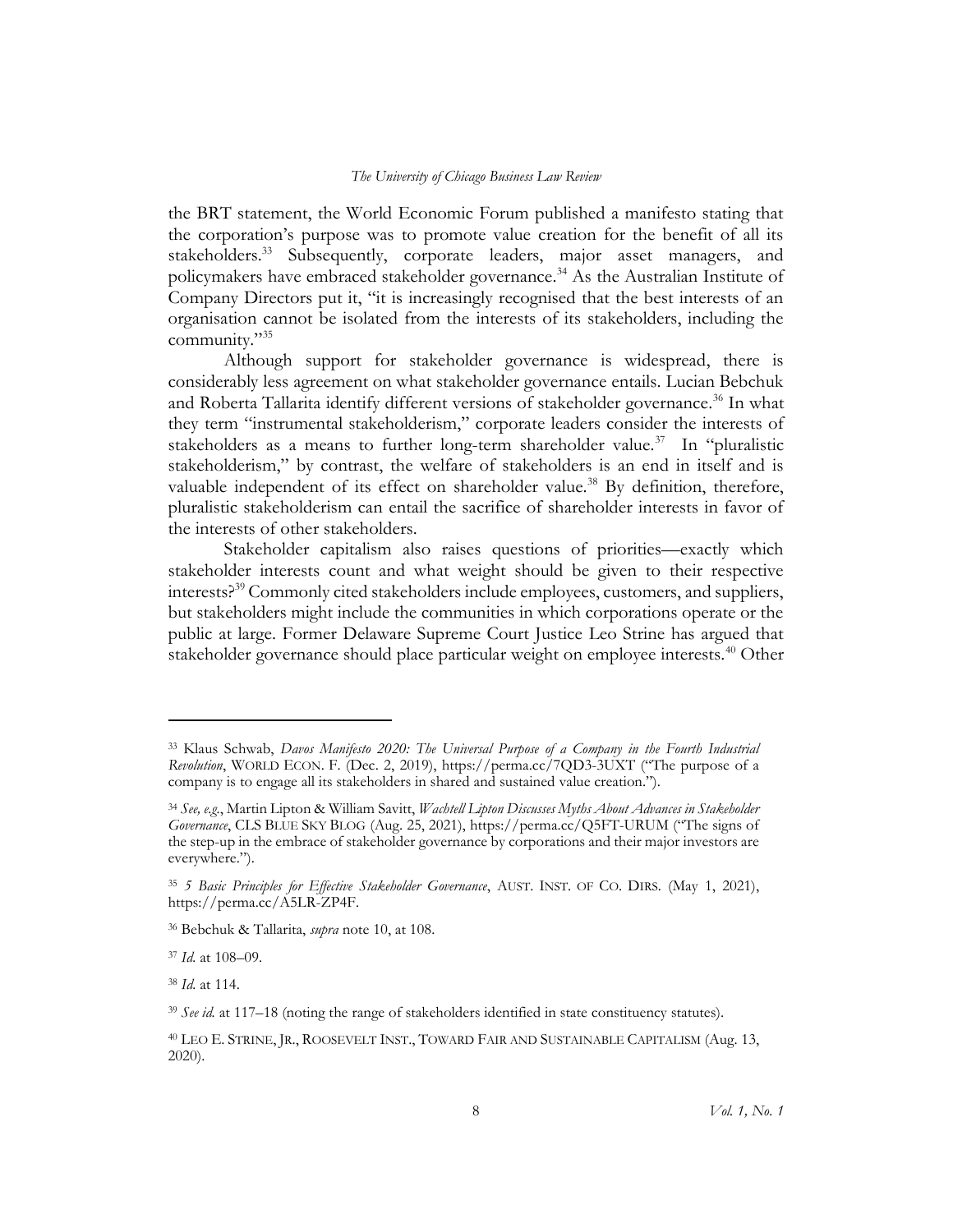Short Article Title Author Name (Author Name Author Name Author Name Author Name commentators have focused on the role of stakeholder capitalism in addressing climate change and other environmental issues.<sup>41</sup>

To the extent stakeholder governance is merely a strategy for enhancing shareholder value, it is unclear that it represents anything novel from a corporate law perspective or requires a reexamination of legal constraints such as corporate purpose or managerial fiduciary duties. If, however, stakeholder governance is intended to authorize or even require the sacrifice of shareholder value, it raises questions both about the extent to which corporate law can or should permit that sacrifice as well as the process by which such decisions should be made. Should a decision by a corporation to pursue stakeholder governance be made by the board of directors? Should shareholders have a voice? And should the decision be formalized through recognition in the charter and bylaws, the corporation's governing documents, or by conversion to a distinctive legal structure such as a PBC?<sup>42</sup>

# III. SHAREHOLDER PROPOSALS AND CORPORATE GOVERNANCE

As with many corporate governance developments,<sup>43</sup> stakeholder governance has become the subject of recent shareholder proposals. The Securities & Exchange Commission promulgated the shareholder proposal rule, Rule 14a–8, in 1942, pursuant to its authority to regulate the solicitation of proxies under the Securities Exchange Act of 1934.<sup>44</sup> Rule 14a–8 gives shareholders who meet designated criteria the right to submit a proposal. If the proposal meets the thresholds and limitations of the rule, it must be included in the issuer's proxy statement and voted upon by the other shareholders.<sup>45</sup> As a Ceres report explains: "For more than seven decades, the

<sup>&</sup>lt;sup>41</sup> See, e.g., Sally Ho, Stakeholder Capitalism: The Climate Crisis Solution You've Never Heard Of, GREEN QUEEN (May 12, 2020), https://perma.cc/7CP9-YYPS.

<sup>42</sup> Notably, Senator Elizabeth Warren's Accountable Capitalism Act proposed using the public benefit corporation as a mechanism for holding corporations more accountable to stakeholder and societal interests. The Accountable Capitalism Act, S. 3348, 115th Cong. (2018).

<sup>&</sup>lt;sup>43</sup> See Paul Rose, Shareholder Proposals in the Market for Corporate Influence, 66 FLA. L. REV. 2179, 2180 (2014).

<sup>44</sup> See Jill Fisch, From Legitimacy to Logic: Reconstructing Proxy Regulation, 46 VAND. L. REV. 1129, 1144 (1993) (recounting the history of the shareholder proposal rule).

<sup>&</sup>lt;sup>45</sup> The rule explicitly authorizes the issuers to exclude proposals for a variety of reasons. 17 C.F.R. § 240.14a–8(i). The SEC staff oversee the criteria by which proposals are excluded pursuant to the no-action process. See Sarah C. Haan, Shareholder Proposal Settlements and the Private Ordering of Public Elections, 126 YALE L. J. 262, 273 (2016) ("Rule 14a–8 allows a company to exclude a shareholder proposal based on several specified grounds with the approval of the SEC's Division of Corporation Finance in what is called a 'no-action letter.'"). During the period from 2007 to 2019, the SEC staff granted no-action requests in two-thirds of the cases in which they were requested. John G.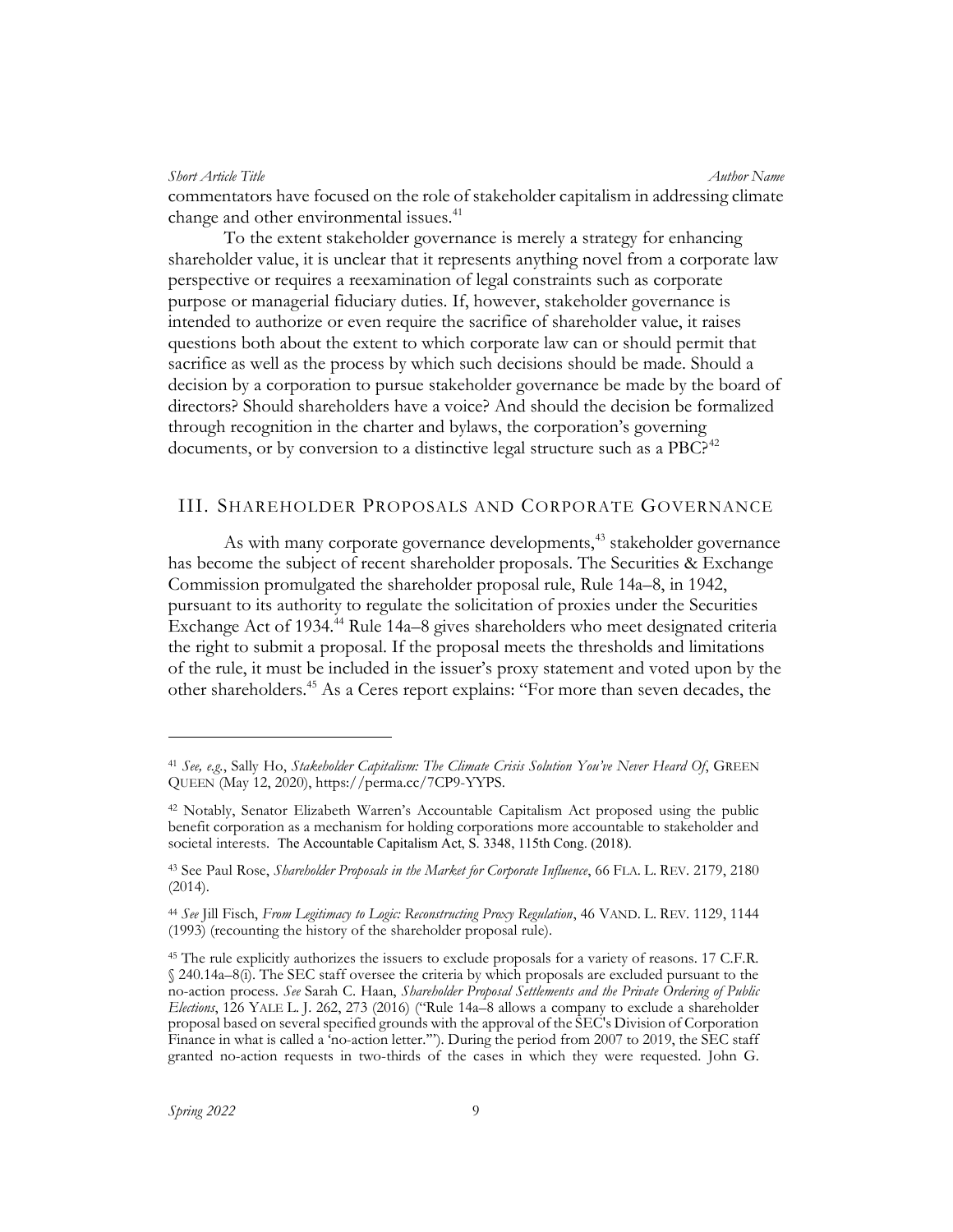shareholder proposal process has allowed both large and small shareholders to alert corporate boards and the investor community to their concerns and to request timely action on emerging, or neglected, issues."<sup>46</sup> Today Rule 14a–8 is considered to represent the "epicenter" of the shareholder rights movement.<sup>47</sup>

Shareholder proposals have largely been understood as a tool for shareholders to communicate their views to their fellow shareholders and the board of directors.<sup>48</sup> Although shareholders can and sometimes do seek to implement changes to corporate policy directly through the shareholder proposal rule—such as by proposing amendments to the corporate bylaws—the majority of proposals are precatory, meaning that they are not binding and simply request the board or the company to take action.<sup>49</sup> Even precatory proposals, however, increasingly lead to board action when they command the support of a majority of the shareholders.<sup>50</sup> The impact of shareholder proposals has been enhanced by the policy of leading proxy advisor Institutional Shareholder Services (ISS) to recommend that shareholders vote against the members of a board that fails to take action in response to a proposal that has received majority support.<sup>51</sup>

Matsusaka, Oguzhan Ozbas & Irene Yi, Can Shareholder Proposals Hurt Shareholders? Evidence from Securities and Exchange Commission No-Action-Letter Decisions, 64 J.L. & ECON. 107 (2021).

<sup>&</sup>lt;sup>46</sup> Ceres, The Business Case for the Current SEC Shareholder Proposal Process 3 (Apr. 2017), https://perma.cc/WT4Y-DVWH.

<sup>47</sup> J. Robert Brown, The Evolving Role of Rule 14a-8 in the Corporate Governance Process, 93 DENV. L. REV. 151, 151 (2016).

<sup>48</sup> See Cox & Thomas, supra note 16 at 1197-1198 (arguing that the shareholder proposal rule should be understood as a "corporate public square" "where corporate management and directors can take the pulse of their shareholders . . . .").

<sup>49</sup> Emiliano Catan and Marcel Kahan identify four areas in which shareholders have the power "to initiate votes": removal of directors, amending the bylaws, filling board vacancies and adopting a precatory proposal. Emiliano M. Catan & Marcel Kahan, The Never-Ending Quest for Shareholder Rights: Special Meetings and Written Consent, 99 B.U. L. REV. 743, 749-50 (2019). Accordingly, if shareholders want to initiate any other corporate action, their proposal must be framed as a precatory request or recommendation to the board of directors. Haan, supra note 45, at 273 ("most shareholder proposals—and virtually all social and environmental proposals—are precatory, which means that they are recommendations and are not binding on management.").

<sup>50</sup> Yonca Ertimur, Fabrizio Ferri & Stephen R. Stubben, Board of Directors' Responsiveness to Shareholders: Evidence from Shareholder Proposals, 16 J. CORP. FIN. 53, 54 (2010) (finding "reputation penalties" for directors that failed to implement a shareholder proposal supported by a majority of votes cast).

<sup>51</sup> See ISS, U.S. PROXY VOTING GUIDELINES BENCHMARK POLICY RECOMMENDATIONS 12 (Nov. 19, 2020), https://perma.cc/NU96-SBKX (explaining that ISS will analyze, on a case-by-case basis whether to recommend voting against directors if "[t]he board failed to act on a shareholder proposal that received the support of a majority of the shares cast in the previous year . . . .").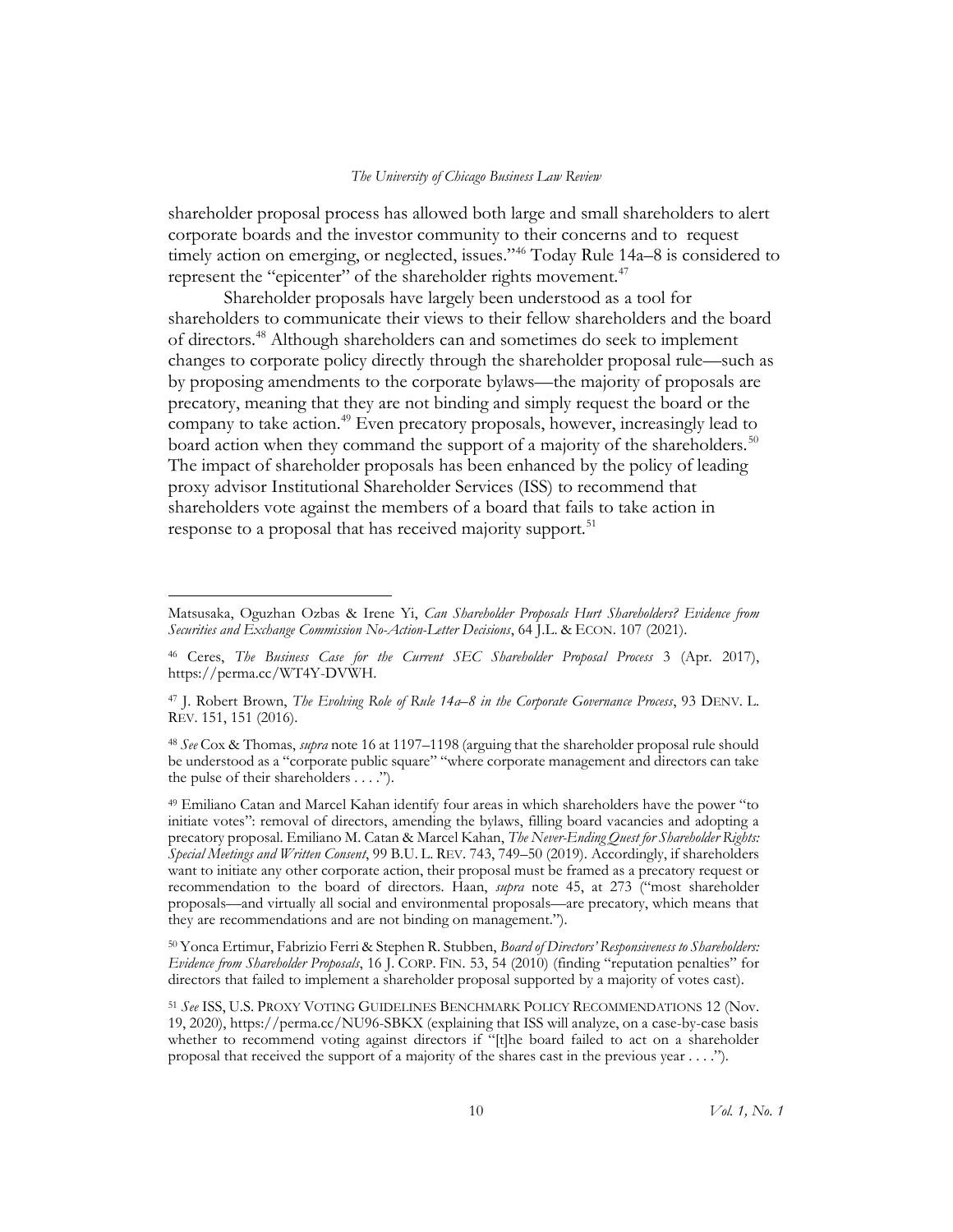Historically, commentators have divided shareholder proposals into two categories: governance proposals and social policy proposals.<sup>52</sup> For four decades, a small number of individual investors, often termed "corporate gadflies" were virtually the only sponsors of shareholder proposals.<sup>53</sup> For many years, the proposals sponsored by these gadflies never received majority support.<sup>54</sup>

Subsequently, religious organizations became a major source of shareholder proposals. One of the most prominent was the Interfaith Center for Corporate Responsibility (ICCR).<sup>55</sup> Most of the proposals sponsored by the ICCR were social policy proposals.56 Individual religious organizations have sponsored many highprofile proposals, such as Trinity Wall Street's proposal seeking to keep Wal-Mart from selling guns.<sup>57</sup> Other social investors, such as the People for the Ethical Treatment of Animals and the National Legal and Policy Center, also submitted shareholder proposals on social policy issues.<sup>58</sup> The Project on Corporate Responsibility, formed by Ralph Nader, was behind "Campaign GM," an effort to make General Motors more socially responsible.<sup>59</sup>

 $52$  Haan, *supra* note 45, at 272 ("The academic literature generally divides shareholder proposals into a corporate governance category and a social and environmental category.").

<sup>53</sup> See generally Kobi Kastiel & Yaron Nili, The Giant Shadow of Corporate Gadflies, 94 S. CAL. L. REV. 569 (2021) (tracing the rise and dominance of corporate gadflies in the shareholder proposal process). A small number of individual shareholders continue to be responsible for most shareholder proposals. Id. at 581; James R. Copeland, Frequent Filers: Shareholder Activism by Corporate Gadflies, PROXY MONITOR (2014), https://perma.cc/HV4K-GPJB (reporting that, from 2006 to 2014, three individual shareholders have been the most frequent sponsors of shareholder proposals).

<sup>54</sup> Jill E. Fisch, The Destructive Ambiguity of Federal Proxy Access, 61 EMORY L.J., 435, 479–80 (2012) ("[T]he shareholder proposal rule existed and was used for four decades despite the fact that shareholder proposals virtually never received majority approval . . . .").

<sup>55</sup> Jayne W. Barnard, Shareholder Access to the Proxy Revisited, 40 CATH. U. L. REV. 37, 80 n.266 (1990) ("The Interfaith Center for Corporate Responsibility, an affiliate of the National Council of Churches, has organized proxy campaigns among shareholding churches, religious orders, and others since 1971.").

<sup>&</sup>lt;sup>56</sup> Janet E. Kerr, Delaware Goes Shopping for a "New" Interpretation of the Revlon Standard: The Effect of the QVC Decision on Strategy Mergers, 58 ALB. L. REV. 609, 610 n.7 (1995) ("Most of [the ICCR's proposals dealt] with questions that loosely may be called 'social responsibility.'").

<sup>57</sup> See Trinity Wall St. v. Wal-Mart Stores, Inc., 792 F.3d 323 (3d Cir. 2015) (describing Trinity Wall Street's proposal and ruling that Wal-Mart could properly exclude it from the proxy statement).

<sup>&</sup>lt;sup>58</sup> James R. Copeland with Yevgeniy Feyman & Margaret O'Keefe, A Report on Corporate Governance and Shareholder Activism, PROXY MONITOR (2012), https://perma.cc/LTE7-72VB.

<sup>59</sup> Richard Halloran, Nader to Press for G.M. Reform, N.Y. TIMES (Feb. 8, 1970), https://perma.cc/K66M-VBNC.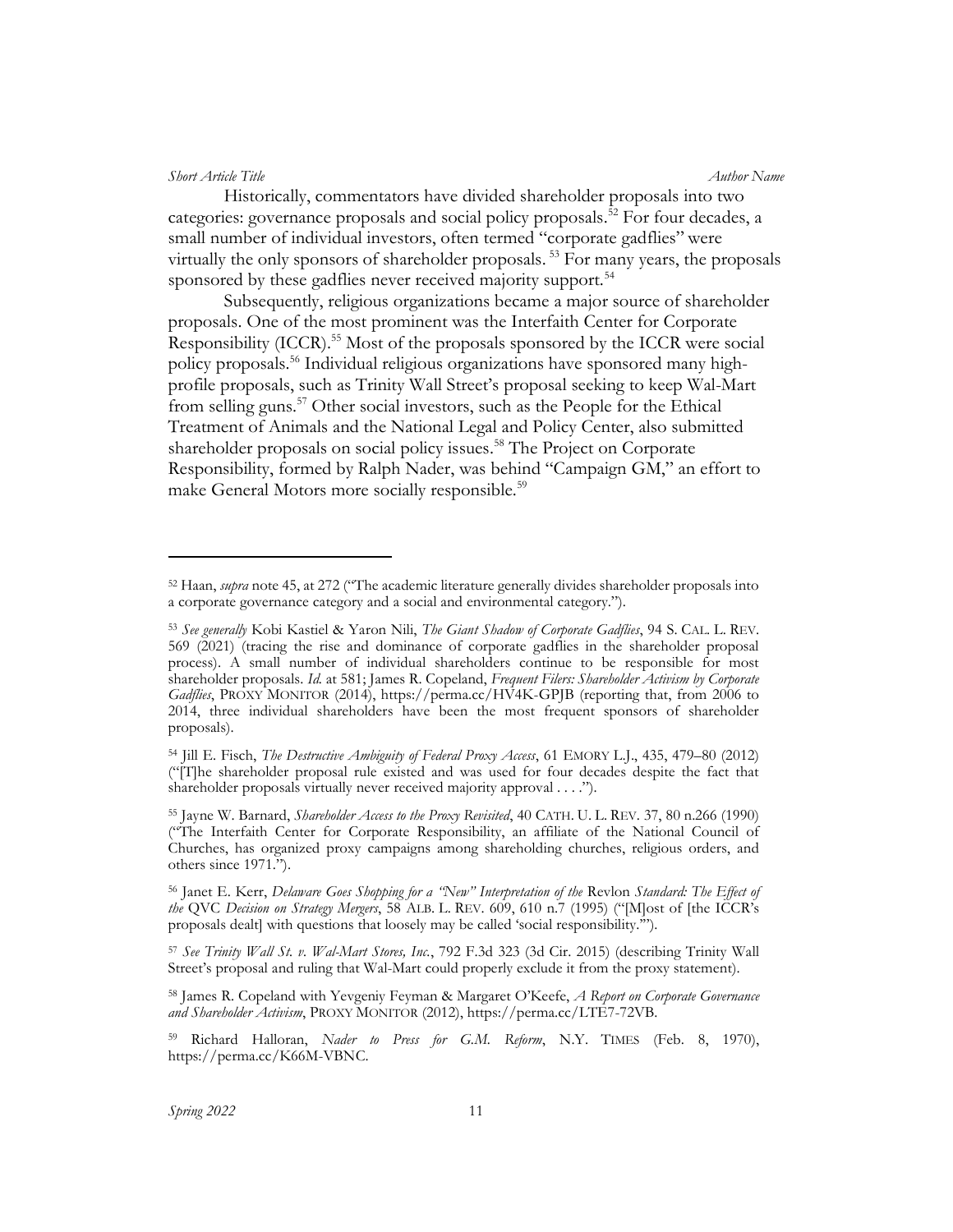Among mainstream institutional investors, public pension funds were the first to use the shareholder proposal rule, starting in the 1980s.<sup>60</sup> In the 1990s, labor unions began to use shareholder proposals to promote employment-friendly corporate policies or, more commonly, to promote general corporate governance reforms.<sup>61</sup> Institutions focused largely on governance proposals, leading to an increase both in the number of governance proposals and the support for such proposals.<sup>62</sup> The corporate governance scandals of the early 2000s accelerated investors' focus on governance practices.<sup>63</sup>

Over time, institutional support grew for shareholder proposals advocating the adoption of so-called good governance practices like majority voting and the declassification of boards of directors.<sup>64</sup> In 1987, for example, proposals to declassify boards of directors received the support, on average, of 16 percent of votes cast. In 2012, these proposals boasted an average of 81 percent level of support.<sup>65</sup> Traditionally, corporate directors were elected by a plurality vote, and the idea of electing directors in uncontested elections by majority was considered radical.<sup>66</sup> But shareholders used 14a–8 proposals successfully to implement majority voting systems.<sup>67</sup> In 2005, the California Public Employees' Retirement System adopted a plan that included sponsoring majority vote shareholder proposals, and, during the 2005 proxy season, majority vote proposals received an average 43 percent vote in favor.<sup>68</sup> By 2017, 90 percent of large-cap U.S. companies elected directors by

<sup>64</sup> Id.

<sup>60</sup> Roberta Romano, Less Is More: Making Institutional Investor Activism a Valuable Mechanism of Corporate Governance, 18 YALE J. ON REG. 174 (2001).

<sup>&</sup>lt;sup>61</sup> Stewart J. Schwab & Randall S. Thomas, Realigning Corporate Governance: Shareholder Activism by Labor Unions, 96 MICH. L. REV. 1018 (1998).

<sup>62</sup> Jill E. Fisch, The Transamerica Case, in THE ICONIC CASES IN CORPORATE LAW 46, 60 (Jonathan R. Macey ed., 2008); Romano, supra note 60, at 185–86.

 $63$  Kosmas Papadopoulos, The Long View: The Role of Shareholder Proposals in Shaping U.S. Corporate Governance (2000–2018), HARVARD L. SCH. F. ON CORP. GOVERNANCE (Feb. 6, 2019), https://perma.cc/BT7N-ZDAE ("the number of shareholder proposal filings dealing with governance issues rose by 50 percent in 2003").

<sup>65</sup> See CERES, supra note 42.

<sup>66</sup> Stephen J. Choi, Jill E. Fisch, Marcel Kahan & Edward B. Rock, Does Majority Voting Improve Board Accountability?, 83 U. CHI. L. REV. 1119, 1121 (2016).

<sup>67</sup> See, e.g., Lisa M. Fairfax, The Future of Shareholder Democracy, 84 IND. L.J. 1259, 1290–91 (2009) (describing growth in number of and support for majority voting shareholder proposals and the subsequent "dramatic shift" in "the voting standard at most major corporations").

<sup>&</sup>lt;sup>68</sup> Majority Voting for Directors: The Latest Corporate Governance Initiative, LATHAM & WATKINS LLP (Dec. 9, 2005), https://perma.cc/2Z5K-EENW.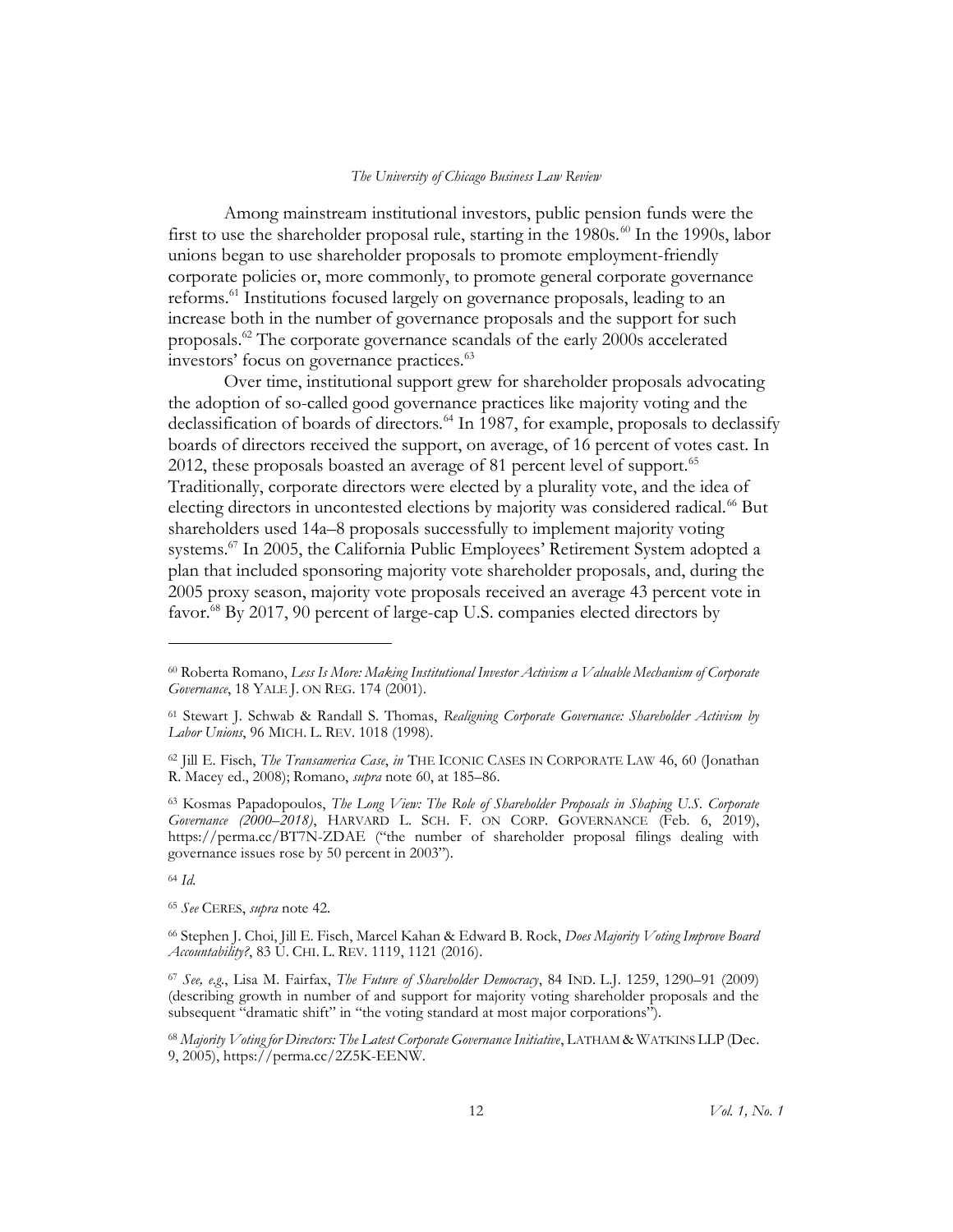Short Article Title Author Name (Author Name Author Name Author Name Author Name Author Name Author Name (Author Name Author Name Author Name Author Name Author Name Author Name Author Name Author Name (Author Name Author majority vote.<sup>69</sup> NYC Comptroller Scott Stringer's Boardroom Accountability Project sponsored proxy access proposals at 75 companies in 2014 and reported that, of the proposals that went to a shareholder vote, two-thirds received majority support.<sup>70</sup> As of 2019, the project stated that it had contributed to a 10,000 percent increase in the number of companies that had proxy access. $<sup>71</sup>$ </sup>

In the last several years, the focus of shareholder proposals has shifted to embrace issues involving stewardship, sustainability, ESG investing, and corporate purpose.<sup>72</sup> The SEC traditionally viewed social policy proposals with skepticism and, at various times, acted to restrict their use.<sup>73</sup> For example, in 1952, the SEC amended Rule 14a–8 to provide that issuers could exclude proposals made "primarily for the purpose of promoting general economic, political, racial, religious, social or similar causes."<sup>74</sup> Similarly, institutional engagement focused on governance proposals, and proposals addressing social policy issues received more limited support.<sup>75</sup>

The growing public debate over a variety of social policy issues including climate change, employee rights, and racial justice, as well as the stakeholder capitalism movement, have increased the willingness of institutional investors to support environmental and social proposals.<sup>76</sup> In the 2021 proxy season, a record

<sup>75</sup> See Romano, supra note 60, at 185–86 (highlighting differing levels of shareholder support for corporate governance proposals versus social policy proposals).

 $69$  Id. There have been similar developments with many other governance practices, including independent directors, requesting proxy access, diversity, and "say-on-pay" vote requirements. Id.

<sup>70</sup> Boardroom Accountability Project, N.Y.C. COMPTROLLER, https://perma.cc/PV39-DQTW (last visited Feb. 12, 2022).

<sup>71</sup> Id.

<sup>72</sup> Papadopoulos, supra note 63.

<sup>&</sup>lt;sup>73</sup> See Harwell Wells, Shareholder Meetings and Freedom Rides: The Story of Peck v Greyhound (Temple Univ., Legal Studies Research Paper Series, Research Paper No. 2021–29, 2021), https://perma.cc/SQ2T-EE2Y (chronicling the SEC's increasingly restrictive approach to allowing shareholders to introduce social policy proposals).

<sup>74</sup> Solicitation of Proxies, Exchange Act Release No. 4775, 17 Fed. Reg. 11,430, 11,433 (Dec. 11, 1952). The SEC removed this restriction after Senator Edmund Muskie introduced legislation that would have barred "exclusion of shareholder proposals 'on the ground that such proposal may involve economic, political, racial, religious, or similar issues, unless the matter or action proposed is not within the control of the issuer." S. 4003, 91st Cong., 2d Sess. (June 23, 1970); see Fisch, supra note 44, at 1154 (explaining that the SEC removed the restriction on social policy proposals in 1972, in response to this legislation).

<sup>76</sup> Kate Hilder, Mark Standen & Siobhan Doherty, Institutional Investors have Changed Their Tune on Supporting ESG Shareholder Proposals?, MINTER ELLISON (May 26, 2021), https://perma.cc/N2EG-JRU8 (citing research finding that "the level of support for climate change, political activity and diversity related shareholder proposals has spiked, due in part to the uptick in support from large institutional investors"); Jackie Cook, How Fund Families Support ESG-Related Shareholder Proposals, MORNINGSTAR (Feb. 12, 2020), https://perma.cc/62W3-HQ4E ("Asset-manager proxy voting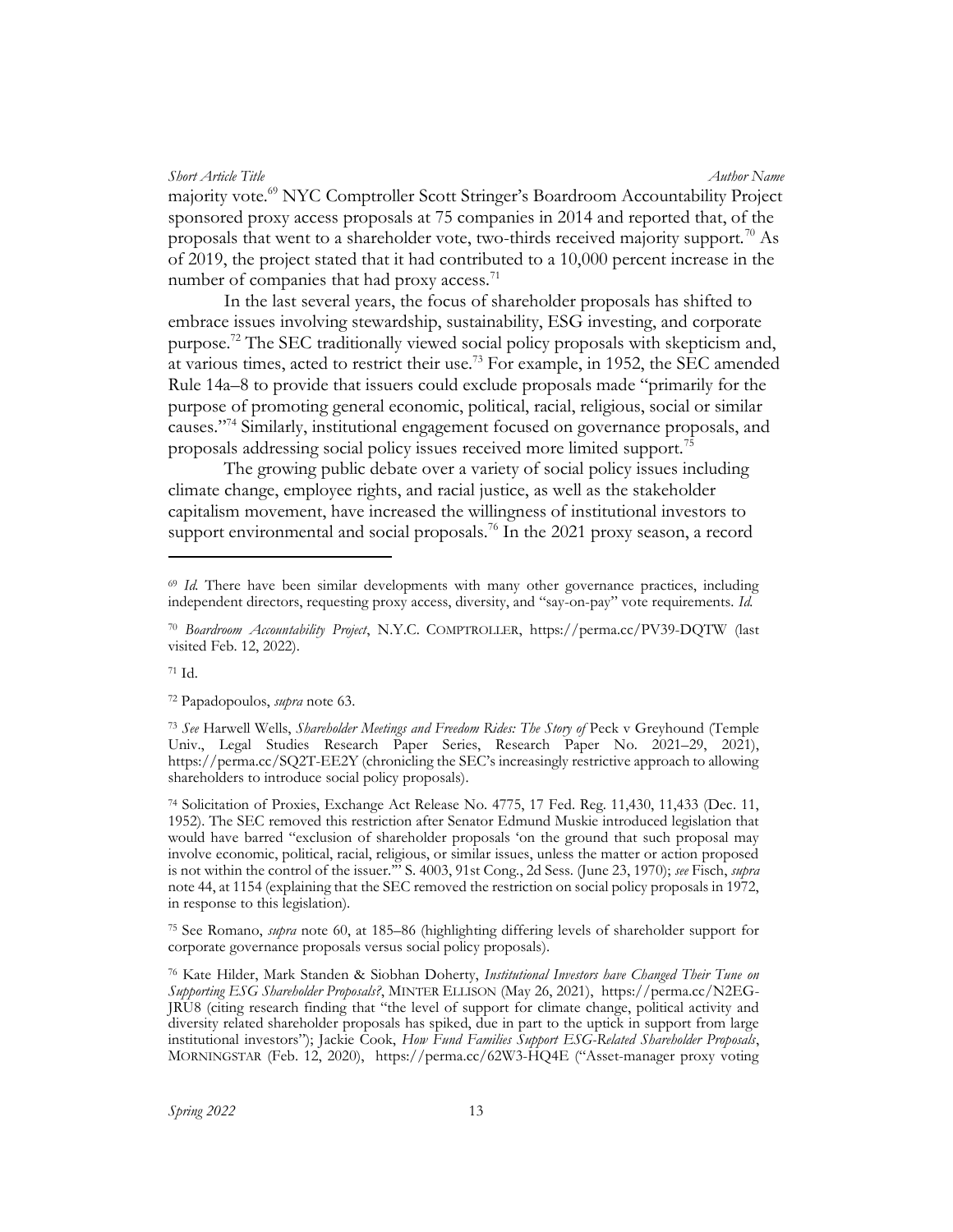thirty-three environmental and social proposals received majority shareholder support. $^{77}$ 

As social policy proposals enter the mainstream, they have blurred the traditional line between governance and social policy proposals. For example, board diversity, which has received growing institutional support,<sup>78</sup> is generally understood to encompass both a social and a governance component.<sup>79</sup> Public pension funds are increasingly sponsoring proposals that address ESG issues.<sup>80</sup> Religious organizations like the ICCR have focused greater attention on governance and the relationship of governance to environmental and social issues.<sup>81</sup> And new organizations are emerging that function as ESG entrepreneurs. These include non-profits As You Sow,<sup>82</sup> the Shareholder Commons,<sup>83</sup> the Center for Political Accountability<sup>84</sup> and investment management firm Arjuna Capital.<sup>85</sup> Overall, the number of shareholders

80 Emily Glazer, Shareholders Press Facebook for Governance Changes, WALL ST. J. (Dec. 13, 2021), https://perma.cc/89F5-CSHZ (citing proposals by the New York State Common Retirement Fund and Illinois State Treasurer).

<sup>81</sup> Id.

<sup>82</sup> About Us, AS YOU SOW, https://perma.cc/DH6G-X96Z (last visited Feb. 12, 2022).

83 About, THE SHAREHOLDER COMMONS, https://perma.cc/DH6G-X96Z (last visited Feb. 12, 2022).

84 The Center for Political Accountability developed a template for a shareholder proposal requesting that corporations disclose their political spending and coordinates shareholder activism on such disclosure. See Center for Political Accountability, Recent Shareholder Engagement, https://www.politicalaccountability.net/recent-shareholder-engagement/.

support for ESG-related shareholder resolutions has increased considerably over the past five years.").

<sup>&</sup>lt;sup>77</sup> Majority Support for E&S Proposals Almost Doubles in US, IR MAG. (Oct. 26, 2021), https://perma.cc/SBJ4-HM76.

<sup>&</sup>lt;sup>78</sup> Max Chen, *ESG Activists Are Calling for Greater Board Diversity*, *ESG CHANNEL* (Jan. 15, 2021), https://perma.cc/3XEB-GVPY (describing the "big three institutional investors BlackRock (BLK), Vanguard, and State Street (STT), along with proxy advisors Institutional Shareholder Services and Glass Lewis, [as] all pushing for diversity and inclusion as a major focus").

<sup>79</sup> See Jill E. Fisch & Steven Davidoff Solomon, Centros, California's "Women on Boards" Statute and the Scope of Regulatory Competition, 20 EUR. BUS. ORG. L. REV. 493 (2019) (questioning whether California's board diversity statute is aimed at promoting shareholder or stakeholder value); SEC Approves New Nasdaq Board Diversity Rules, GIBSON, DUNN & CRUTCHER LLP (Aug. 12, 2021), https://perma.cc/B7EY-989X (describing Nasdaq's new listing standards regarding board diversity as part of an effort "to improve corporate governance at listed companies").

<sup>85</sup> Arjuna Capital/Proxy Impact: Over Half of Top U.S. Companies Get an "F" on Racial and Gender Pay Scorecard, BUS. WIRE (Mar. 23, 2021, 2:46 PM EDT), https://perma.cc/X2P6-PCN4 (describing Arjuna's engagement through the shareholder proposal process to seek issuers to close racial and equity pay gaps).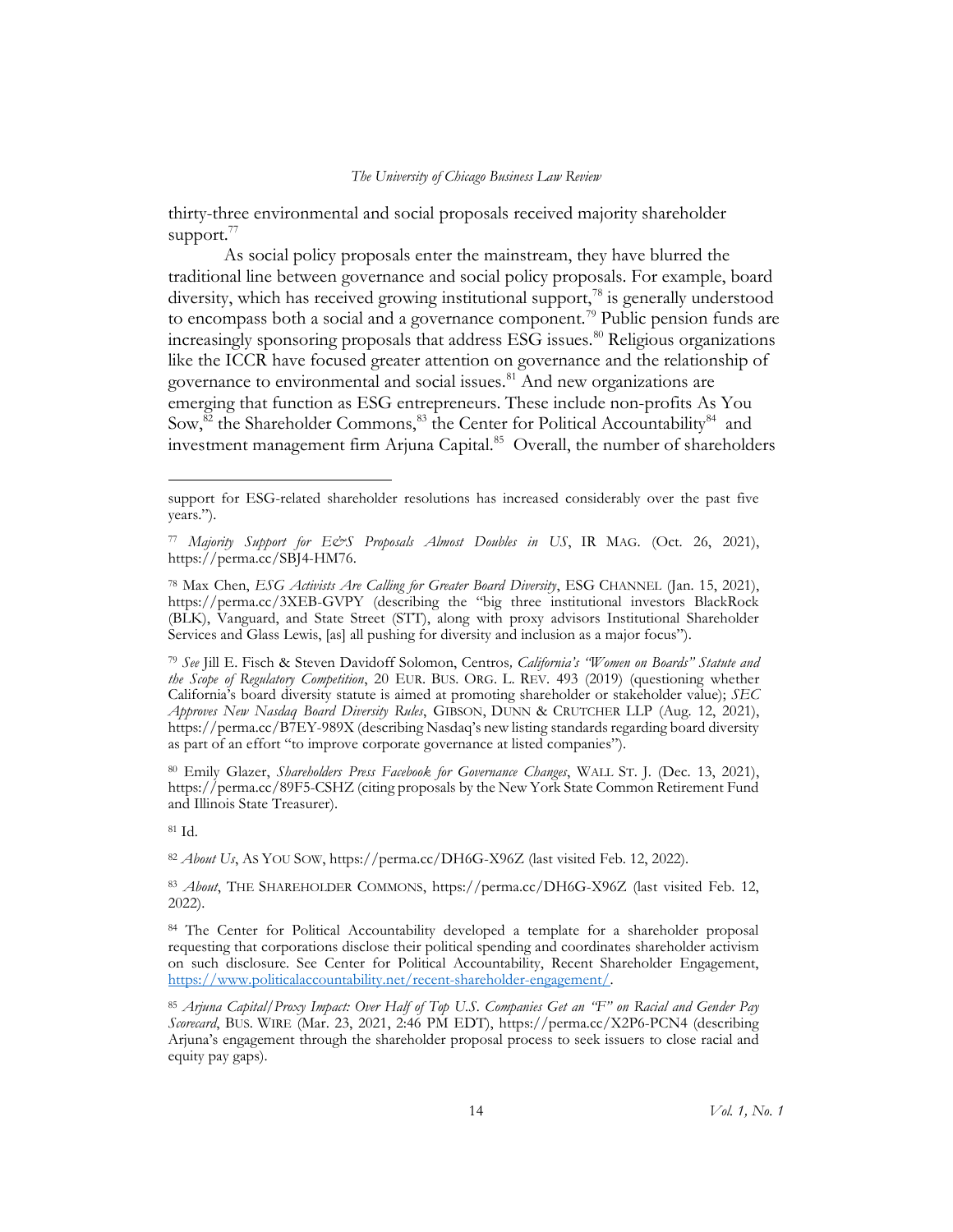submitting proposals, as well as the number of co-sponsors of proposals, has grown.<sup>86</sup>

Shareholder proposals take several approaches in seeking to generate greater incorporation of ESG principles into corporate decision-making. Many proposals request increased transparency. $\frac{87}{1}$  In the 2020-2021 proxy season, for example, shareholders introduced proposals asking corporations to disclose the systemic costs of antibiotic use in the company's supply chain (McDonalds),<sup>88</sup> data on workforce and board diversity,<sup>89</sup> the climate risks faced by the company,<sup>90</sup> and how the company's climate lobbying activities align with the Paris Agreement.<sup>91</sup> Proposals also seek to impose greater accountability through board oversight of sustainability strategies or to encourage specific outcomes such as identification of greenhouse gas targets.<sup>92</sup> Finally, shareholders have submitted "say on climate" proposals, seeking to have issuers adopt a process by which shareholders could vote on the company's transition plan or climate strategy.<sup>93</sup>

In November 2021, the SEC staff announced a policy change designed to facilitate the use of Rule 14a–8 for social policy proposals by removing the requirement that a sponsor demonstrate that a social policy proposal has a significant economic effect on an issuer.<sup>94</sup> The number and scope of ESG proposals is likely to increase in light of this change. $^{95}$ 

90 Caroline Flammer, Michael W. Toffel & Kala Viswanathan, Shareholders Are Pressing for Climate Risk Disclosures. That's Good for Everyone, HARV. BUS. REV. (Apr. 22, 2021), https://perma.cc/ZZL8- WMXD.

<sup>91</sup> Shareholders Approve a Climate Lobbying Proposal at Delta, Continuing a Winning Streak that Shows the Importance of Paris-Aligned Climate Policy, CERES (June 17, 2021), https://perma.cc/UYA9-J3H3.

92 Peter Reali, Jennifer Grzech, & Anthony Garcia, ESG: Investors Increasingly Seek Accountability and Outcomes, HARV. L. SCH. F. ON CORP. GOV. (Apr. 25, 2021), https://perma.cc/NAJ7-5SBM.

<sup>93</sup> See, e.g., Vanguard Inv. Stewardship Insights, How We Evaluate Say on Climate Proposals (May 2021), https://perma.cc/B6FD-Z9WM (explaining "say on climate" proposals).

<sup>94</sup> SEC Staff Legal Bulletin No. 14L, supra note 18.

95 Ellen Myers, Shareholders Seen Broadening ESG Proposals as SEC Changes Course, ROLL CALL (Nov. 11, 2021), https://perma.cc/HE7P-ZE4Z.

<sup>86</sup> Elizabeth Ising, et al., *Shareholder Proposal Developments During the 2020 Proxy Season*, GIBSON, DUNN & CRUTCHER LLP (Aug. 4, 2020), https://perma.cc/2YGZ-QDK9.

<sup>87</sup> See Allison Herron Lee, Climate, ESG, and the Board of Directors: "You Cannot Direct the Wind, But You Can Adjust Your Sails," U.S. SEC. & EXCH. COMM'N (June 28, 2021), https://perma.cc/Y96S-7KXP (describing ESG proposals during 2020–2021 proxy season).

<sup>88</sup> Mark Segal, Amundi Files Proposal with McDonald's Calling for Transparency on Antibiotic Use in Supply Chain, ESG TODAY (May 6, 2021), https://perma.cc/S6W8-QHQZ.

<sup>89</sup> Woellert et al., *supra* note 14.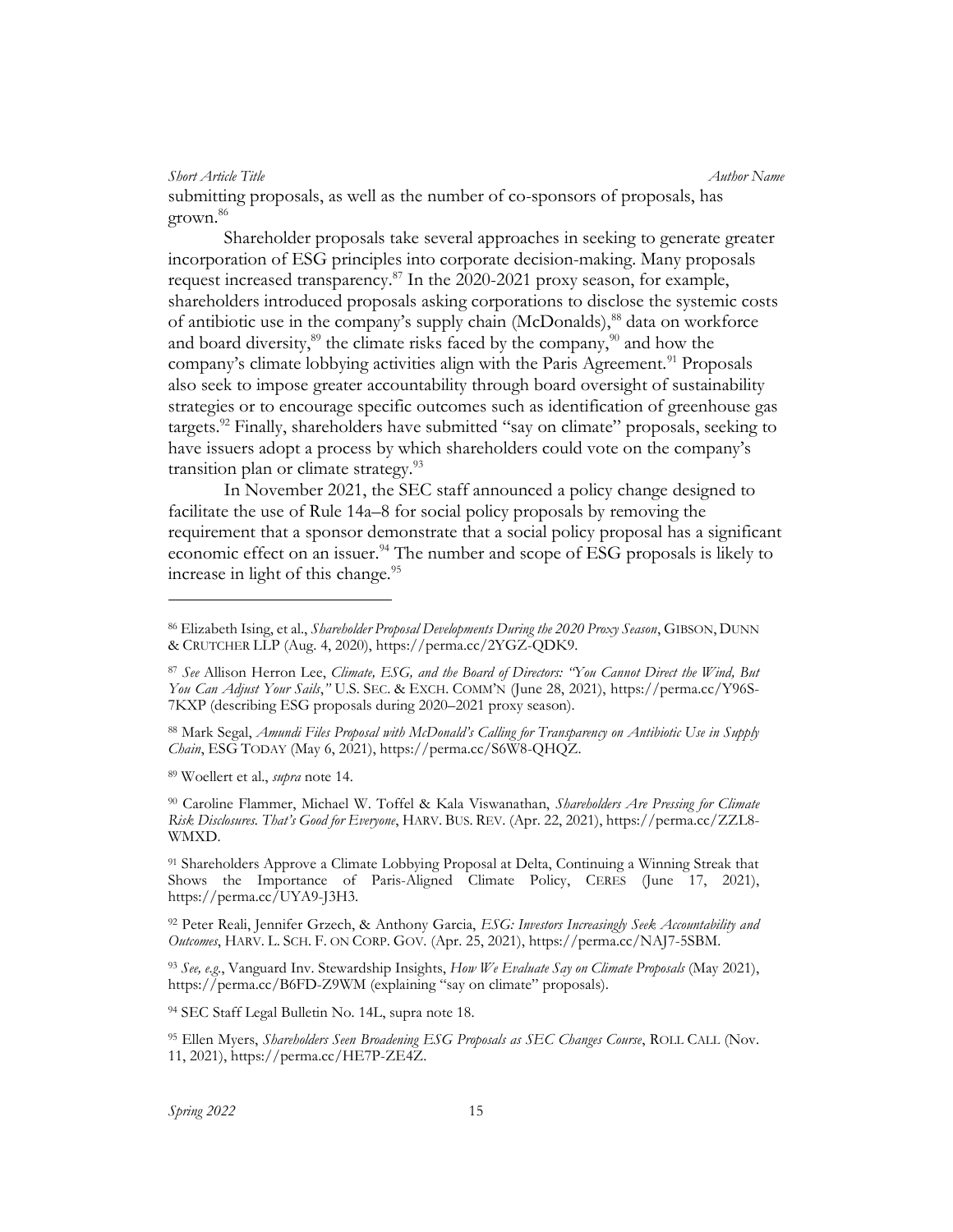# IV. PURPOSE PROPOSALS

Purpose proposals stem, in part, from the BRT revised statement of corporate purpose and the decision by the CEOs of major U.S. companies to sign that statement.<sup>96</sup> On November 12, 2019, Harrington Investments, a shareholder in Wells Fargo Co., filed a shareholder proposal requesting the company to commission an independent study and prepare a report on the feasibility of either converting to a PBC or amending its governing documents to adopt a similar enforceable public purpose.<sup>97</sup> The Harrington proposal appears to be the first example of what this article has termed a purpose proposal.

In support of his proposal, John Harrington explained that Wells Fargo had engaged in a variety of misconduct that had caused shareholders and regulators to lose confidence in the company and that had subjected it to a variety of sanctions.<sup>98</sup> He argued that converting to a PBC would cause the company to have "expanded accountability to shareholders for the interests of those materially affected by the corporation's conduct, including depositors, regulators and others who have lost trust in the Company."<sup>99</sup>

In response, Wells Fargo commissioned the law firm of Richards, Layton & Finger to prepare the requested study and report.<sup>100</sup> The report concluded that Harrington's suggestions were not in the best interests of the bank. It identified several relevant considerations. It stated that Wells Fargo was able to, and in fact already did, consider the interests of non-shareholder stakeholders. It highlighted the fact that the PBC was a new business form which meant significant legal and market uncertainty. It also noted that conversion to a PBC, at the time, required approval by two-thirds and that dissenting shareholders were entitled to appraisal rights.

Wells Fargo's board subsequently issued a statement reaffirming its commitment to promoting the interests of all its stakeholders and concluding that the company's "existing corporate governance structure provides our management team and Board with appropriate flexibility to promote the interests of our various

<sup>96</sup> The CEOs of all of the issuers targeted with purpose proposals during the 2019–2020 proxy season, and of 86% of the issuers targeted with such proposals during the 2020–2021 proxy season were signatories. See Table One infra.

<sup>97</sup> Letter from John C. Harrington, President & CEO, Harrington Invs., Inc., to Wells Fargo Co. (Nov. 12, 2019), https://perma.cc/NU93-X6SD.

<sup>98</sup> Id.

<sup>99</sup> Id. at 32.

<sup>100</sup> Richards Layton & Finger, Report to the Governance and Nominating Committee of the Board of Directors of Wells Fargo & Company Regarding Public Benefit Corporations (Jan. 28, 2020), https://perma.cc/NU93-X6SD.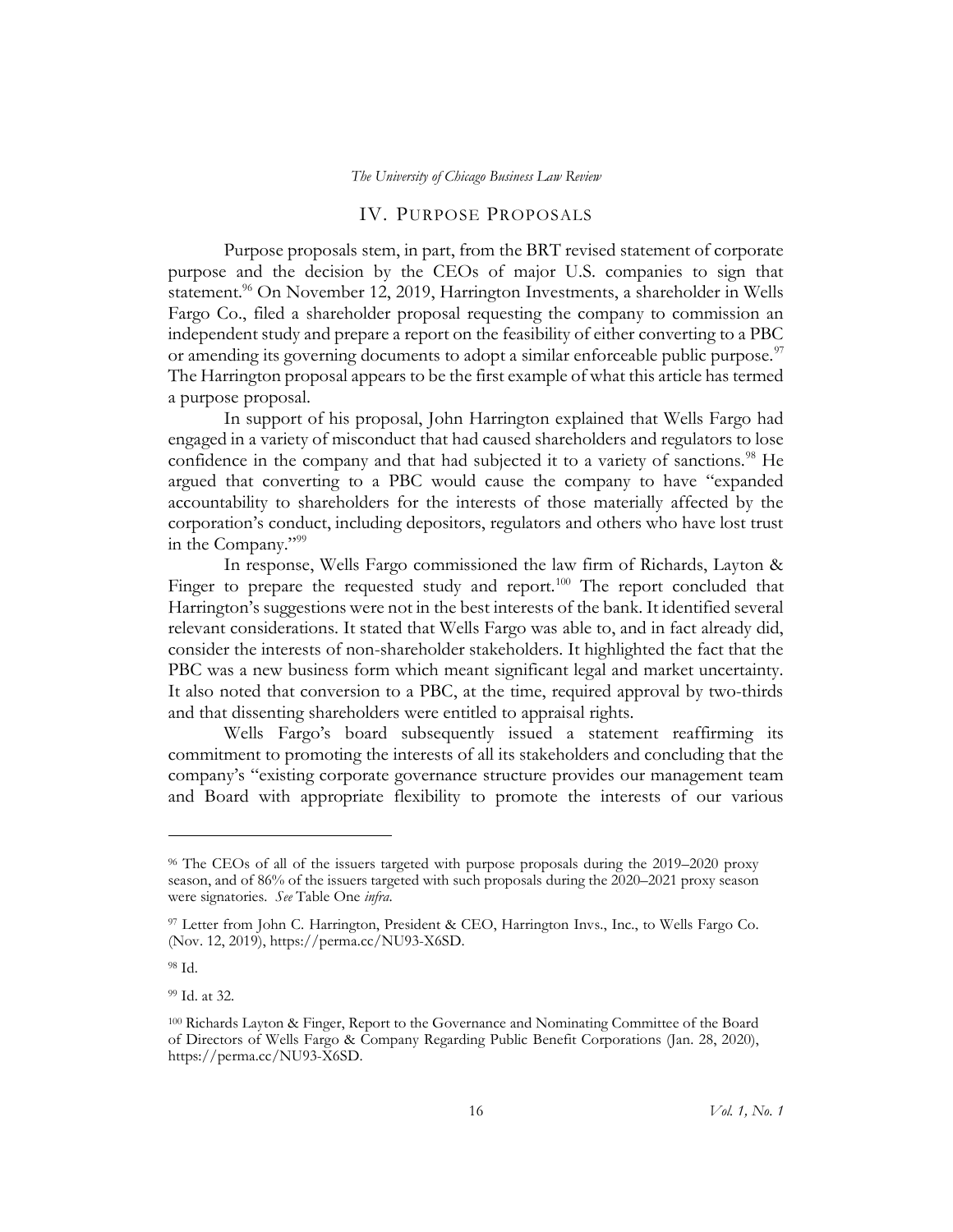stakeholders and to manage important environmental, social, and governance matters without the significant uncertainties, costs, and distractions that the [p]roposal's implementation would require."<sup>101</sup> Wells Fargo sought to exclude the proposal from its proxy statement, arguing that it had been substantially implemented, and Harrington withdrew the proposal. $102$ 

Harrington filed four other substantially similar proposals during the 2020 proxy season. Harrington's proposals all took the form of "first generation purpose proposals" in that they sought a report on the issuer's commitment to the BRT's revised statement of purpose, and all specifically targeted banks.<sup>103</sup> JP Morgan submitted a no-action request to the SEC stating that "the Company already operates in accordance with the principles set forth in the BRT Statement with oversight and guidance by the Board of Directors, consistent with the Board's fiduciary duties."<sup>104</sup> It therefore sought to exclude the proposal as substantially implemented. The SEC agreed. $^{105}$ 

Bank of America and Citigroup unsuccessfully sought exclusion, arguing that the proposal was, inter alia, "vague and indefinite."<sup>106</sup> Harrington's proposals were submitted to a shareholder vote at both companies and received the support of 10 percent and 6.91 percent respectively.<sup>107</sup> Harrington submitted a slightly different proposal at Goldman Sachs, requesting that the board exercise oversight over the

<sup>101</sup> WELLS FARGO & CO., RESPONSE OF WELLS FARGO & COMPANY (Jan. 30, 2020), https://perma.cc/NU93-X6SD.

<sup>102</sup> Letter from Elizabeth A. Ising, Gibson, Dunn & Crutcher LLP, to Off. of Chief Couns., Div. of Corp. Fin., U.S. Sec. & Exch. Comm'n (Dec. 27, 2019), https://perma.cc/NU93-X6SD.

<sup>&</sup>lt;sup>103</sup> Harrington continued to target banks in 2020-2021. See Table Two infra.

<sup>104</sup> Letter from Martin P. Dunn, Morrison & Foerster LLP, to Off. of Chief Couns., Div. of Corp. Fin., U.S. Sec & Exch. Comm'n (Jan. 13, 2020), https://perma.cc/KR22-V5TS.

<sup>105</sup> Letter from Lisa Krestyick, Special Couns., U.S. Sec & Exch. Comm'n, to Martin P. Dunn, Morrison & Foerster LLP (Feb. 5, 2020), https://perma.cc/KR22-V5TS.

<sup>106</sup> Harrington's proposal at Bank of America did not seek conversion to a PBC; it requested the board to "review the Statement of the Purpose of a Corporation to determine if such statement is reflected in our Company's current governance documents, policies, long term plans, goals, metrics and sustainability practices and publish its recommendations on how any incongruities may be reconciled by changes to our Company's governance documents, policies or practices." Letter from Ronald O. Mueller, Gibson Dunn & Crutcher LLP, to Off. of Chief Couns., Div. of Corp. Fin., U.S. Sec & Exch. Comm'n (Feb. 7, 2020), https://perma.cc/C3NH-GK6Y.

<sup>107</sup> Bank of America Corp., Form 8-K, Apr. 23, 2020, at 4, https://investor.bankofamerica.com/regulatory-and-other-filings/currentreports?form\_type\_custom=https%3A%2F%2Finvestor.bankofamerica.com%2Fregulatory-and- $\frac{\text{other-filings\%2Fcurrent-reports\&year=2020\&page=73\#4 document-2882-0000070858-20-}{000020-2}$ . Citieroup, Inc., Form 8-K/A, Apr. 27, 2020, at 000020-2; Citigroup, Inc., Form 8-K/A, Apr. 27, 2020, at 2, https://www.sec.gov/ix?doc=/Archives/edgar/data/831001/000110465920051733/c-20200421x8ka.htm.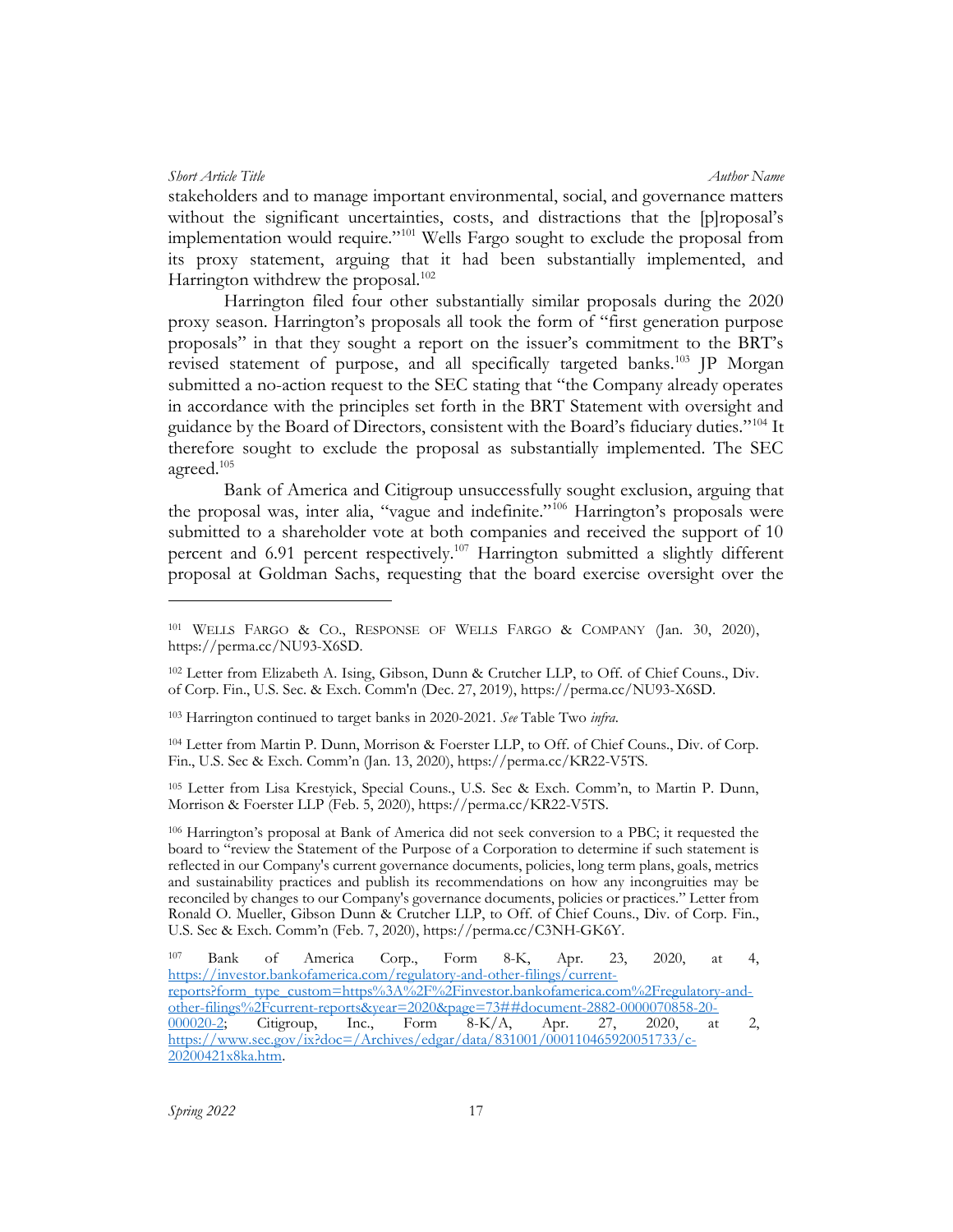CEO's signing of the BRT statement and providing "oversight and guidance as to how our Company's full implementation of this new Statement should alter our Company's governance or management systems . . . ."<sup>108</sup> Harrington's proxy solicitation argued to shareholders that Goldman CEO's endorsement of the BRT statement and the commitment to stakeholder value reflected in that statement were "disingenuous and incongruent with Delaware law and fiduciary duty pursuant to conventional Delaware corporate law, unless our Company converts to a PBC."<sup>109</sup> As Harrington explained, however, the focus of his proposal was "the Company's sign on to the Statement" not the categories of stakeholder interests identified by the statement.<sup>110</sup>

As You Sow, working in conjunction with the Chang-Liu Family Living Trust, filed two additional purpose proposals during the 2019–2020 proxy season at McKesson and BlackRock. The proposals requested a board study and report on how the company planned to implement the BRT's Statement on Corporate Purpose.<sup>111</sup> Both issuers sought, unsuccessfully, to exclude the proposals on the ground that they related to ordinary business operations.<sup>112</sup> The proposals were therefore submitted for a vote at the annual meetings of both companies.

Table One below sets out the purpose proposals submitted during the 2019- 2020 proxy season and the results. Of the seven proposals submitted, five went to a vote. The proposals received average support of almost 7 percent of the votes cast.<sup>113</sup> The level of support was substantially below the average level of support for shareholder proposals which was around 30 percent.<sup>114</sup> Significantly, the vote at each

<sup>108</sup> Letter from John Harrington, President, Harrington Invs., Inc., to Off. of Chief Couns., Div. of Corp. Fin., U.S. Sec. & Exch. Comm'n (Jan. 22, 2020), https://perma.cc/TP7G-3D22.

<sup>109</sup> Notice of Exempt Solicitation from Harrington Invs., Inc., to Goldman Sachs Invs. (2021), https://perma.cc/G3PJ-EXQH.

<sup>110</sup> Letter from John Harrington to Off. of Chief Couns., supra note 102, at 4.

<sup>111</sup> See BlackRock: Implementation Plan for New Business Roundtable "Purpose of a Corporation," AS YOU SOW (Dec. 12, 2019), https://perma.cc/UR57-MJ3U; Letter from Sanford J. Lewis to Off. of Chief Couns., Div. of Corp. Fin., U.S. Sec. & Exch. Comm'n (May 5, 2020), https://perma.cc/SL72- 4N59. McKesson also argued that the proposal had been substantially implemented.

<sup>112</sup> Letter from Marc S. Gerber, Skadden, Arps, Slate, Meagher & Flom LLP, to Off. of Chief Couns., Div. of Corp. Fin., U.S. Sec. & Exch. Comm'n (Jan. 20, 2020), https://perma.cc/7VRG-9LH6; Letter from Scott Andrew Shepard, Nat'l Ctr. for Pub. Pol'y Rsch., to Off. of Chief Couns., Div. of Corp. Fin., U.S. Sec. & Exch. Comm'n (Feb. 8, 2021), https://perma.cc/YDH4-WT4J (describing SEC staff's refusal to grant no-action relief to McKesson).

<sup>113</sup> See Table One infra.

<sup>114</sup> Elizabeth Ising et al., *Shareholder Proposal Developments During the 2021 Proxy Season*, GIBSON, DUNN & CRUTCHER LLP (Aug. 19, 2021), https://perma.cc/Y9C5-W9N2.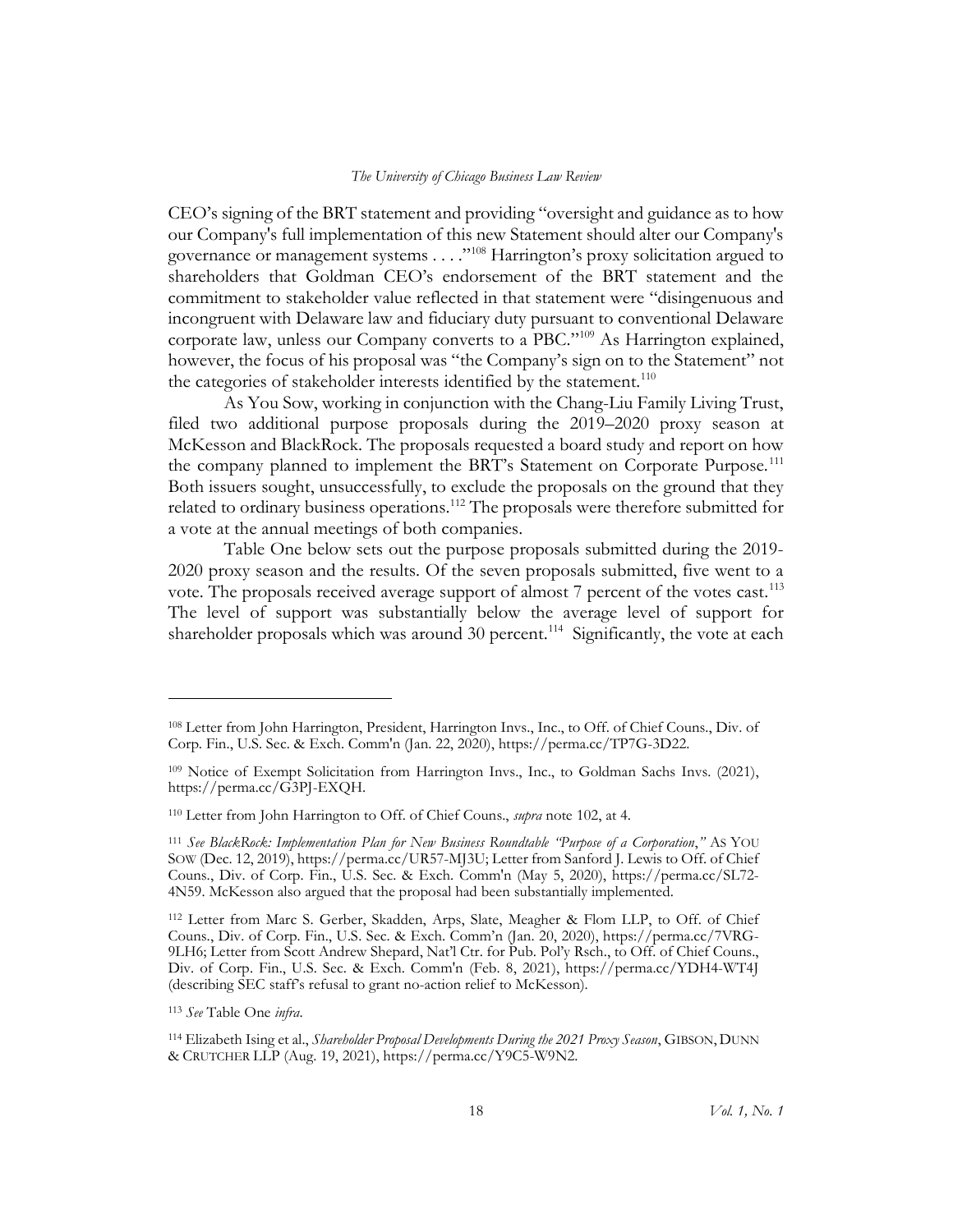issuer was sufficient to permit resubmission of the proposal the following proxy season. $115$ 

|                    | Type of                    |                                                   | Annual              | Result/<br>Approval    |
|--------------------|----------------------------|---------------------------------------------------|---------------------|------------------------|
| <b>Issuer</b>      | Proposal                   | Sponsor                                           | <b>Meeting Date</b> | Rate                   |
| Bank of<br>America | Report on BRT<br>Statement | John Harrington                                   | 4/22/2020           | 10%                    |
|                    |                            |                                                   |                     |                        |
| Wells Fargo        | Report on BRT<br>Statement | Harrington Investments                            | 4/28/2020           | withdrawn              |
| BlackRock          | Report on BRT<br>Statement | As You Sow (the Chang-Liu<br>Family Living Trust) | 5/1/2020            | $3.85\%$               |
| JP Morgan          | Report on BRT<br>Statement | Harrington Investments                            | 5/19/2020           | <b>SEC</b><br>excluded |
| Citigroup          | Report on BRT<br>Statement | Harrington Investments                            | 5/21/2020           | $6.91\%$               |
| Goldman<br>Sachs   | Report on BRT<br>Statement | Harrington Investments                            | 5/30/2020           | 5.77%                  |
| McKesson           | Report on BRT<br>Statement | As You Sow (the Chang-Liu<br>Family Living Trust) | 7/29/2020           | $8.09\%$               |

| Table One |  |
|-----------|--|
|           |  |

Abstentions are reflected as no votes in voting results

In the 2020–2021 proxy season, the approach to purpose proposals evolved. Two things drove this evolution. First, on July 16, 2020, Delaware amended its PBC statute to allow traditional corporations to convert to a PBC with a simple majority vote and without triggering appraisal rights for dissenting shareholders.<sup>116</sup> The amendments thus addressed one of the concerns identified by Richards Layton &

<sup>115</sup> At the time, Rule 14a–8 provided that a proposal was eligible for resubmission if it gained the support of 3% of votes cast. U.S. Sec & Exch. Comm'n, Procedural Requirements and Resubmission Thresholds Under Exchange Act Rule 14a–8: A Small Entity Compliance Guide (Dec. 28, 2020), https://perma.cc/38YJ-Y3QZ. In 2020, the SEC raised that threshold to 5%. Id.

<sup>116</sup> See Delaware Makes It Easier for Corporations to Become Public Benefit Corporations, POTTER ANDERSON CORROON, LLP (July 20, 2020), https://perma.cc/4HWH-ZF85.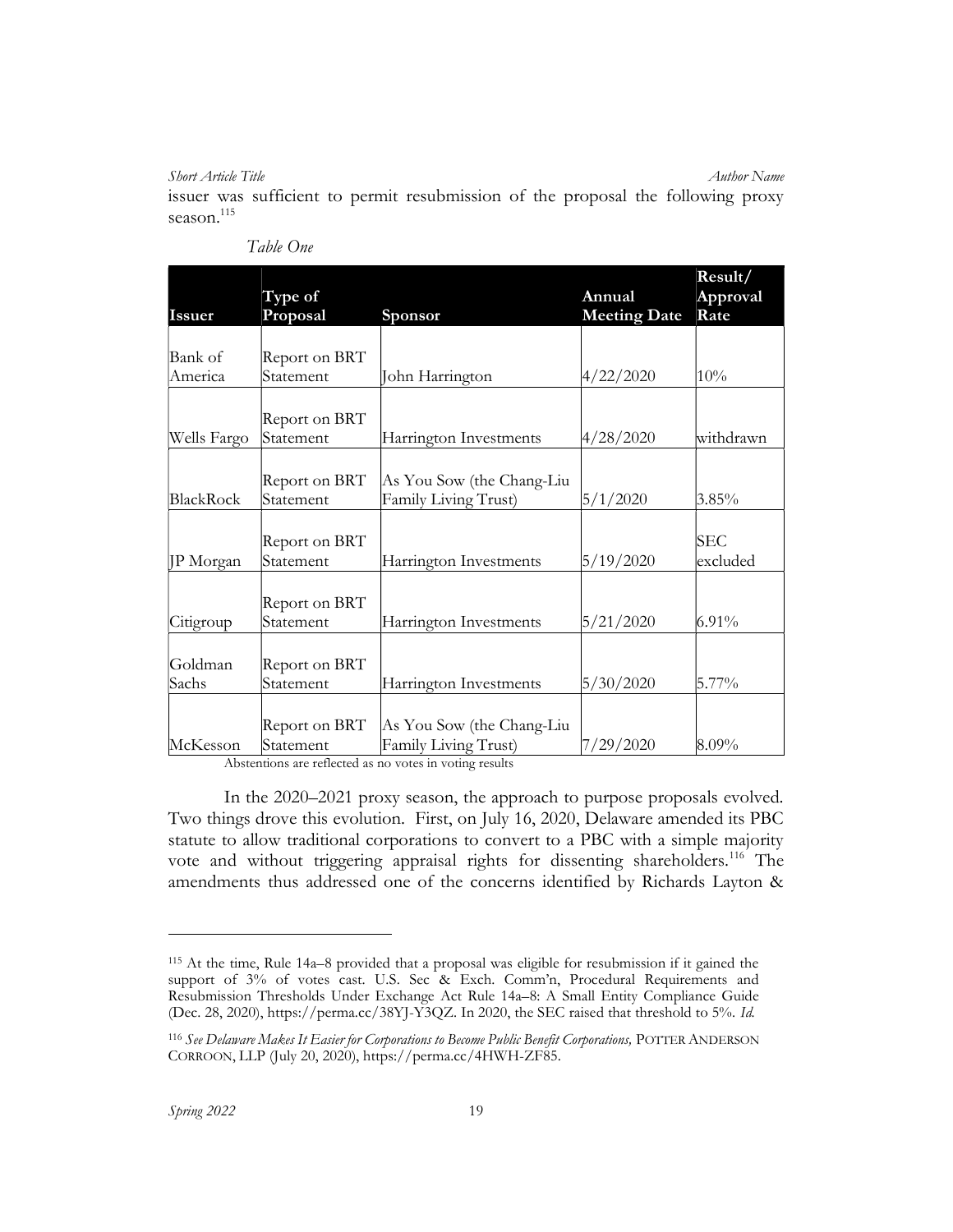Finger in its report to the Wells Fargo board.<sup>117</sup> The amendments also provided greater protection from liability for directors in connection with the task of balancing the interests of the corporation's stakeholders.<sup>118</sup> Second, in January 2021, Veeva systems became the first Russell 1000 company to convert to a PBC.<sup>119</sup> Two other issuers, Vital Farms and Lemonade, conducted successful initial public offerings as PBCs, suggesting that the PBC could be a viable business form for a publicly traded company.<sup>120</sup> These IPOs addressed, at least in part, the concern flagged by Richards Layton & Finger about market uncertainty.<sup>121</sup>

These changes led shareholders to shift their strategy. A number of proposals, which this Article terms "second generation proposals" directly requested that issuer boards take the necessary steps to convert to PBCs.<sup>122</sup> John Harrington again led the way, submitting shareholder proposals at all five of the banks he had previously targeted. At four of the five banks, Harrington submitted second generation

<sup>&</sup>lt;sup>117</sup> The standards in other states for conversion to a PBC differ and are generally more onerous than the amended Delaware standard. See Elizabeth A. Diffley, Elizabeth K. Lange & Jennifer M. Lucas, Shareholder Proposals Requesting Conversion to Public Benefit Corporations: A Fleeting Trend or the Future?, FAEGRE DRINKER BIDDLE & REATH LLP n.4 (Aug. 11, 2021), https://perma.cc/YRE5-FTVE.

<sup>&</sup>lt;sup>118</sup> Id. This addressed the concern identified by Richards Layton & Finger about the legal uncertainty of directors' obligations in a PBC. See RICHARDS LAYTON & FINGER, *supra* note 95, at 6 ("[T]here is no case law in Delaware that provides guidance regarding the balancing obligation of directors of public benefit corporations.").

<sup>119</sup> Veeva Becomes First Public Company to Convert to a Public Benefit Corporation, VEEVA (Jan. 13, 2021) https://perma.cc/R7J5-L84L. An overwhelming majority of Veeva's shareholders voted in favor of the conversion. Id.

<sup>&</sup>lt;sup>120</sup> Lemonade was the "best IPO debut of 2020." Wallace Witkowski, Lemonade Logs Best U.S. IPO Debut of 2020 with More Than 140% Gain, MARKETWATCH (July 2, 2020), https://perma.cc/UY44- K7LF. Vital Farms' IPO was described as a "blockbuster." Chloe Sorvino, Vital Farms' Blockbuster IPO Proves Wall Street Has an Appetite for Sustainable Farming, FORBES (Aug. 1, 2020), https://perma.cc/L2KJ-CVAZ. PBCs had already achieved substantial success in private companies. See, e.g., Fisch & Davidoff, supra note 28, at 72 (reporting that there were more than 10,000 PBCs formed as of 2021).

<sup>121</sup> RICHARDS LAYTON & FINGER, supra note 95, at 7 (stating that "it would be difficult to predict the impact [converting to a PBC] would have on a company's short and long-term stock price and market capitalization"). Prior to 2020, the most visible benefit corporation story was that of Etsy, which offered a cautionary tale of the potential for market forces to overcome a corporation's commitment to stakeholder value. See Fisch & Solomon, *supra* note 120, at 82–83 (describing Etsy's history).

<sup>&</sup>lt;sup>122</sup> Under the Delaware statute, conversion requires both board and shareholder approval and cannot be implemented unilaterally through a shareholder vote. Amy Simmerman Ryan J. Greecher, Brian Currie & Richard C. Blake. Converting to a Delaware Public Benefit Corporation: Lessons from Experience, WILSON SONSINI GOODRICH & ROSATI LLP (Jan. 27, 2022), https://perma.cc/T2EC-BRRX.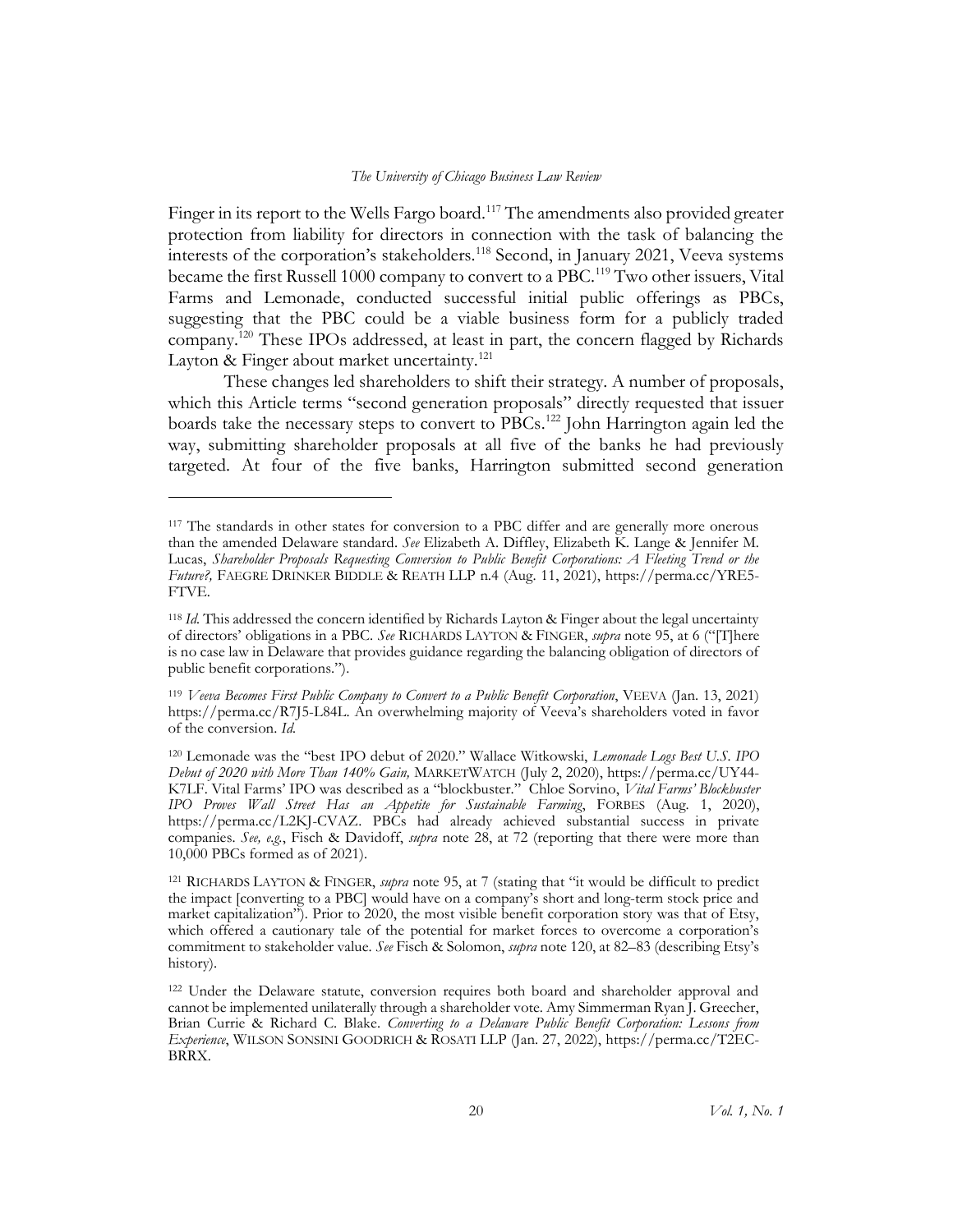Short Article Title Author Name (Author Name Author Name Author Name Author Name Author Name Author Name (Author Name Author Name Author Name Author Name Author Name Author Name Author Name Author Name (Author Name Author

proposals.<sup>123</sup> The advantage of these second generation proposals was that issuers could not exclude them as substantially implemented simply by commissioning a report. Moreover, there was some precedent for shareholder proposals seeking effect governance changes by implementing a structural change; after North Dakota amended its corporation statute to grant shareholders greater governance rights, shareholders filed proposals with at least fifteen issuers seeking to have the issuers reincorporate in North Dakota.<sup>124</sup> As will be discussed below, however, the extent to which conversion to a PBC is an effective or necessary mechanism for implementing stakeholder governance is unclear.

Other shareholders also introduced second generation purpose proposals. Shareholders James McRitchie and Myra Young,<sup>125</sup> working separately and jointly with the Shareholder Commons, introduced seven similar proposals, starting with a proposal at Tractor Supply Inc. on November 21, 2020 for the annual meeting on May 6, 2021.<sup>126</sup> The Shareholder Commons also partnered with Arjuna Capital to introduce PBC transition proposals at Chevron and Exxon.<sup>127</sup> The Shareholder Commons focused on issuers whose CEOs had signed the BRT statement.

Two other shareholders introduced purpose proposals in 2020-2021. The National Center for Public Policy Research introduced six first generation proposals. All but one of the issuers sought and received a no-action letter from the SEC indicating that the proposals could be excluded on the grounds that they had been substantially implemented.<sup>128</sup> The John Bishop Montgomery Trust introduced second

125 McRitchie & Young are husband and wife. Copeland, supra note 53, at 18.

<sup>126</sup> See Table Two, infra.

<sup>127</sup> BlackRock, Inc., Notice of Exempt Solicitation (Form PX14A6G) (2021), https://perma.cc/6NJN-GNKV.

<sup>123</sup> At the fifth bank, JP Morgan, Harrington against requested "a report to shareholders … regarding potential conversion of JP Morgan Chase to a Delaware Public Benefit Corporation." Letter from Brian V. Breheny, Skadden, Arps, Slate, Meagher & Flom LLP, to Off. of Chief Couns., Div. of Corp. Fin., U.S. Sec. & Exch. Comm'n (Jan. 11, 2021), https://perma.cc/332Y-ZBBE. The JP Morgan board commissioned such a report and then argued to the SEC that the proposal had been substantially implemented. *Id.* at 5.

<sup>&</sup>lt;sup>124</sup> See Harleigh E. Brown, Reincorporation in North Dakota? How the North Dakota publicly traded Corporations Act may impact corporate governance, Sept. 2009, https://s3.amazonaws.com/documents.lexology.com/7a68ca4b-c56e-4637-bcbb-

adff864fabd7.pdf?AWSAccessKeyId=AKIAVYILUYJ754JTDY6T&Expires=1648763757&Signa ture=P14aDC5c0iL24LA2xzEQNYY7gk0%3D . At least one of the proposals appears to have resulted in the issuer reincorporating in North Dakota. Id.

<sup>&</sup>lt;sup>128</sup> Ising et al., *supra* note 108; see also Letter from Amy C. Seidel, Partner, Faegre Drinker Biddle & Reath LLP, to Off. of Chief Couns., Div. of Corp. Fin., U.S. Sec. & Exch. Comm'n (Feb. 5, 2021), https://perma.cc/8ALB-FK64. Apple also argued that the proposal was inconsistent with California law. See Apple Inc., 2021 SEC No-Act LEXIS 546 (Dec. 22, 2021), \*11 ("California law does not recognize the corporate form of a PBC."). https://www.sec.gov/divisions/corpfin/cf-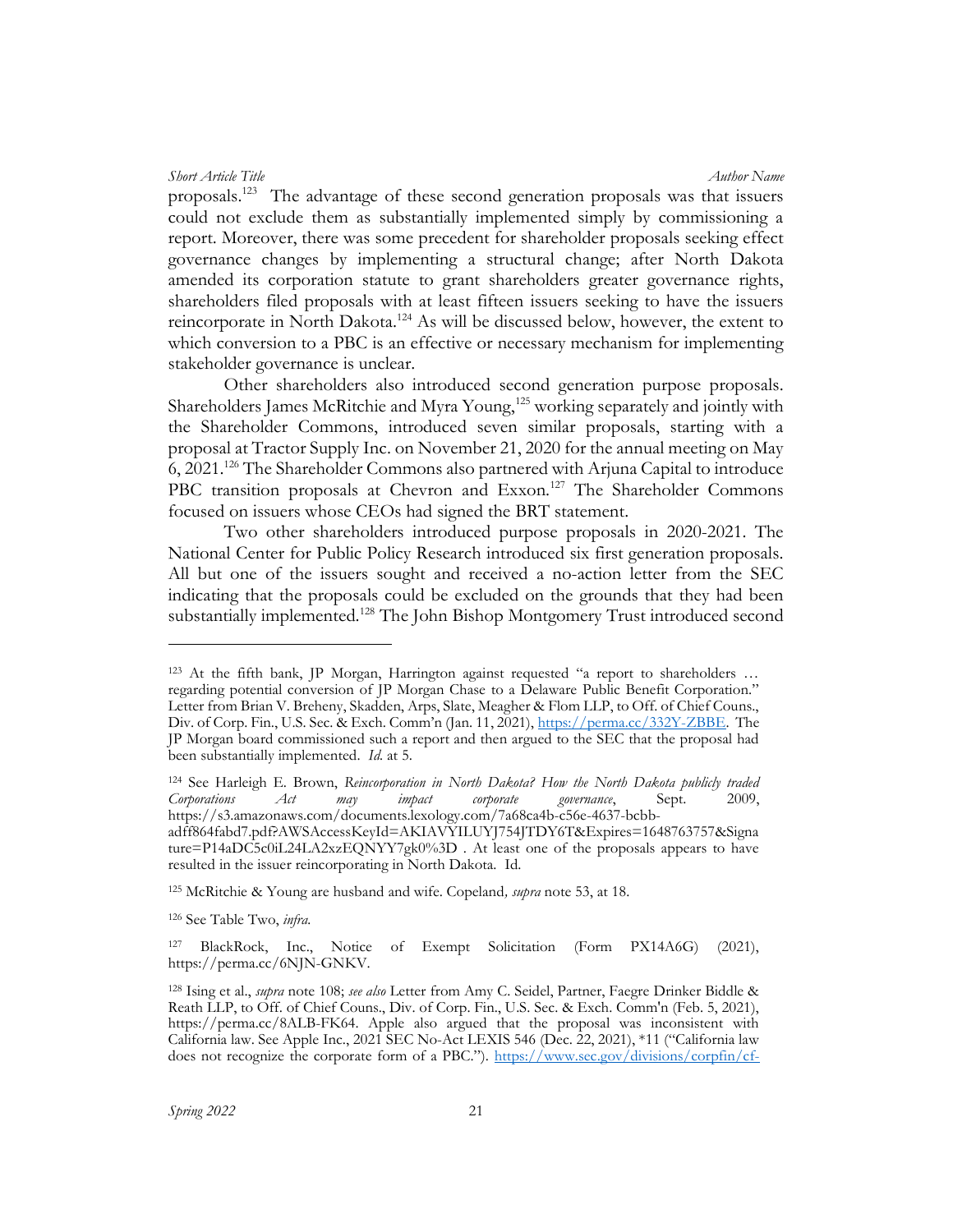generation proposals at 3M and Amazon. 3M unsuccessfully sought to exclude the proposal on the grounds that it dealt with ordinary business matters.<sup>129</sup> Amazon was able to exclude the proposal on the basis that the Trust failed to provide the necessary proof of share ownership.<sup>130</sup>

As the foregoing discussion indicates, issuers were generally unsuccessful in their attempts to exclude second generation purpose proposals.<sup>131</sup> As the SEC staff explained, "the Company's corporate structure is not a matter relating to the conduct of its ordinary business operations, but rather, an important issue that is appropriate for stockholders to address at a meeting."<sup>132</sup> As table two shows, most second generation proposals were submitted to a shareholder vote. The level of support they received ranged from approximately 1 percent at Alphabet and Facebook (which both have dual class voting structures) to almost 12 percent at Yelp. Of the fifteen transition proposals that went to a vote, the average support received was 3.3 percent. By way of comparison, Georgeson reported that average support for environmental shareholder proposals during the 2021 proxy season exceeded 39 percent, and support for social proposals averaged 33 percent.<sup>133</sup> Notably, neither ISS nor Glass Lewis recommended in favor of the proposals.<sup>134</sup>

131 Letter from Jennifer H. Noonan, Bass Berry & Sims PLC, to Off. of Chief Couns., Div. of Corp. Fiin., U.S. Sec. & Exch. Comm'n (Jan. 29. 2021), https://perma.cc/H3U7-M2MA; Nathan J. Stuhlmiller & Ryan A. Salem, Elimination of Statutory Barriers May Lead to New Wave of Public Benefit Corporations, DEL. BUS. CT. INSIDER (Feb. 24, 2021), https://perma.cc/VL7N-S4Q8.

132 See The S'holder Commons, The Shareholder Commons Reaches Agreement to Withdraw Shareholder Proposal, PR NEWSWIRE (Oct. 18, 2021), https://perma.cc/3MUF-QC6S (describing the basis for the SEC's decision at Broadridge); Broadridge Fin. Sols., Inc., SEC Staff No-Action Letter, 2021 SEC NO-ACT. LEXIS 422 (Sept. 22, 2021).

133 Majority Support for E&S Proposals Almost Doubles in US, CORP. SECRETARY (Oct. 28, 2021), https://perma.cc/D28L-4JMH.

noaction/14a–8/2020/ncpprapple121720-14a8.pdf. The Wal-Mart proposal was voted on at the annual meeting where it received the support of 2.32% of votes cast. See Table 2 below.

<sup>129</sup> Letter from Alan L. Dye, Hogan Lovells US LLP, to Off. of Chief Couns., Div. of Corp. Fin., U.S. Sec. & Exch. Comm'n (Dec. 31, 2020), https://perma.cc/C95X-JCQP.

<sup>130</sup> Letter from Ronald O. Mueller, Gibson, Dunn & Crutcher LLP, to Off. of Chief Couns., Div. of Corp. Fin., U.S. Sec. & Exch. Comm'n (Jan. 25, 2021), https://perma.cc/2558-9U4W; see Ising, et al., *supra* note 108 at 27 (concurring that the proposal is excludable since the proponent failed to substantiate his eligibility to submit the proposal under Rule 14a–8).

<sup>134</sup> SULLIVAN & CROMWELL LLP, 2021 PROXY SEASON REVIEW: PART I, RULE 14A–8 SHAREHOLDER PROPOSALS (July 27, 2021), https://perma.cc/2C6G-GTBZ (ISS did not recommend in favor of any); GLASS LEWIS, PROXY SEASON REVIEW 2021 (2021), https://perma.cc/6VGP-66TF (Glass Lewis did not recommend in favor of any); THE SHAREHOLDER COMMONS, THE BETA STANDARD PROXY REVIEW 2021 (August 2021), https://perma.cc/JB6D-ZBSQ ("[N]either ISS nor Glass Lewis—the two biggest and most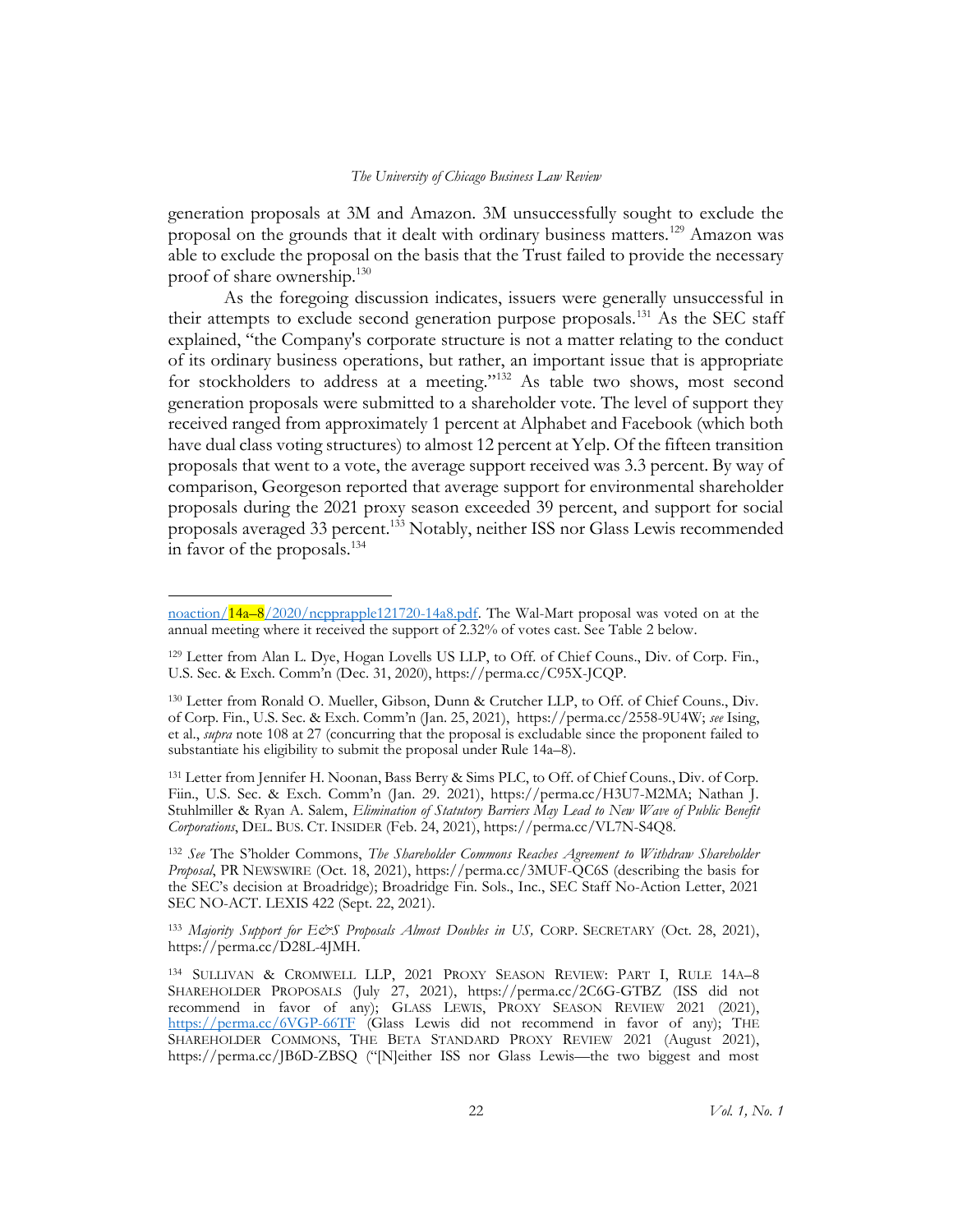#### Short Article Title **Author Name**

Table Two sets out the purpose proposals submitted during the 2020–2021 proxy season, whether issuers sought to exclude the proposal from their proxy statements, and the decisions by the SEC staff on those requests, where available.<sup>135</sup>

|                             | Table Two                            |                                                   |                           |               |                                       |
|-----------------------------|--------------------------------------|---------------------------------------------------|---------------------------|---------------|---------------------------------------|
| <b>Issuer</b>               | Type of<br>Proposal                  | <b>Sponsor</b>                                    | Annual<br>Meeting<br>Date | Result/Ap SEC | proval Rate involvement               |
| Bank of                     | Transition to                        |                                                   |                           |               | Not                                   |
| America                     | a PBC                                | John Harrington                                   | 4/20/2021                 | 2.62%         | Challenged                            |
| Johnson &<br><b>Johnson</b> | Report on<br><b>BRT</b><br>Statement | National Center for<br>Public Policy<br>Research  | 4/22/2021                 | Not Voted on  |                                       |
|                             | Transition to Harrington             |                                                   |                           |               | <b>Not</b>                            |
| Wells Fargo                 | a PBC                                | Investments                                       | 4/27/2021                 | $3\%$         | Challenged                            |
|                             | Transition to Harrington             |                                                   |                           |               | Not                                   |
| Citigroup                   | a PBC                                | Investments                                       | $4/27/2021$ 2.49%         |               | Challenged                            |
| Goldman                     | Transition to Harrington             |                                                   |                           |               | Not                                   |
| Sachs                       | a PBC                                | Investments                                       | 4/29/2021                 | $2\%$         | Challenged                            |
| S&P Global                  | Transition to<br>a PBC               | The Shareholder<br>Commons (Myra<br>Young)        | 5/5/2021                  | 3.86%         | Not<br>Challenged                     |
|                             |                                      | The Shareholder                                   |                           |               | Challenged/                           |
| Tractor                     |                                      | Transition to Commons (James                      |                           |               | Not                                   |
| Supply Corp.                | a PBC                                | McRitchie)                                        | 5/6/2021                  | 3.47%         | Excluded                              |
|                             | Report on<br><b>BRT</b>              | National Center for<br>Public Policy              |                           | Not Voted on  |                                       |
| Duke Energy                 | Statement                            | Research                                          | 5/6/2021                  |               |                                       |
| 3M                          | a PBC                                | Transition to The John Bishop<br>Montgomery Trust | 5/11/2021 2.92%           |               | Challenged/<br><b>Not</b><br>Excluded |
|                             | United Parcel Transition to          | The Shareholder<br>Commons (Myra                  |                           |               | Not                                   |
| Service                     | a PBC                                | Young)                                            | $5/13/2021$ 3.40%         |               | Challenged                            |

powerful proxy advisors—supported any of our proposals in 2021, despite both firms continuously increasing support for ESG-oriented proposals.").

<sup>&</sup>lt;sup>135</sup> In 2019, the SEC changed its longtime practice of responding in writing to issuer requests to exclude a shareholder proposal. See Announcement Regarding Rule 14a-8 No-Action Requests, U.S. SEC. & EXCH. COMM'N (Sep. 6, 2019), https://perma.cc/48UV-M4X9. As a result, it is not possible to determine the percent of purpose proposals at which an issuer unsuccessfully requested exclusion. In December 2021, the SEC announced a reversal of this policy. See Announcement Regarding Staff Responses to Rule 14a-8 No-Action Requests, U.S. SEC. & EXCH. COMM'N (Dec. 13, 2021), https://perma.cc/MP9D-TRJV.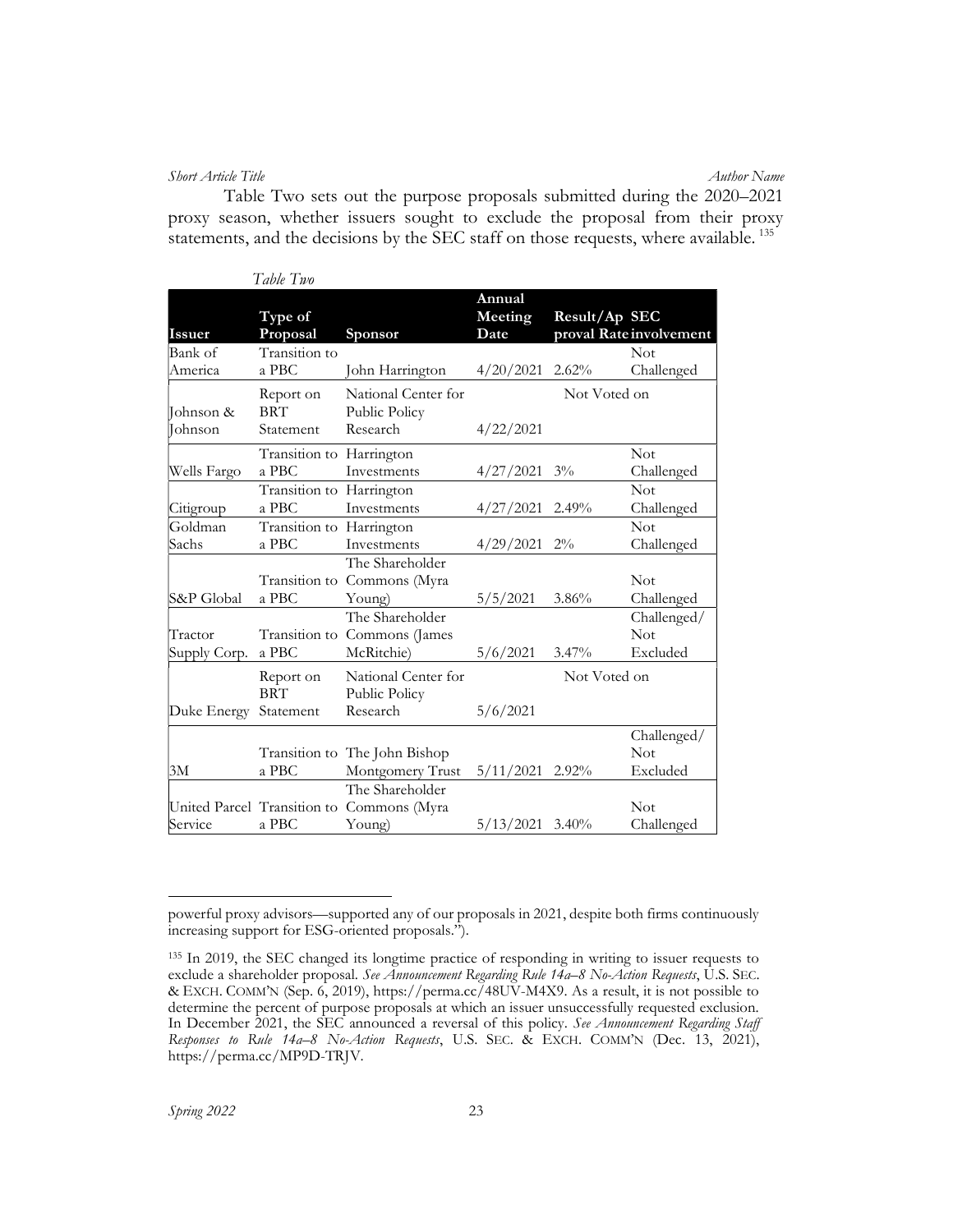|             | Report on                          | National Center for                                       |                   | Withdrawn/    |                           |
|-------------|------------------------------------|-----------------------------------------------------------|-------------------|---------------|---------------------------|
|             | <b>BRT</b>                         | Public Policy                                             |                   | Substantially |                           |
| JP Morgan   | Statement                          | Research                                                  | 5/18/2021         | Implemented   |                           |
|             |                                    | The Shareholder                                           |                   |               |                           |
|             |                                    | Transition to Commons (James                              |                   |               | <b>Not</b>                |
| BlackRock   | a PBC                              | McRitchie)                                                | 5/26/2021         | $2.39\%$      | Challenged                |
|             |                                    | Transition to The Shareholder                             |                   |               | Not                       |
| Facebook    | a PBC                              | Commons                                                   | 5/26/2021         | $1\%$         | Challenged                |
| Chevron     | Transition to Shareholder<br>a PBC | Arjuna<br>Capital and The<br>Commons                      | $5/26/2021$ 3%    |               | <b>Not</b><br>Challenged  |
|             | Report on                          | National Center for                                       |                   |               | Not Voted on              |
|             | <b>BRT</b>                         | Public Policy                                             |                   |               |                           |
| Amazon      | Statement                          | Research                                                  | 5/26/2021         |               |                           |
|             |                                    | The Shareholder                                           |                   |               |                           |
|             |                                    | Commons (James<br>Transition to McRitchie and Myra        |                   |               | Challenged/<br><b>Not</b> |
| Alphabet    | a PBC                              | K. Young)                                                 | 6/2/2021          | 1.16%         | Excluded                  |
|             | Report on<br><b>BRT</b>            | National Center for<br>Public Policy                      |                   |               |                           |
| Wal-Mart    | Statement                          | Research                                                  | 6/2/2021          | 2.32%         | N/A                       |
| Yelp        | a PBC                              | Shareholder<br>Transition to Commons (James<br>McRitchie) | 6/3/2021          | 11.80%        | Not<br>Challenged         |
|             |                                    | The Shareholder                                           |                   |               |                           |
|             |                                    | Transition to Commons (Myra                               |                   |               | <b>Not</b>                |
| Caterpillar | a PBC                              | Young)                                                    | 6/9/2021          | $2.92\%$      | Challenged                |
|             | Report on<br><b>BRT</b>            | National Center for<br>Public Policy                      |                   |               | Not Voted on              |
| Target      | Statement                          | Research                                                  | 6/9/2021          |               |                           |
| Salesforce  | Transition to Shareholder<br>a PBC | Commons                                                   | $6/10/2021$ 3.50% |               | N/A                       |
|             | Report on<br><b>BRT</b>            | National Center for<br>Public Policy                      |                   |               | Not Voted on              |
| Salesforce  | Statement                          | Research                                                  | 6/10/2021         |               |                           |

The University of Chicago Business Law Review

Abstentions are reflected as no votes in voting results

As the 2022 proxy season begins, shareholders have submitted several purpose proposals.<sup>136</sup> Notably, at least in the case of Fox Corp., the proposal identifies a specific public benefit for Fox to pursue upon conversion to a PBC, the "provision of

<sup>136</sup> See Table Three, infra.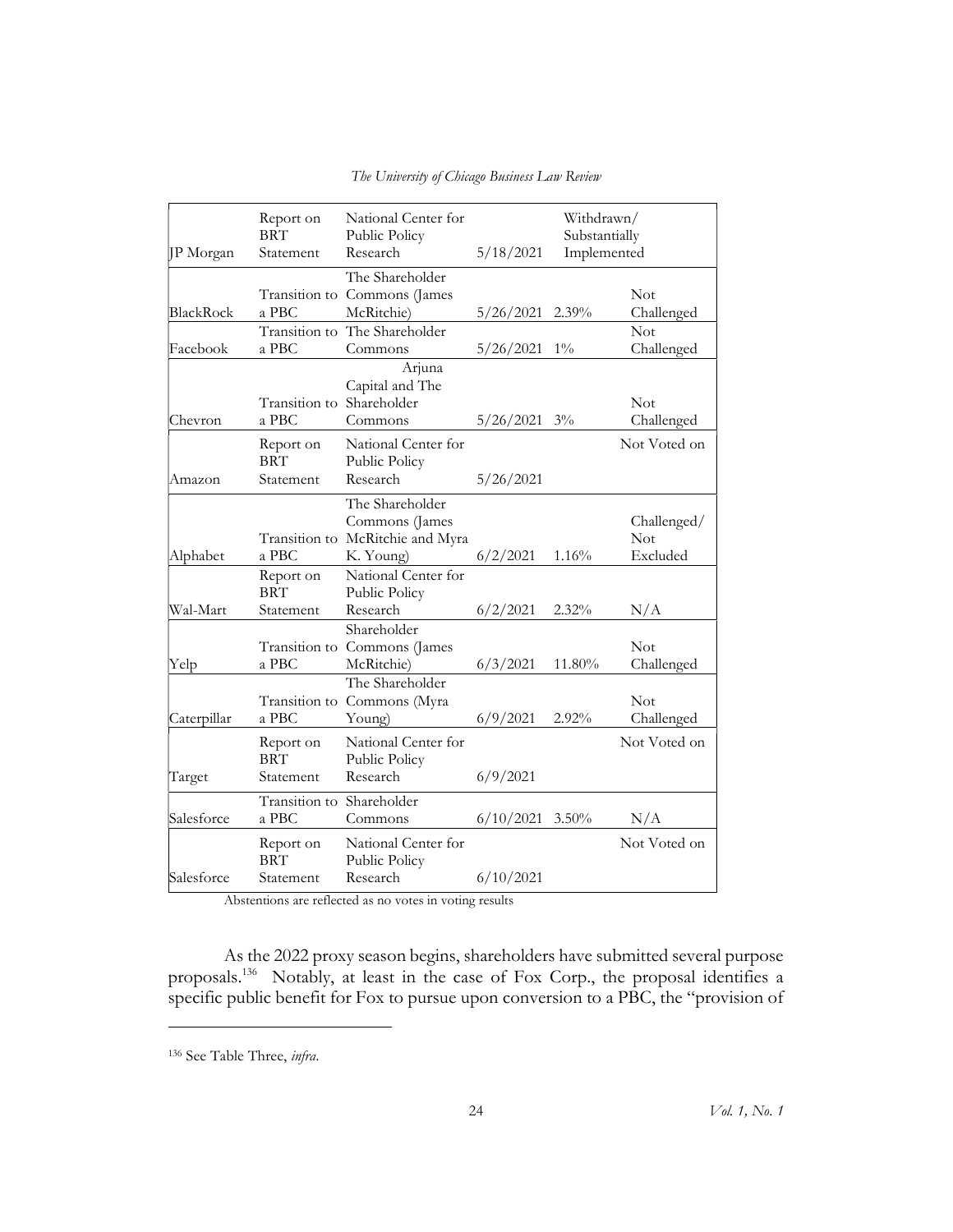Short Article Title Author Name (Author Name Author Name Author Name Author Name the Company's viewers with an accurate understanding of current events through the exercise of journalistic integrity."<sup>137</sup> Including a specific public benefit in the proposal responds to a concern I have identified elsewhere about the failure of PBCs to articulate adequately their intended public benefits.<sup>138</sup> This enhanced precision in the description of the shareholder's objectives in seeking PBC conversion reflects an evolution in the purpose proposal that I describe as a third generation proposal. Table Three identifies the proposals that have been introduced for the 2021-2022 proxy season for which information is available.

|               | <i>Lavie Linee</i>  |                |                           |                             |                       |
|---------------|---------------------|----------------|---------------------------|-----------------------------|-----------------------|
| <b>Issuer</b> | Type of<br>Proposal | <b>Sponsor</b> | Annual<br>Meeting<br>Date | Result/<br>Approval<br>Rate | <b>SEC</b><br>involv. |
|               |                     | Shareholder    |                           |                             |                       |
|               |                     | Commons        |                           |                             |                       |
|               |                     | and Principles |                           |                             |                       |
|               |                     | for            |                           |                             |                       |
|               | Transition          | Responsible    |                           |                             |                       |
| Fox Corp.     | to a PBC            | Investment     | 11/10/2021                | $1.1\%$                     | N/A                   |
|               |                     |                |                           |                             | Challenged            |
|               | Transition          | lames          |                           | Settled/                    | <b>Not</b>            |
| Broadridge    | to a PBC            | McRitchie      | 11/18/2021                | Withdrawn                   | Excluded              |
|               |                     | National       |                           |                             |                       |
|               |                     | Center for     |                           |                             |                       |
|               | Transition          | Public Policy  |                           |                             |                       |
| Apple         | to a PBC            | Research       | Upcoming                  | Pending                     | Challenged            |
|               |                     | Myra K.        |                           |                             |                       |
|               |                     | Young and      |                           |                             |                       |
|               | Transition          | lames          |                           |                             |                       |
| Apple         | to an PBC           | McRitchie      | Upcoming                  | Pending                     | Challenged            |

 $T<sub>ablo</sub> T<sub>h</sub>$ 

Because most of these proposals will not become public until the issuers file their proxy statements, as this article goes to press, it is impossible to determine how many such proposals will be introduced. Shareholders may continue to explore the role of PBC conversion in facilitating stakeholder governance through purpose proposals. Notably, issuers have not generally succeeded in excluding such proposals under Rule 14a-8. The SEC staff appears to have taken the view that purpose

<sup>137</sup> Def. Schedule 14A, Fox Corp., Sept. 17, 2021, at 57, https://sec.report/Document/0001193125-21-276133/.

<sup>&</sup>lt;sup>138</sup> See Fisch & Davidoff, *supra* note 28. See also Simmerman, et al., *supra* note 122 (noting the importance of "craft[ing] an appropriate public benefit purpose to include in the company's certificate of incorporation.").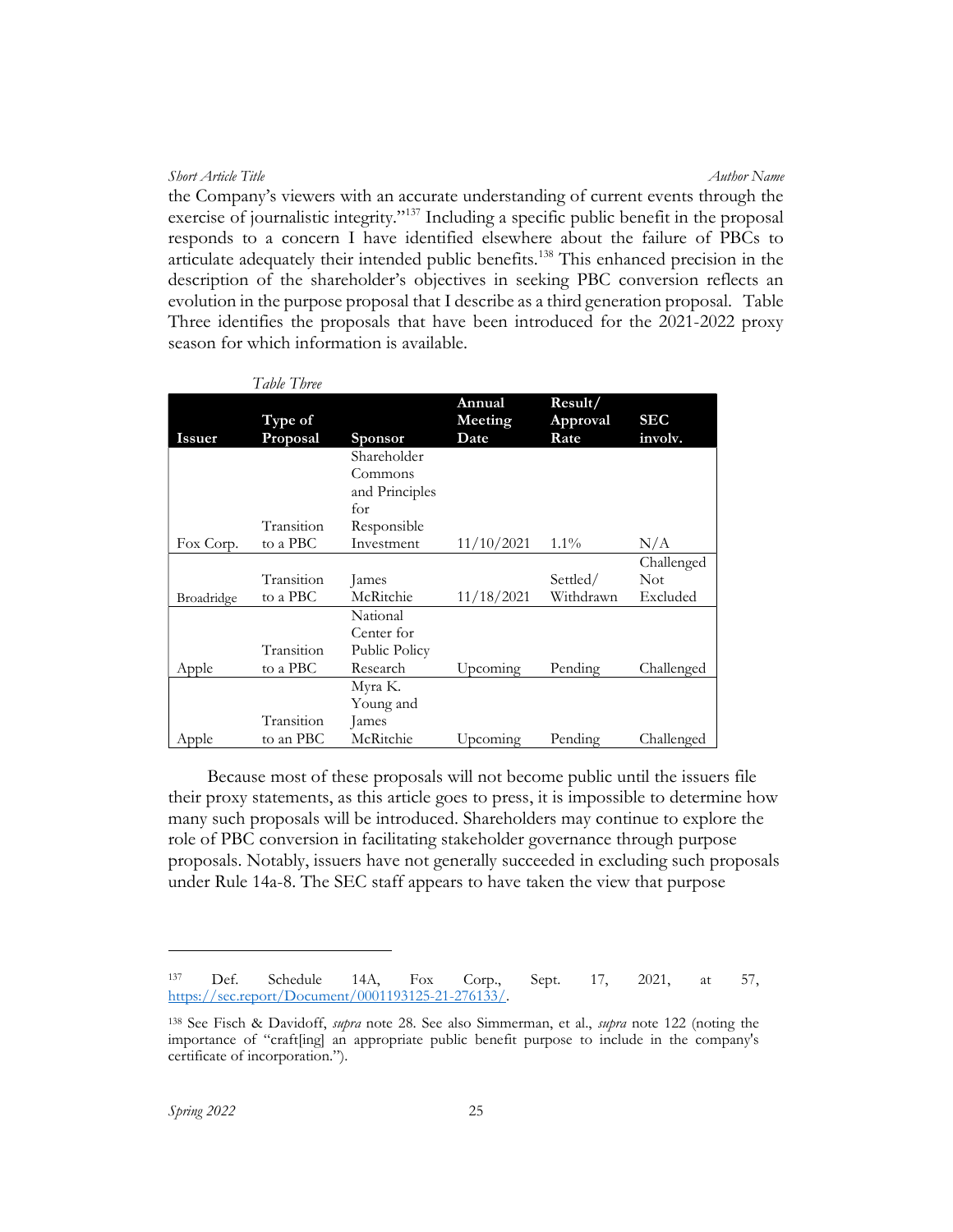proposals are a proper subject for a shareholder proposal and not excludable on the ground that they relate to an issuer's ordinary business operations.<sup>139</sup>

 At the same time, there are reasons to question the continued viability of purpose proposals. As noted above, the conversion proposals submitted during the 2020-2021 proxy season received very limited support. The major proxy advisory firms did not recommend in favor of them, although neither has documented a formal position on purpose proposals generally.<sup>140</sup> Large institutional investors, which command substantial voting power, did not support purpose proposals, an issue that this Article explore in further detail in the next Part. In the near term, shareholders may focus on more traditional disclosure requests in shareholder proposals to focus on societal or stakeholder issues.<sup>141</sup> Whether or not, they continue to submit purpose proposals, however, those proposals offer important insights into both the debate over stakeholder governance and the role of shareholder proposals. The next Part considers these insights.

# V. PURPOSE PROPOSALS AND STAKEHOLDER GOVERNANCE

Purpose proposals provide a useful case study by which to examine in detail the debate over stakeholder governance, the utility of the PBC for implementing stakeholder governance, and the role of shareholder proposals in identifying and sharpening arguments for governance reform in the public corporation. This Part explores how purpose proposals provide insights into these issues.

# A. The Information-Generative Role of Purpose Proposals

As the preceding discussion documents, purpose proposals have served several functions in the debate over stakeholder governance. They empowered shareholders to bring a key governance reform to the forefront. They required proponents to identify the scope of their proposal and the manner in which it would affect corporate behavior with a reasonable degree of precision. They provided a forum in

<sup>&</sup>lt;sup>139</sup> SEC Staff No-Action Letter, *supra* note 126 ("[T]he Company's corporate structure is not a matter relating to the conduct of its ordinary business operations, but rather, an important issue that is appropriate for stockholders to address at a meeting.").

<sup>140</sup> Proxy advisory firms currently consider proposals for PBC conversion on a case-by-case basis, and, as with other voting issues, may distinguish between a shareholder proposal and a management-sponsored effort to convert to a PBC. See Simmerman, et al., *supra* note 122 (providing guidelines for management-sponsored PBC conversion).

<sup>141</sup> See, e.g. The Shareholder Commons, System Stewardship Shareholder Proposals – 2022, https://theshareholdercommons.com/system-stewardship-shareholder-proposals/ (identifying shareholder proposals introduced during 2021-2022 proxy season as of April 3, 2022 and identifying only two purpose proposals).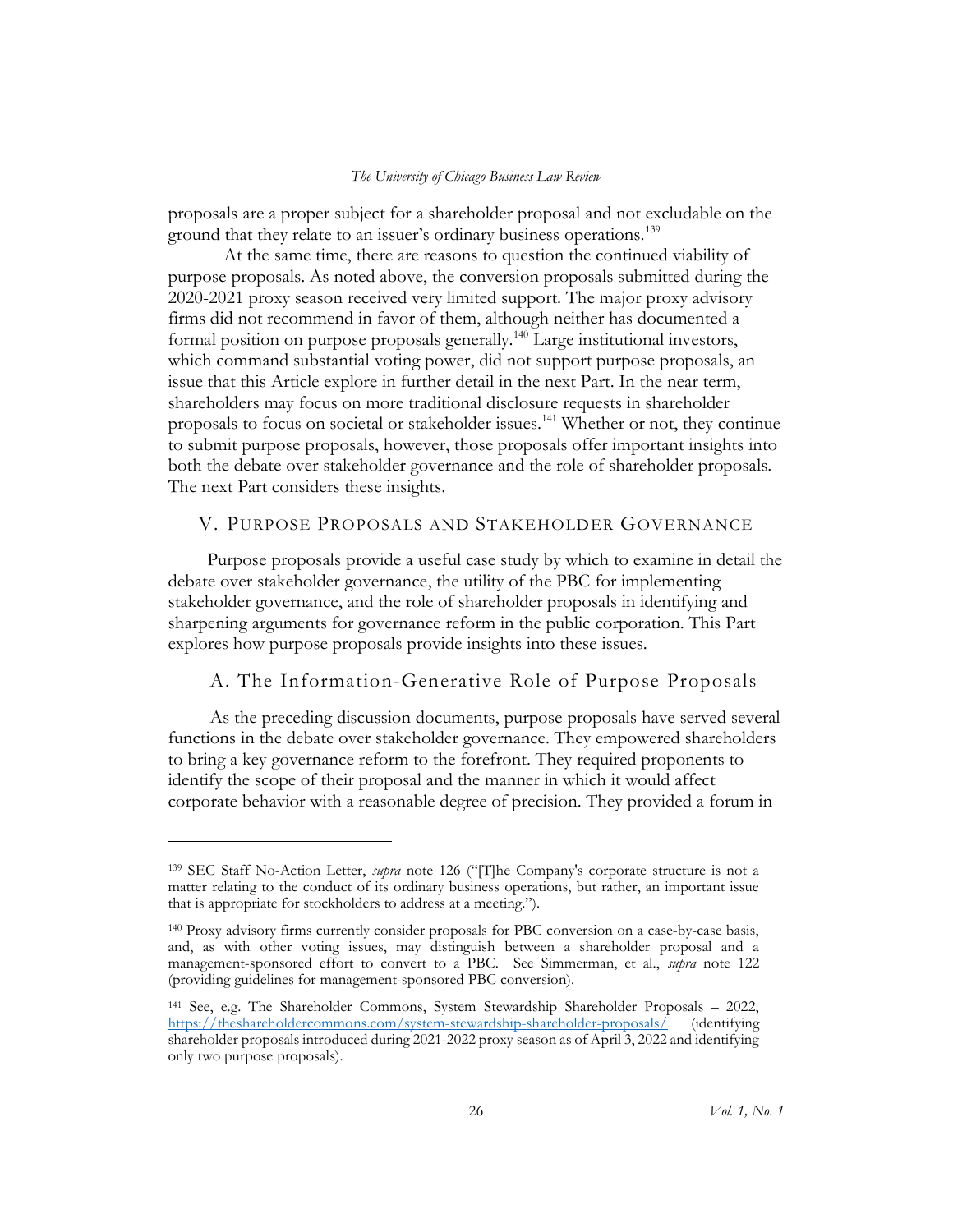which both the proponent and management could articulate arguments for and against the proposal. They then allowed the rest of the shareholder base to communicate support for the reform through the voting process. In so doing, Rule 14a–8 creates a process in which corporate participants can address and refine critical questions regarding the meaning and significance of stakeholder governance.

Critically, the structure of Rule 14a–8 facilitates the generation of information relevant to the stakeholder governance debate. The structure of Rule 14a-8 itself generates information. In addition to the proposal itself, the rule allows the shareholder to submit a supporting statement. Although the shareholder is limited to 500 words in the proxy statement itself, shareholders can supplement that information with additional soliciting material without filing a separate proxy statement.<sup>142</sup> In addition, some shareholders have recently begun making voluntary filings of additional solicitation materials with the SEC.<sup>143</sup> These notices of "exempt solicitations" are required only of institutional shareholders (those who own more than \$5 million of securities).<sup>144</sup> Still, smaller shareholders are making these filings voluntarily to provide additional support for their proposals or respond to management's arguments without being limited to 500 words. Significantly, these posts appear on the issuer's EDGAR page and are accessible by the general public.<sup>145</sup> Harrington, the Shareholder Commons, and Arjuna Capital have all filed exempt solicitations to provide further details about their arguments and to respond to the company's opposition.<sup>146</sup> In addition, issuers address shareholder proposals in the proxy statement as well, providing responses to the shareholder arguments and, in the case of purpose proposals, articulating the reasons why conversion to a PBC is not in the corporation's best interests. Significantly, these issuer responses are not subject to the 500-word limit, and as James Cox and Randall Thomas explain, the

<sup>&</sup>lt;sup>142</sup> Such solicitations are exempt under Rule 14a–2(b). 17 C.F.R.  $\%$  240.14a–6(g).

<sup>&</sup>lt;sup>143</sup> Elizabeth Ising & Ronald Mueller, New Twist for Old Shareholder Proposal Tactic, GIBSON DUNN SEC. REGUL. & CORP. GOVERNANCE MONITOR (Mar. 16, 2018), https://perma.cc/WJC7-C6FA.

<sup>&</sup>lt;sup>144</sup> Rule 14a–6(g) imposes this requirement. 17 C.F.R.  $\sqrt{240.14a}$ –6(g).

<sup>145</sup> Id.

<sup>146</sup> See, e.g., United Parcel Serv. Inc., Notice of Exempt Solicitation (Form PX14A6G) (2020) [hereinafter United Parcel Serv. Inc., Notice of Exempt Solicitation], https://perma.cc/KB3V-5XDK (exempt solicitation by the Shareholder Commons); Chevron Corp., Notice of Exempt Solicitation (Form PX14A6G) (2021) [hereinafter Chevron Corp., Notice of Exempt Solicitation by Arjuna Capital and The Shareholder Commons], https://perma.cc/2YC5-7ZM7 (exempt solicitation by Arjuna Capital and The Shareholder Commons at Chevron); Chevron Corp., Notice of Exempt Solicitation (Form PX14A6G) (2021), https://perma.cc/L9YP-JL2V (exempt solicitation by Harrington Capital at Wells Fargo).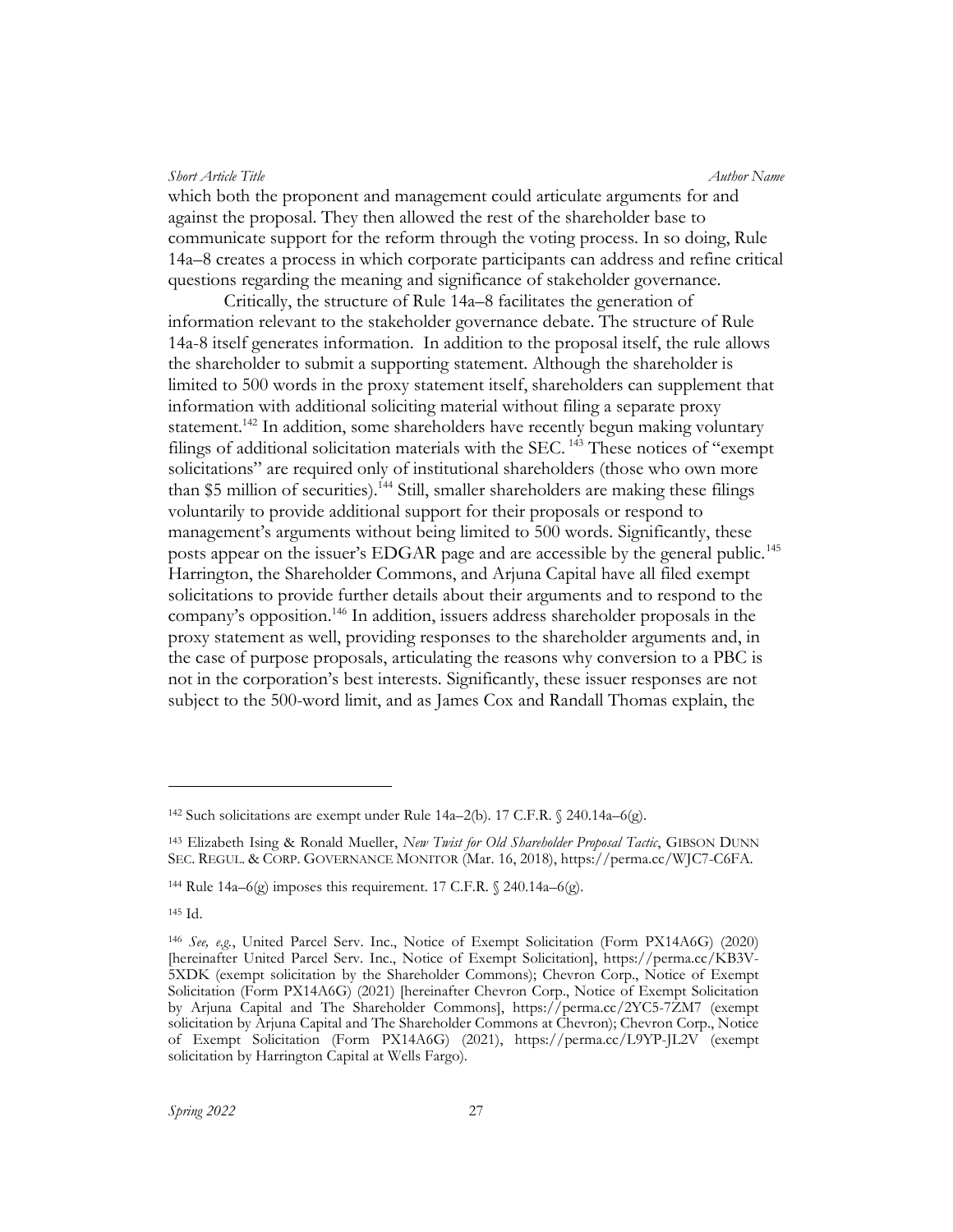proxy statement typically includes "a detailed and long explanation [by management] of why shareholders should reject the proposal."<sup>147</sup>

Importantly, because the statements by both the proponent and, especially, the statements by management are made as part of the proxy solicitation process, they are subject to Rule 14a-9's prohibition on proxy fraud.<sup>148</sup> This context matters. At least one court has recognized that even statements which might otherwise be viewed as generic or aspirational can be actionable in the context of a proxy solicitation in which they are part of an effort to influence the vote on a shareholder proposal.<sup>149</sup> In First Energy, the court observed that, where management statements of compliance were proffered as a rationale for voting against a shareholder proposal seeking increased oversight, they could not be defended as "mere 'puffery' or 'corporate cheerleading.'"<sup>150</sup> This potential liability exposure should provide heightened incentives for accurate disclosures.

This information-generative process is advancing the debate over stakeholder governance. First, purpose proposals enable their proponents to explain why there is a need for change in corporate objectives. Second, proponents explain how stakeholder capitalism can respond to that need by enabling corporate decisionmakers to shift their objective from an exclusive focus on shareholder profit toward a broader consideration of stakeholder interests. Third, purpose proposals defend the role of the PBC both in empowering corporations to engage in stakeholder capitalism and providing a meaningful commitment to its goals.

As John Harrington explained in his initial proposal to Wells Fargo, stakeholders, regulators, and the public at large have generally lost confidence in the willingness of corporate decision-makers to do the right thing.<sup>151</sup> Similarly, Arjuna Capital argued in support of its PBC transition proposal that Chevron's pursuit of

<sup>&</sup>lt;sup>147</sup> Cox & Thomas, *supra* note 16, at 1166.

<sup>148</sup> 17 C.F.R § 240.14a-9.

<sup>149</sup> See In re FirstEnergy Corp. Sec. Litig., 2022 U.S. Dist. LEXIS 39308, \*31-32 (S.D. Ohio 2022) (describing management statements of a compliance policy that was "presented as a reason to defeat a shareholder proposal for increased political oversight but was not then being followed by the Company or its senior management" as potentially false and misleading).

<sup>&</sup>lt;sup>150</sup> Id. at \*29-20 ("Context changes the meaning of those statements from aspiration to assurance; the speakers are claiming that increased oversight is not necessary because the Company is compliant and has effective controls.").

<sup>151</sup> See Letter from Elizabeth Ising, Gibson, Dunn & Crutcher LLP, to Off. of Chief Couns., Div. of Corp. Fin., U.S. Sec. & Exch. Comm'n (Feb. 11, 2020), https://perma.cc/PF8S-H9H3 (describing the company's misconduct and arguing that becoming a PBC would cause Wells Fargo to "have expanded accountability to shareholders for the interests of those materially affected by the corporation's conduct including depositors, regulators and others who have lost trust in the Company  $\dots$ .").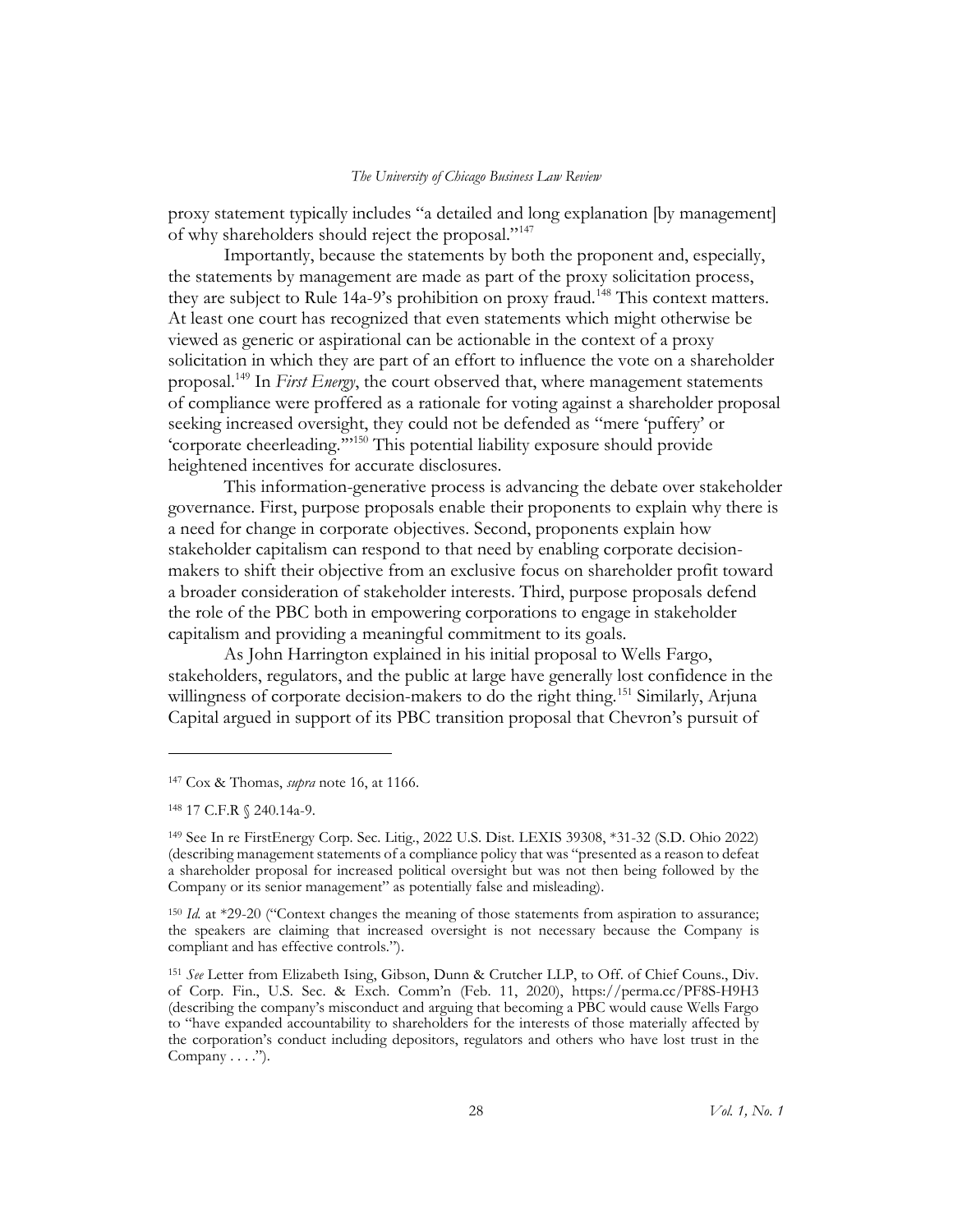financial returns was contrary to the interests of diversified universal investors who were exposed to "growing and widespread climate costs."<sup>152</sup> At UPS, the Shareholder Commons cited concerns about the company's impact on climate change, its role in fostering discrimination and inequality, and its use of political influence.<sup>153</sup> It argued that, as a PBC, "the Board could work toward meaningful, long-term solutions to noxious inequality."<sup>154</sup>

The proposals and supporting statements thus reflect two themes. One is that corporations are pursuing profits to an excessive degree. The other is that, in doing so, corporations are taking actions that have a detrimental effect both on broadly diversified investors and other corporate stakeholders. Purpose proposals offer stakeholder governance as a proposed solution to these concerns. They argue that stakeholder governance, as implemented through the PBC form, empowers corporate decision-makers to consider a broader range of corporate objectives rather than focusing exclusively on profit maximization and that, specifically, those objectives can include the interests of non-shareholder stakeholders.

At the same time, the statements by both proponents and issuers highlight some uncertainties in the current debate over stakeholder governance. Significantly, the statements convey ambiguity about the appropriate relationship between shareholder and stakeholder interests. Proponents argue that, for issuers to adopt stakeholder governance, they must convert to a PBC, stating that, at least in Delaware, the requirement of shareholder primacy prohibits directors in a traditional corporation from giving adequate weight to stakeholder interests. This argument is based on the "pluralistic" conception of stakeholder governance that demands a focus on stakeholders at the expense of shareholders.<sup>155</sup> The Richards Layton Report to the JP Morgan board thus characterized stakeholder governance as a departure from current law, warning that although directors of traditional corporations may consider stakeholder value instrumentally, "[i]f the interests of the stockholders and the other constituencies conflict, however, the board's fiduciary duties require it to act in a manner that furthers the interests of the stockholders."<sup>156</sup>

As the Shareholder Commons, a frequent proponent of purpose proposals, explains in its inaugural annual report, "[w]ithout forcing some companies to surrender financial value that relies on cost externalisation, there is no way to realistically address climate change, mass extinction, growing inequality, or

<sup>152</sup> CHEVRON CORP., 2021 PROXY STATEMENT (May 26, 2021), https://perma.cc/UYS9-K4SE.

<sup>&</sup>lt;sup>153</sup> United Parcel Serv. Inc., Notice of Exempt Solicitation, *supra* note 136.

<sup>154</sup> Id.

<sup>155</sup> Bebchuk, supra note 10.

<sup>156</sup> RICHARDS LAYTON & FINGER, *supra* note 118, at 3.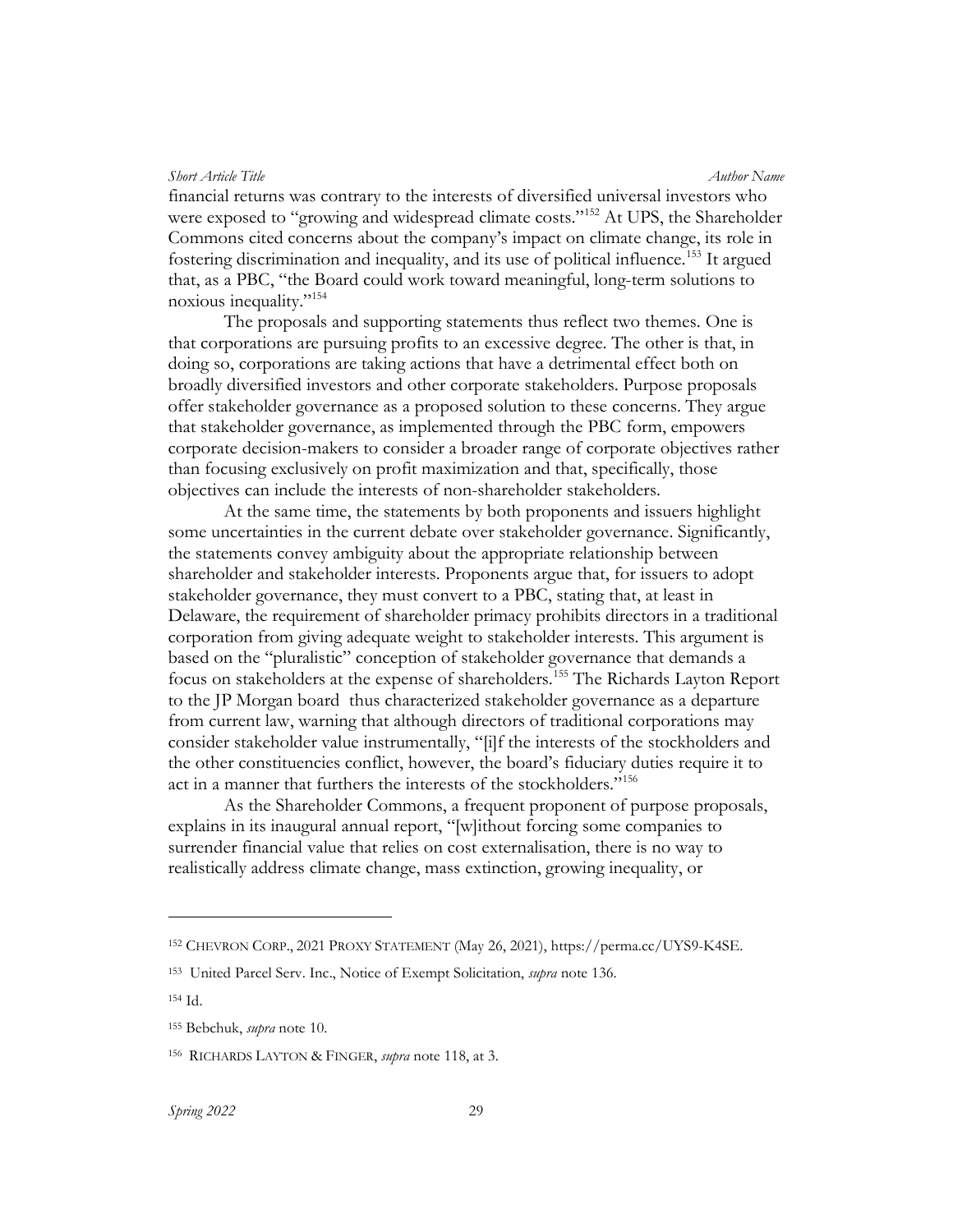pandemics, to name just a few major systemic risks."<sup>157</sup> Consequently, it maintains that a traditional corporation cannot legally operate in accordance with the stakeholder governance model reflected in the BRT statement, stating that "'the law of the companies' states of incorporation precludes authentic commitment to the stakeholder model acclaimed in the BRT Statement, unless the corporations adopt benefit corporation law."<sup>158</sup>

At the same time, those promoting PBC conversion maintain that stakeholder governance is consistent, rather than in tension with maximizing shareholder value. Veeva explained in its proxy materials that "we do not believe that balancing the interests of all stakeholders will require us to take actions that do not maximize shareholder value over the long term."<sup>159</sup> And even as it argues that stakeholder governance is illegal because it is inconsistent with shareholder primacy, the Shareholder Commons stated in its proxy materials at UPS that "[t]he stakeholder orientation permitted by the PBC form is more likely to create value for diversified shareholders than the prevailing 'profit at any cost' approach that imposes substantial costs on those same shareholders."<sup>160</sup> Wachtell, Lipton, Rosen & Katz has opined that pursuing a corporation's purpose "requires consideration of all the stakeholders who are critical to its success" and that this "is fully consistent with the fiduciary duties of the board of directors, and the concomitant stewardship obligations of shareholders."<sup>161</sup> And Fox News, in arguing that shareholders should not vote for the purpose proposal, stated in its proxy statement that Fox already considers stakeholder interests and that "A conversion to a PBC would not result in any meaningful change or better serve the interests of our stockholders or other stakeholders."<sup>162</sup> Similarly 3M explained "3M is already carrying on its purpose-driven mission by taking all stakeholders into consideration in our long-term strategies and business operations, and living the five principles of the BRT Statement, all of which are consistent with the General Corporation Law of Delaware under which 3M is organized."<sup>163</sup> Citigroup stated that "The Board believes that Citi's existing form of corporate organization

<sup>&</sup>lt;sup>157</sup> THE SHAREHOLDER COMMONS, *supra* note 128, at 3.

<sup>158</sup> Id.

<sup>159</sup> Veeva Sys. Inc., Definitive Proxy Statement (Form DEF 14A) (Dec. 4, 2020), https://perma.cc/7AXT-XL9V.

<sup>&</sup>lt;sup>160</sup> United Parcel Serv. Inc., Notice of Exempt Solicitation, *supra* note 136.

<sup>161</sup> Martin Lipton, Stakeholder Governance and Purpose of the Corporation, HARV. L. SCH. F. ON. CORP. GOVERNANCE (Jan. 21, 2022), https://perma.cc/N8ZH-5ALD.

<sup>162</sup> Fox Corp. 2021 Notice of Annual Meeting of Shareholders and Proxy Statement, Sept. 17, 2021, at 58, https://investor.foxcorporation.com/static-files/78c86a70-8635-4bc6-9e17-2b3f274672c7.

<sup>&</sup>lt;sup>163</sup> Definitive Proxy Statement, *supra* note 152, at 120.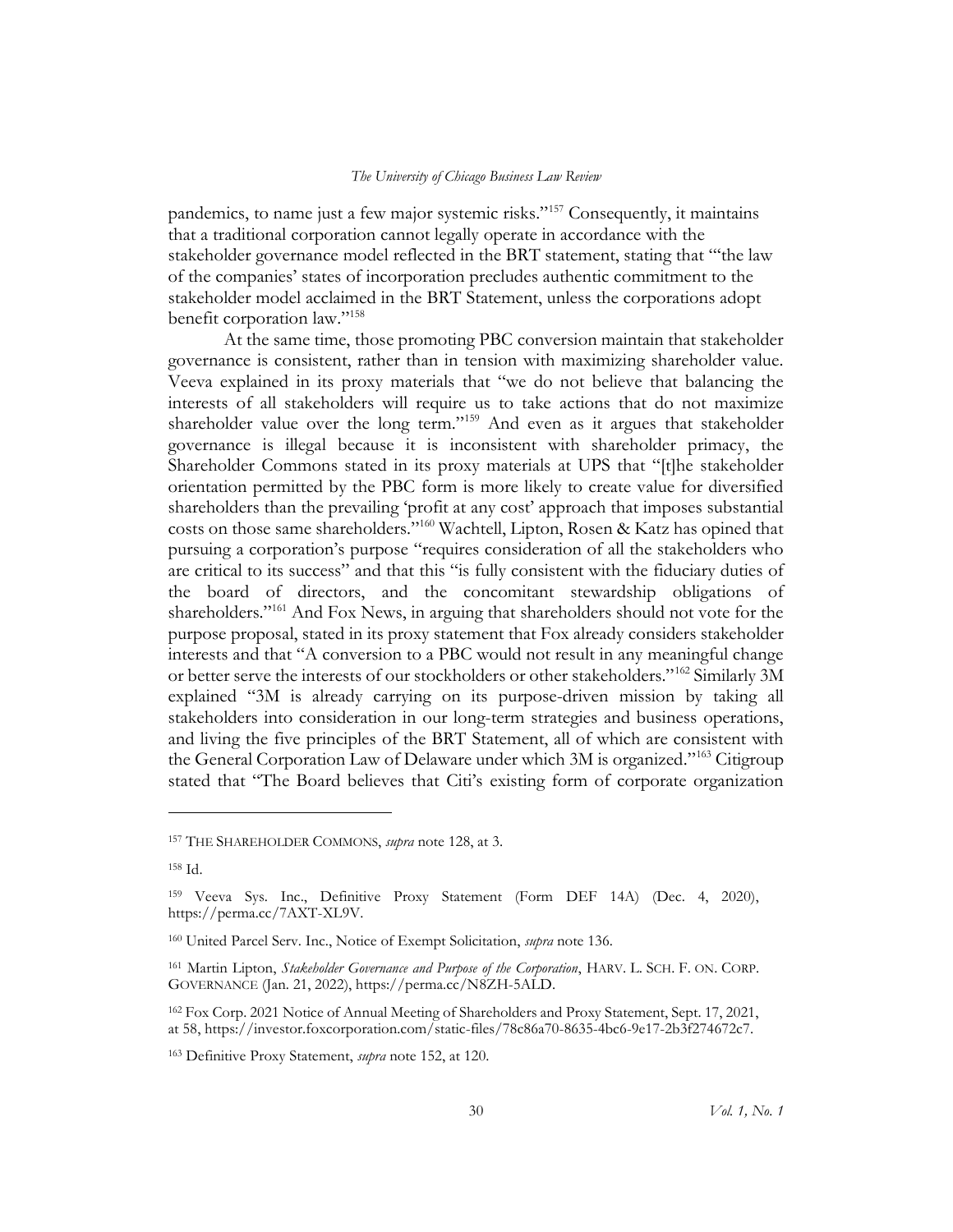provides the appropriate flexibility to promote the interests of our various stakeholders and to manage important diversity and ESG matters without the significant uncertainties, costs, and distractions that the Proposal's implementation would require; therefore the Board recommends a vote [against] this Proposal 10."<sup>164</sup>

Importantly, issuers defend their consideration of stakeholder interests as consistent with, rather than in tension with, promoting shareholder value. Wal–Mart explained, "We think good ESG practices go hand in hand with long-term financial value creation for our shareholders by enhancing customer trust, securing future supply of products and services, catalyzing new product lines, increasing productivity, and reducing costs."<sup>165</sup>

These positions are obviously in tension. Moreover, at least some data suggest that "more stakeholder influence, instead of 'growing the pie', can in fact shrink it and can undermine the very 'stakeholderism' model it is supposed to promote."<sup>166</sup> Part of the challenge for the stakeholder model is that trade-offs among stakeholders are inevitable.<sup>167</sup> The conflict is not simply between shareholders and stakeholders; it also exists among stakeholders—should a firm respond to the pandemic with plastic protective equipment to prioritize employee safety or restrict its use of products that are harmful to the environment? In addition, there are practical limits to the extent to which the interests of any stakeholder group can be sacrificed—irrespective of legal obligation—without risking the flight of those stakeholders elsewhere. As Mark Roe explains, "Purpose, if taken seriously, can be costly. Cutting into the tight profit margins of a firm in a competitive industry will destabilize that firm: some will suffer and shrink. Some will not survive."<sup>168</sup> At least as a matter of Delaware law, the question of how far the business judgment rule would allow a board to consider stakeholder interests without a clear nexus to shareholder economic value remains unclear.<sup>169</sup>

<sup>164</sup> CITIGROUP INC., 2021 NOTICE OF ANNUAL MEETING AND PROXY STATEMENT 136 (Apr. 27, 2021), https://perma.cc/VZF8-5T5G.

<sup>165</sup> WALMART, NOTICE OF 2021 ANNUAL SHAREHOLDERS' MEETING 97 (June 2, 2021), https://perma.cc/9JXW-4YTJ.

<sup>166</sup> See, e.g., Shantanu Banerjee Sudipto Dasgupta & Rui Shi, The Dark Side of Stakeholder Influence: The Surprising Effect of Customer Fraud on Suppliers (Eur. Corp. Governance Inst., Finance Working Paper No. 800/2021, 2021), https://perma.cc/KS68-7TW3 (finding customers that are able to exercise greater influence over supplier firms reduce shareholder value in those firms).

<sup>&</sup>lt;sup>167</sup> See, e.g., Bebchuk & Tallarita, *supra* note 10, at 120 ("[P]otential trade-offs between shareholders and stakeholders are ubiquitous.").

<sup>&</sup>lt;sup>168</sup> Mark J. Roe, Corporate Purpose and Corporate Competition (Eur. Corp. Governance Inst., Law Working Paper No. 601/2021, 2021), https://perma.cc/JE2J-TP8Y.

<sup>169</sup> Cf. Edward B. Rock, For Whom Is the Corporation Managed in 2020? The Debate over Corporate Purpose, 76 BUS. LAW. 363, 372 (2021) (emphasis added) ("Whenever courts have been confronted with an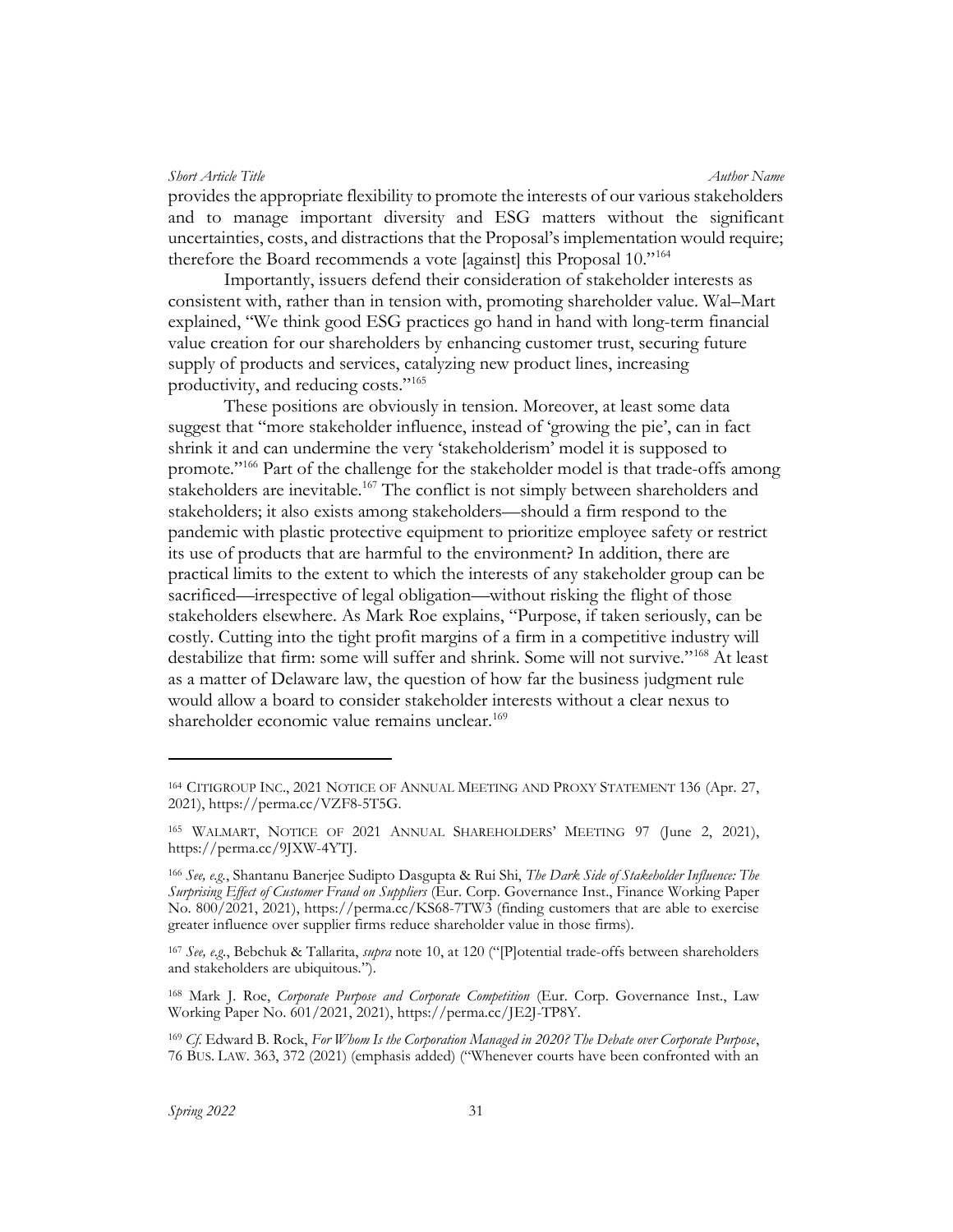In addition, although purpose proponents defend stakeholder governance for its power to enable corporate decision-makers to consider non-shareholder interests, they neither explain why, under a stakeholder model, decision-makers would be compelled to do so, nor how that consideration would address the problems they attribute to an excessive focus on profit maximization, such as climate change and inequality.<sup>170</sup> As Matteo Gatti and Chrystin Ondersma warn, it is also plausible that stakeholder governance will be ineffective, either because the problems it addresses are beyond the capacity of corporate leaders or because those leaders will use their increased discretion to "maintain their advantageous status quo."<sup>171</sup>

PBC transition proposals, in particular, place great weight on the PBC form as a tool to promote an issuer's adherence to stakeholder governance. The PBC has been around for several years, and a substantial number of private corporations have adopted the PBC form.<sup>172</sup> Yet the PBC's acceptance among public corporations is more limited. As of June 2021, there were at least ten publicly traded PBCs, and the changes to the Delaware statute have made the process of converting far easier.<sup>173</sup> Critics have questioned, however, whether the PBC provides a meaningful tool for public companies that want to commit to stakeholder governance or a public purpose.<sup>174</sup> Similarly, they have challenged the claim that traditional corporations lack the legal power to make such commitments.<sup>175</sup>

<sup>172</sup> See *supra* note 120 and accompanying text.

<sup>173</sup> Christopher Marquis, *Public Benefit Corporations Flourish in the Public Markets*, FORBES (June 14, 2021), https://perma.cc/Z5AS-W2WT.

inescapable conflict between the interests of shareholders and the interests of other stakeholders, and have not been able to dodge the question by deference to board discretion under the business judgment rule, the courts have affirmed the primacy of shareholder interests.").

<sup>170</sup> As The Bishop Montgomery Trust explained, in support of its proposal in 3M's proxy statement, "A company required to balance stakeholder interests *could* prioritize lowering these costs, even if doing so sacrificed higher return." 3M Co., Definitive Proxy Statement (Form DEF 14A) (Mar. 24, 2021) (emphasis added), https://perma.cc/Q3VS-B7GS. The statement provided no basis for concluding that a company *would* do so. Similarly, in support of the shareholder proposal at Chevron, although arguing that as a PBC, "Chevron could take actions that reduce any number of externalities," Arjuna Capital and The Shareholder Commons acknowledged that the proponent conceded that "[a]s a PBC, Chevron would not be obligated to take these actions, but it would have the option to do so . . . ." Chevron Corp., Notice of Exempt Solicitation by Arjuna Capital and The Shareholder Commons, supra note 136.

<sup>171</sup> Matteo Gatti & Chrystin D. Ondersma, Can A Broader Corporate Purpose Redress Inequality? The Stakeholder Approach Chimera, 46 J. CORP. L. 1, 9 (2020).

<sup>&</sup>lt;sup>174</sup> See Fisch & Solomon, *supra* note 28, at 82 (questioning the PBC's effectiveness as a commitment device for public companies).

<sup>&</sup>lt;sup>175</sup> See Fisch & Solomon, *supra* note 29, at 1323 ("[W]e reject the proposition that existing law prohibits corporate decision makers from considering and incorporating the interests of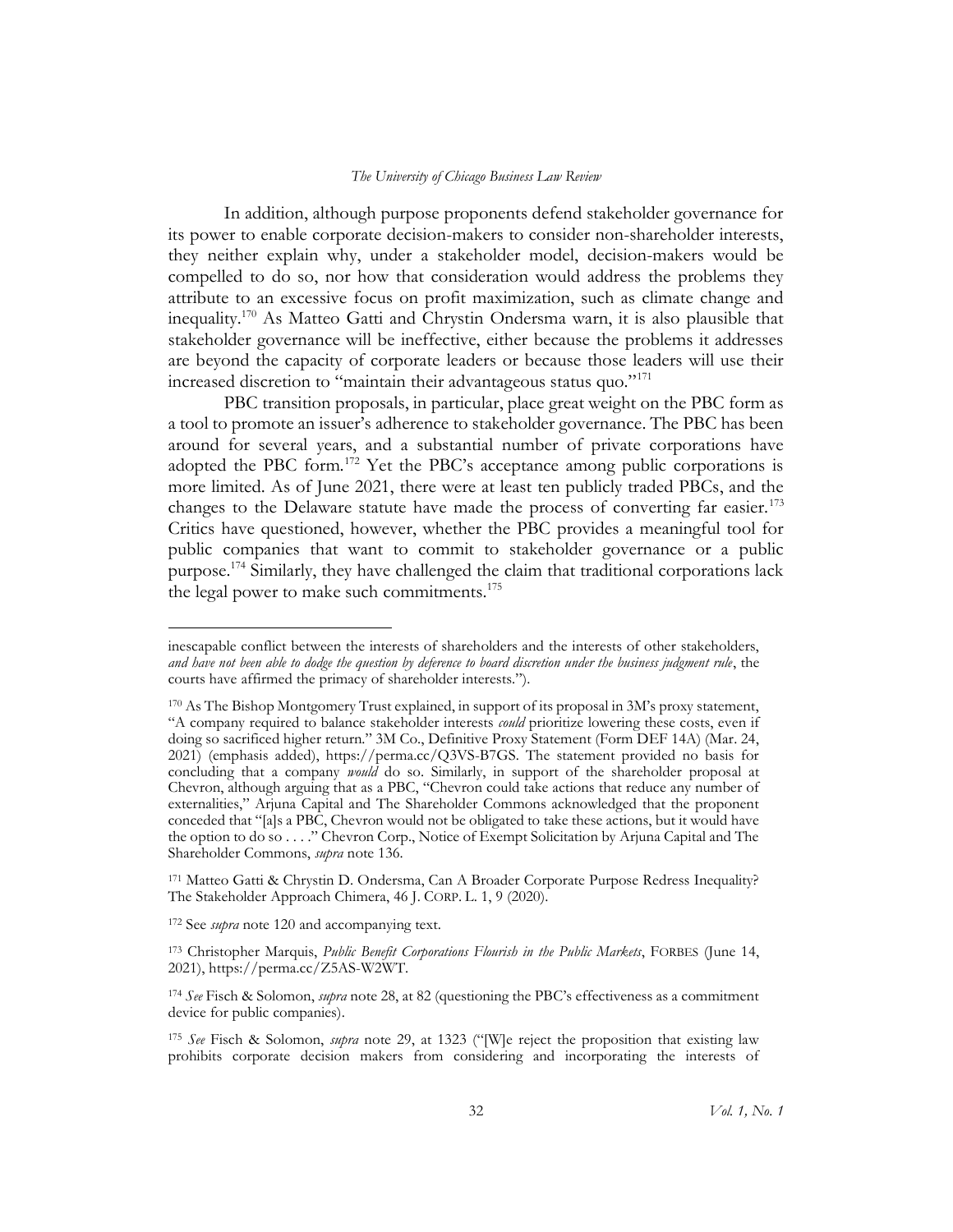The PBC form, however, offers distinctive advantages in that, it requires corporations to specify the specific public benefits they intend to pursue. As a result, purpose proposals can potentially identify and generate agreement on the specific stakeholders or public benefits that an issuer should prioritize. For example, when Veeva converted to a PBC, it identified employees and customers as the stakeholder interests it intended to prioritize.<sup>176</sup> Third generation proposals, like that introduced at Fox Corp. can have the same effect. Notably, however, purpose proposals only achieve this objective if they designate the issuer's intended public benefit with some specificity.<sup>177</sup>

# B. The Process Advantages of Purpose Proposals

Purpose proposals also highlight the process advantages of the shareholder proposal process for exploring governance reform. First, shareholder proposals enable shareholders to initiate governance change. Second, because most shareholder proposals are precatory, a shareholder proposal is part of a bilateral decision-making process, in which adoption of the change requires both board and shareholder support. $178$ 

The shareholder proposal rule is unique in that it allows a single small shareholder, with a relatively modest ownership stake, to put forward a proposal for change. As Lucian Bebchuk has explained, U.S. corporate law does not permit shareholders unilaterally to introduce structural or governance changes, except within

stakeholders and society; we conclude that corporations currently have the power—and indeed the obligation—to consider those interests irrespective of their articulated purpose.").

<sup>176</sup> Veeva: A Public Benefit Corporation, VEEVA, https://perma.cc/R2AT-Q649 (last visited Feb. 12, 2022).

<sup>177</sup> In that regard, the purpose proposal at Salesforce offers an example of a problematically vague articulation of the corporation's stakeholder orientation, requiring Salesforce to balance "three considerations:

<sup>1.</sup> The shareholders' financial interests;

<sup>2.</sup> The best interests of those materially affected by the corporation's conduct; and

<sup>3.</sup> A public benefit or benefits chosen by the Board and specified in the amendment." Salesforce.com, Inc., Notice of Exempt Solicitation (Form PX14A6G) (2021), https://perma.cc/4NE8-MVTR.

<sup>178</sup> See Jill E. Fisch, Stealth Governance: Shareholder Agreements and Private Ordering, 99 WASH. U. L. REV. 956 (2021) (describing relative advantages of joint board-shareholder action over unilateral decisionmaking).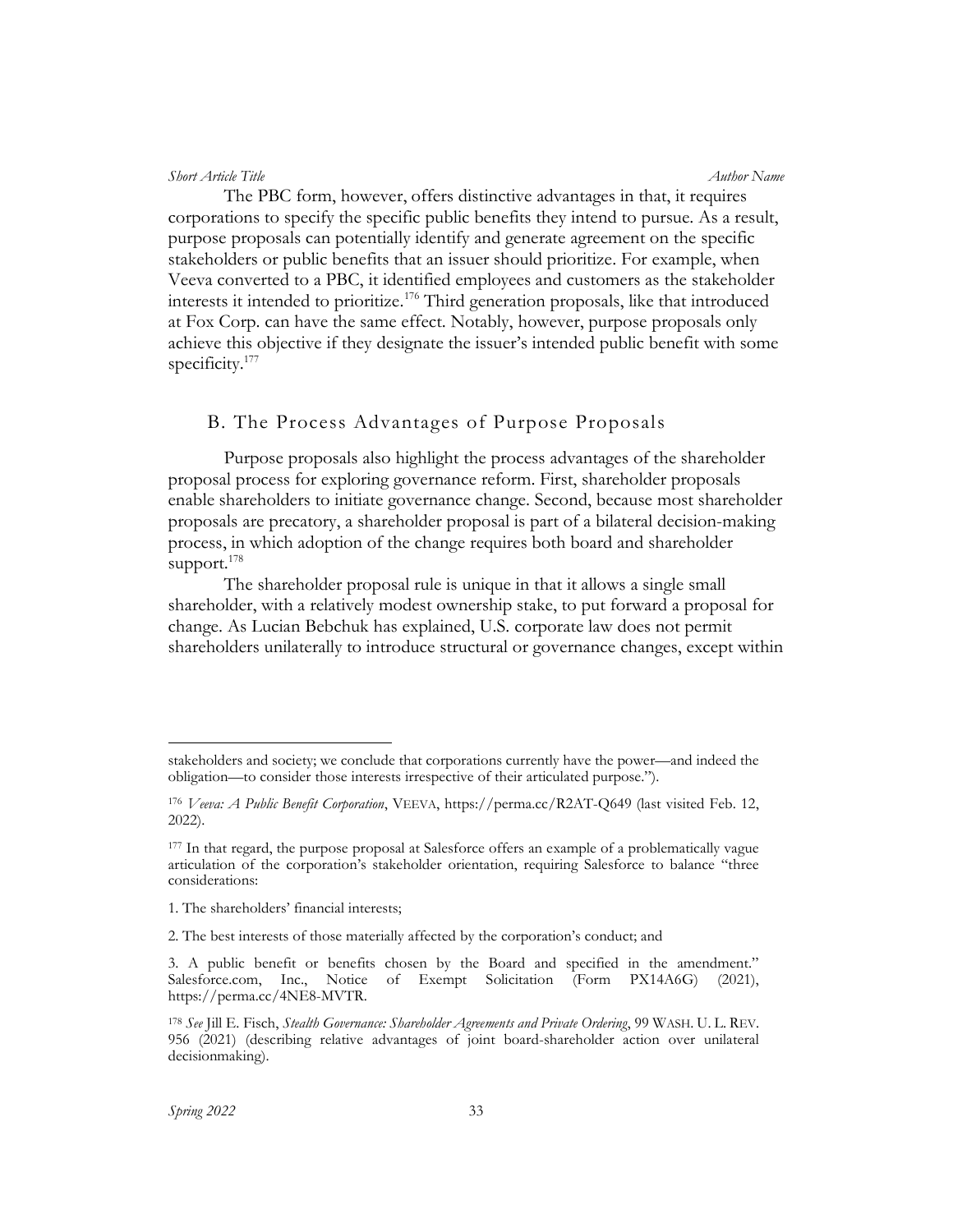the limited scope afforded through amendments to the bylaws.<sup>179</sup> It is this limitation that has led to the use of precatory proposals.

Yet precatory proposals have become an increasingly powerful tool. As institutional investors increasingly vote independently of management recommendations, shareholder proposals are more likely to obtain majority support. In many cases, shareholder efforts are fueled by the support of proxy advisory firms like ISS and Glass Lewis. And proposals that receive strong shareholder support are increasingly likely to result in change.<sup>180</sup> The potential value of shareholder proposals is not limited to cases in which they obtain majority support. As Cox and Thomas explain, "dramatic instances exist where practices first advanced as shareholder proposals became widely adopted across public companies, not because they initially won a majority vote but because their proponents' persistence over a multi-year campaign shined a light on the need for reforms."<sup>181</sup>

Significantly, however, because the proposals are nonbinding, the changes they propose require affirmative action by the board, and that action is subject to fiduciary principles. The board's duties require it to consider, inter alia, the interests of minority shareholders and the corporation itself, preventing it from merely acting as a rubber stamp in support of the will of the majority of shareholders. Accordingly, reforms triggered by the shareholder proposal process are the product of a degree of both consensus and accountability.

These attributes are particularly appealing in the context of stakeholder governance. In contrast, unilateral actions to stakeholder governance by the CEO such would occur if the CEO's decision to sign the BRT statement constituted a commitment by the corporation, or by the board—would raise concerns both about the authority of corporate decision-makers to identify and prioritize particular stakeholder interests as well as potential agency problems.

<sup>179</sup> Lucian A. Bebchuk, The Case for Increasing Shareholder Power, 118 HARV. L. REV. F. 833, 844-46 (2005).

<sup>180</sup> As the Council for Institutional Investors explained to the SEC, "shareholder proposals have been the most important vehicle by which shareholders raised—and helped change—corporate policies on a wide range of core governance issues, including majority voting for and annual election of directors, independent board leadership, appropriate forms of compensation of outside directors, proxy access, board diversity, clawbacks of unearned executive compensation, appropriate accounting for stock options, fair employment practices and meaningful sustainability reporting, to name a few." Letter from Kenneth A. Bertsch, Exec. Dir., Council of Institutional Invs. & Jeffrey P. Mahoney, Gen. Couns., Council of Institutional Invs., to Vanessa A. Countryman, Sec'y, U.S. Sec. & Exch. Comm'n 6 (Jan. 30, 2020), https://perma.cc/9S97-5BKZ.

<sup>181</sup> Cox & Thomas, *supra* note 16, at 1195; see also Letter from Kenneth A. Bertsch & Jeffrey P. Mahoney to Vanessa A. Countryman, *supra* note 163, at 19–21 (describing the impact of shareholder proposals that failed to receive majority support).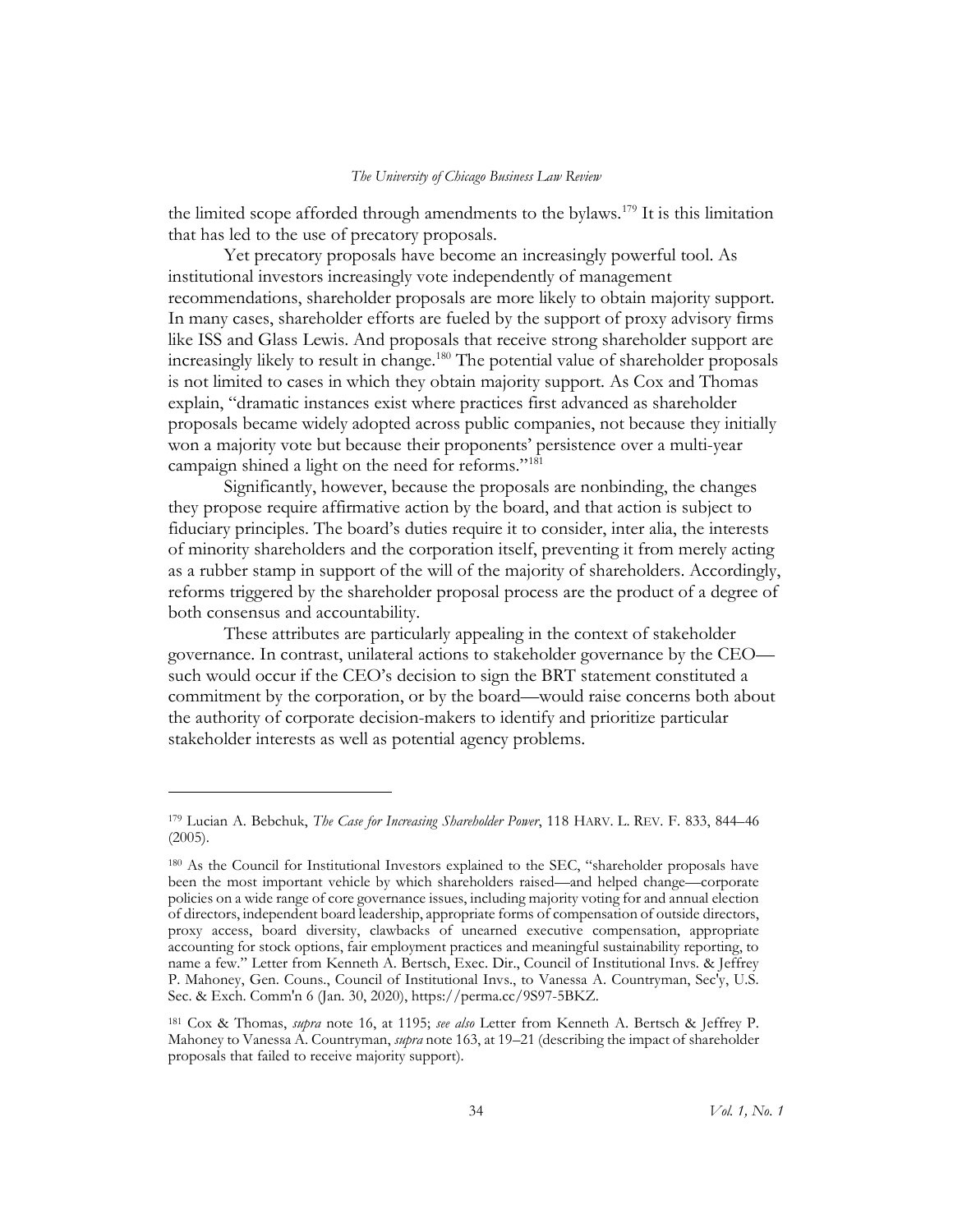By facilitating stakeholder governance through private ordering, purpose proposals also enable issuers to make decisions about the relative importance of financial success, stakeholder interests, and other public benefits on a firm-specific basis.<sup>182</sup> The extent to which a stakeholder governance model is appropriate is likely to vary across firms and industries. Additionally, firm-specific experimentation can generate evidence about the effectiveness of stakeholder governance in furthering public goals as well as the potential costs such governance may impose on corporate viability. Given the uncertainty associated with a significant shift in operational norms, a private ordering solution is likely superior to a one-size-fits-all mandate such as that contemplated by Elizabeth Warren's Accountable Capitalism Act.<sup>183</sup>

## C. Potential Problems with Purpose Proposals

Purpose proposals are a promising way of enriching the debate over stakeholder governance. At the same time, there are several distinctive ways in which they may be problematic. First, Rule 14a–8 requires only a small ownership stake, enabling shareholders without a meaningful economic stake in an issuer to access the voting process. Second, Rule 14a–8 can be readily co-opted by stakeholders whose interests may be in direct tension with those of shareholders, through the simple mechanism of buying a limited number of shares. Third, the ability of the shareholder proposal rule to identify and coordinate shareholder preferences depends critically on the integrity of the shareholder voting process. This part briefly considers all three concerns.

As noted above, an extensive literature documents that individual small investors or gadflies are the primary proponents of shareholder proposals. Purpose proposals continue this pattern. To date, James McRitchie, Myra Young, and John Harrington have submitted the overwhelming majority of purpose proposals. Commentators have expressed concern that this pattern allows small shareholders to introduce proposals for personal reasons that have little to do with enhancing corporate value, that the proposals subject issuers to excessive costs, and that the proposals in question may reduce issuer value.<sup>184</sup> Indeed, these concerns played a role in the SEC's 2020 amendments to the federal proxy rules that substantially raised the

<sup>&</sup>lt;sup>182</sup> On the role of private ordering in corporate law, see Jill E. Fisch, *The New Governance and the* Challenge of Litigation Bylaws, 81 BROOK. L. REV. 1637 (2016); D. Gordon Smith, Matthew Wright & Marcus Kai Hintze, Private Ordering with Shareholder Bylaws, 80 FORDHAM L. REV. 125 (2011).

<sup>183</sup> Accountable Capitalism Act, S. 3348, 115th Cong. § 6 (2018). Notably, Warren's legislation would prioritize employees over other stakeholders by giving them board representation. Private ordering is also likely to enable market discipline to generate information about the most effective scope of stakeholder capitalism and to provide network effects.

<sup>184</sup> See Cox & Thomas, supra note 16.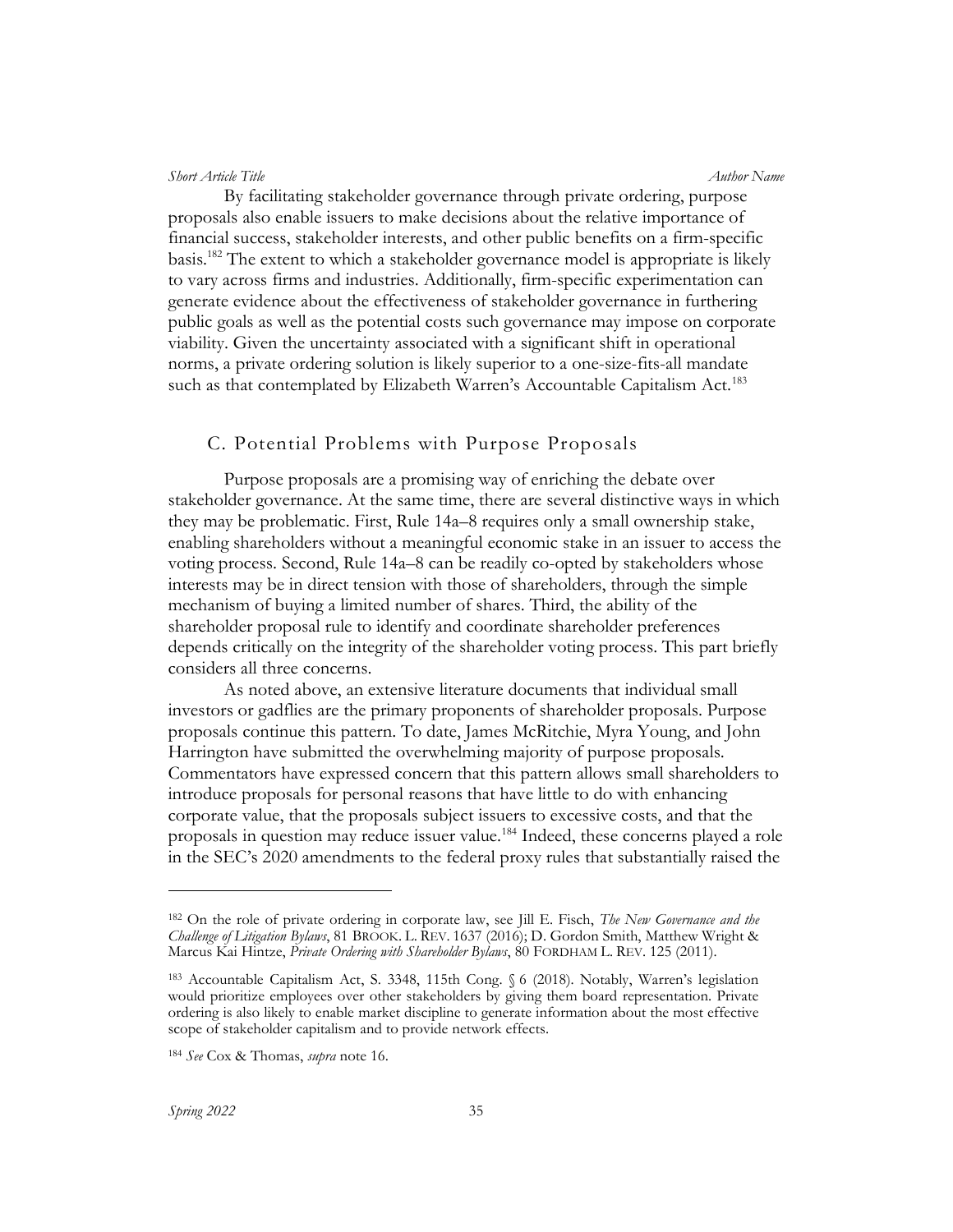ownership thresholds required to use Rule 14a–8.<sup>185</sup> The SEC justified these amendments as helping to ensure that the proponent of a shareholder proposal has "a meaningful 'economic stake or investment interest' in a company." In that purpose proposals contemplate sacrificing shareholder value in favor of other objectives, the relatively limited stake required for a shareholder to introduce such a proposal may be particularly troubling.

At the same time, the effectiveness of a shareholder proposal requires that it receive significant voting support. If a small shareholder submits a proposal that is out of touch with the objectives of other shareholders, that proposal is unlikely to impact an issuer. Moreover, Rule 14a–8 prohibits the resubmission of proposals that fail to achieve a designated level of support, and the SEC's 2020 amendments increased the threshold for resubmission as well.<sup>186</sup> The costs associated with an additional shareholder proposal, in terms of its inclusion in the proxy statement and the vote tabulation, have always been minimal, and technology has reduced those costs further. On the other side of the scale, although small shareholders have traditionally been responsible for submitting the majority of shareholder proposals,<sup>187</sup> their proposals have frequently identified significant governance issues and led to broad-based reforms.<sup>188</sup>

A related but potentially more concerning problem is the ability of other stakeholders to access the voting machinery to shift control of the corporation's objectives. Again, commentators argued that the shareholder proposal rule has been "hijacked by a few special interest groups" to promote personal interests or to

<sup>&</sup>lt;sup>185</sup> Procedural Requirements and Resubmission Thresholds Under Exchange Act Rule 14a–8, *supra* note 19, at 70,244 ("[T]he required dollar amount and holding period should be calibrated such that a shareholder has some meaningful 'economic stake or investment interest' in a company—and therefore is more likely to put forth proposals reflecting an interest in the company and its shareholders than to use the proxy process to promote a personal interest or general cause—before the shareholder may draw on company and shareholder resources to require the inclusion of a proposal in the company's proxy statement . . . .").

<sup>186</sup> Id.

<sup>187</sup> Retail shareholders may be more likely to submit shareholder proposals for a variety of reasons including herding and risk aversion by institutional investors as well as a fear of antagonizing corporations on whom they rely for 401(k) business. See Dorothy S. Lund, Asset Managers as Regulators 171 U. PA. L. REV. (forthcoming 2022) (noting that a concern over pleading corporate clients may lead institutional investors to be more conservative with respect to the issues on which they challenge management). As noted, however, institutional support is required for a shareholder proposal to have an impact. Proxy advisors play a key role in generating and coordinating institutional support, an issue that is beyond the scope of this article.

<sup>188</sup> See Kastiel & Nili, *supra* note 53, at 604 (describing corporate gadflies as "setting the agenda for what is to be voted on by shareholders".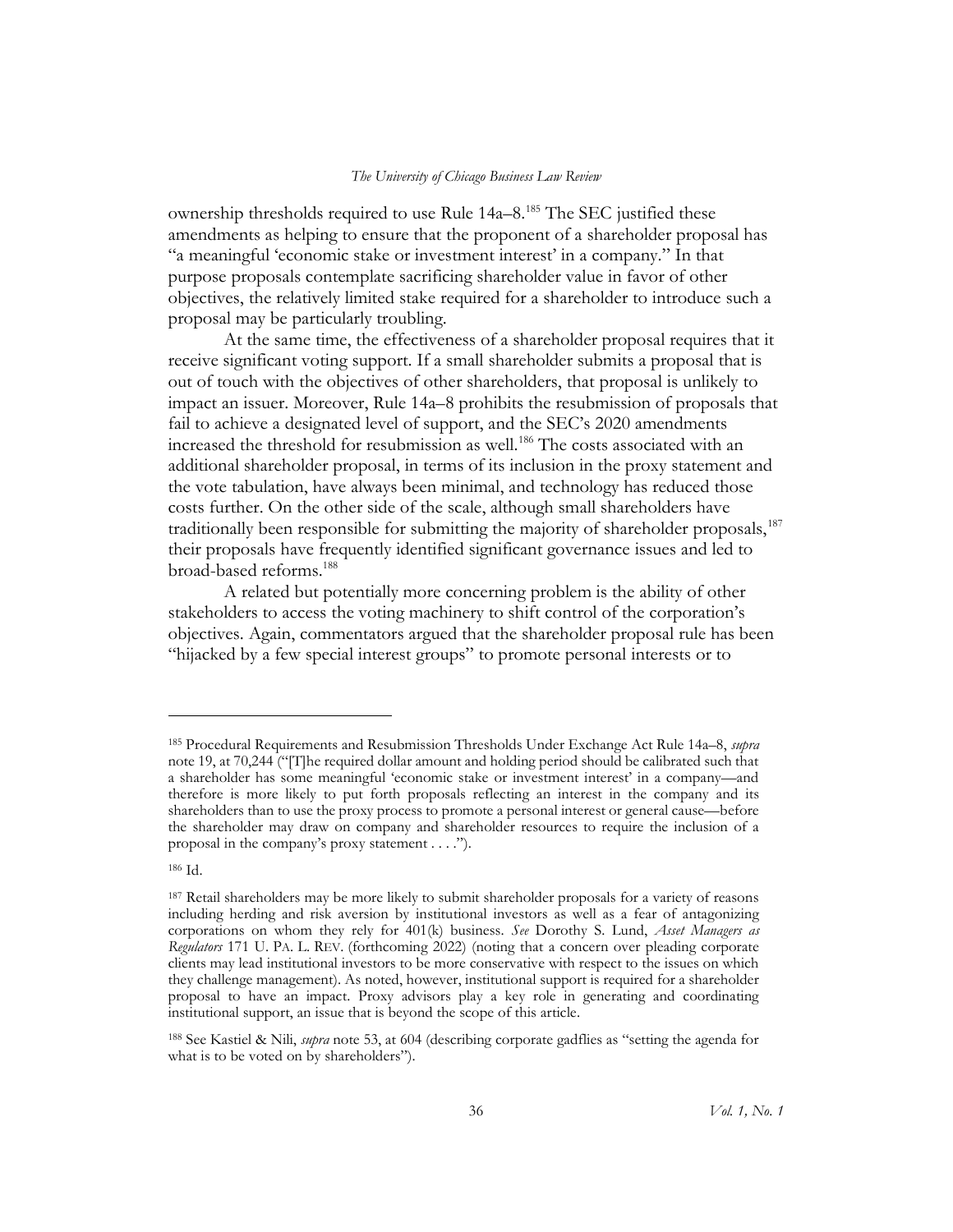"publicize a general cause."<sup>189</sup> The concern is that the shareholder proposal rule will be used to "push the company in a direction that benefits special interest shareholders such as labor unions, public pensions, and environmental groups."<sup>190</sup> In addition, the shareholder proposal rule does not require a shareholder to continue to hold his or her stock after the annual meeting. If stakeholders can access the proxy statement simply by purchasing stock, they may seek to advance short-term goals at the expense of the long-term best interests of the corporation.<sup>191</sup>

Despite these concerns, there are deep historical roots both to stakeholder use of the shareholder proposal rule and to proponents of social change buying stock in order to use the shareholder voting process as a tool for publicizing the need for change.<sup>192</sup> One of the best illustrations is the effort by the Medical Committee for Human Rights, which owned five shares of Dow Chemical stock, to use the shareholder proposal rule to seek to prohibit Dow from selling napalm.<sup>193</sup> Another was civil rights activists' attempts to target Greyhound's segregation policy through a shareholder proposal.<sup>194</sup> Indeed, the SEC's shift to a broader acceptance of social policy proposals responded to potential congressional action that would have expressly authorized shareholders to introduce proposals aimed at advancing "the general welfare."<sup>195</sup> That shareholder proposals might be motivated less by the

<sup>193</sup> See Med. Comm. for Human Rights v. Sec. & Exch. Comm'n, 432 F.2d 659 (D.C. Cir. 1970), vacated, 404 U.S. 403 (1972).

 $194$  See generally Wells, supra note 73 (describing Greyhound campaign). Wells further describes the broader connection between the shareholder proposal rule and social justice.

<sup>189</sup> Christopher P. Giordano, Sanjay M. Shirodkar & Daniel O'Neill, Shareholder Proposal Rule Modernized—Now What?, DLA PIPER LLP (Oct. 1, 2020), https://perma.cc/U89A-R9AB.

<sup>&</sup>lt;sup>190</sup> John G. Matsusaka, Why Do Managers Fight Shareholder Proposals? Evidence from No-Action Letter Decisions, HARV. L. SCH. F. ON CORP. GOVERNANCE (Jan. 20, 2017), https://perma.cc/M7QM-2Q7T; see also John G. Matsusaka Oguzhan Ozbas & Irene Yi, Opportunistic Proposals by Union Shareholders, 32 REV. FIN. STUD. 3214 (2018) (finding evidence that unions may use value-decreasing shareholder proposals to increase their bargaining leverage).

<sup>&</sup>lt;sup>191</sup> On the debate over short-termism versus long-termism, see generally Jesse Fried, *The Uneasy* Case for Favoring Long-Term Shareholders, 124 YALE L.J. 1554 (2015). Notably, this concern is somewhat mitigated by the 2020 amendments to Rule 14a–8 that increase the minimum ownership requirement and that apply specifically to shareholders who have held their stock for less than three years.

<sup>&</sup>lt;sup>192</sup> See also Sarah Haan, Civil Rights and Shareholder Activism: SEC v. Medical Committee for Human Rights, 76 WASH & LEE L. REV. 1167, 1214–1218 (describing how civil rights would buy "one or two shares of stock - to gain admittance to the [shareholders'] meeting").

<sup>195</sup> In 1970, Senator Edmund Muskie introduced this proposition in the Corporate Participation Bill, S. 4003, 91st Cong. § 2 (1970). The SEC responded to this pressure. See Wells, supra note 69, at 33 ("In the face of Congressional pressure the SEC soon retreated from its hard-line opposition to social proposals, changing Rule 14a–8 in 1972 to make it easier to make such proposals.").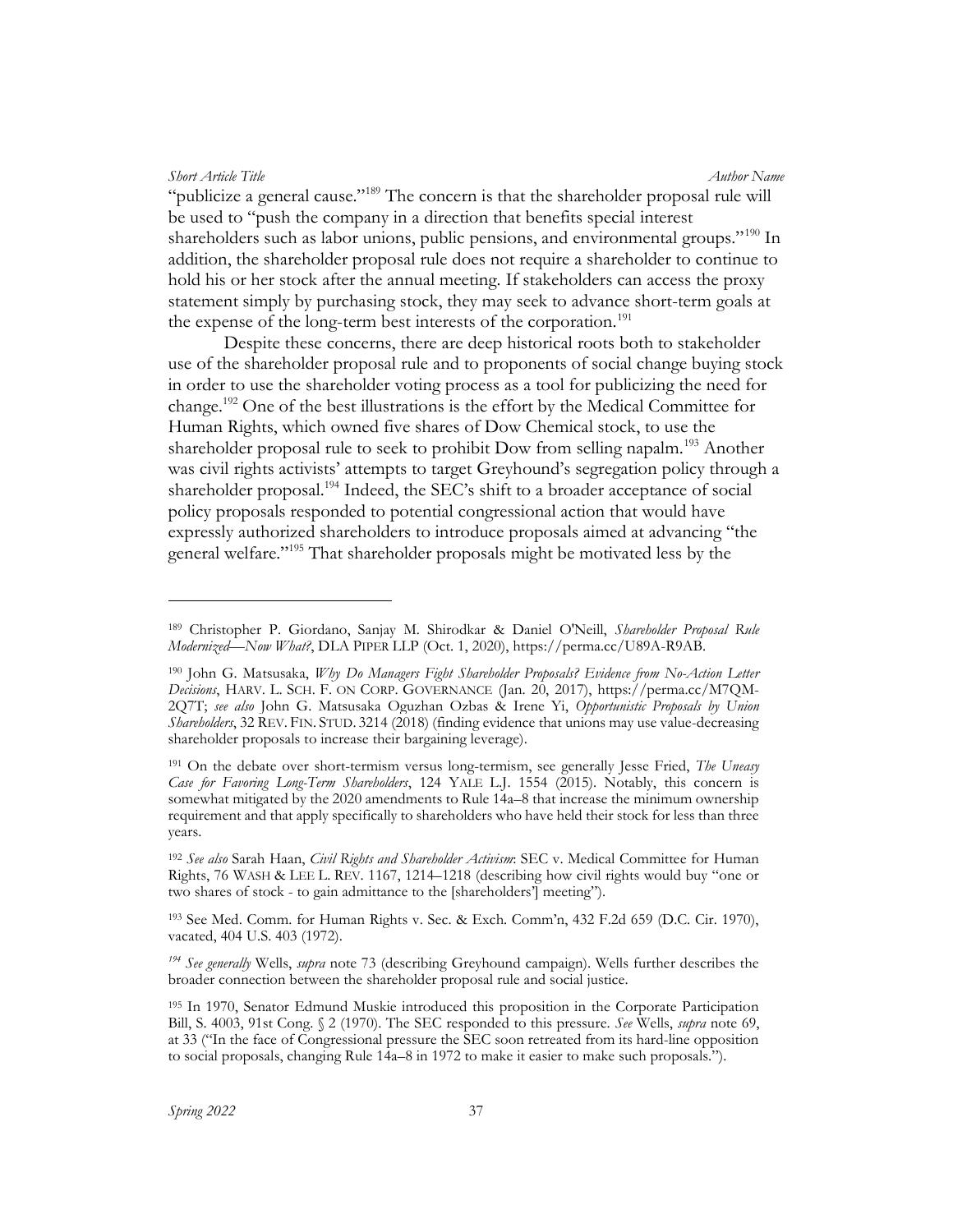economics of the issuer and instead reflect a broader social objective is consistent with a practice that extends back to at least the 1960s.<sup>196</sup>

Because of the ability of stakeholders to access the annual meeting agenda by acquiring a relatively modest ownership stake in a company, purpose proposals seem particularly well suited as a mechanism for debate among shareholders and other potentially competing shareholder groups. Moreover, enabling stakeholders to raise their concerns through the shareholder proposal process may be the most efficient mechanism for placing these issues on the corporate agenda because institutional investors are likely to be poorly positioned to identify those social policy problems most appropriate for corporate consideration.<sup>197</sup>

The potential pitfalls of allowing small shareholders and stakeholders to submit purpose proposals are largely mitigated by the fact that, for a shareholder proposal to have a meaningful impact, it must command a substantial amount of voting support. The voting process thus serves to discipline the wasteful or inappropriate use of the rule. The evolution of shareholder voting, however, may interfere with this process. Today, an overwhelming majority of the votes cast at large publicly traded companies are cast by institutional intermediaries.<sup>198</sup> Those intermediaries are agents; they exercise voting authority over the shares they control, but individual pension fund beneficiaries and mutual fund customers hold the economic interest in those shares.

This separation of voting power and economic interest, which I have characterized elsewhere as "empty voting,"<sup>199</sup> gives rise to potential agency costs. Cathy Hwang and Yaron Nili present data indicating that shareholders have been the driving force behind stakeholder governance.<sup>200</sup> The efforts they document, however, are by institutional intermediaries.<sup>201</sup> Institutional investors may have a variety of

<sup>&</sup>lt;sup>196</sup> "The use of shareholder proposals to advance social policy goals became prevalent in the 1960s and 1970s when shareholder proponents discovered the device's utility." Eric A. Welter, Note, The Shareholder Proposal Rule: A Change to Certainty, 60 GEO. WASH. L. REV. 1980, 1981 n.8 (1992).

<sup>&</sup>lt;sup>197</sup> See Fisch, supra note 24, at 14 ("It is unclear that asset managers have the skill set to solve complex social problems.").

<sup>&</sup>lt;sup>198</sup> Id. at 2 ("[I]nstitutional investors own 70–80% of the stock in large publicly traded companies in the United States.").

<sup>199</sup> Id.

<sup>&</sup>lt;sup>200</sup> Cathy Hwang & Yaron Nili, Shareholder-Driven Stakeholderism, 2020 U. CHI. L. REV. ONLINE 1 (2020).

 $^{201}$  See, e.g., id. at 10 (describing shareholder influence over ISS and Glass Lewis voting policies). The shareholders that influence those policies are institutional investors. See ISS Opens 2021 Policy Surveys; Glass Lewis Seeks Informal Feedback, COOLEY LLP (Aug. 16, 2021), https://perma.cc/7Q8N-C624 (explaining that, as part of its annual vote recommendation updates, "ISS collects information from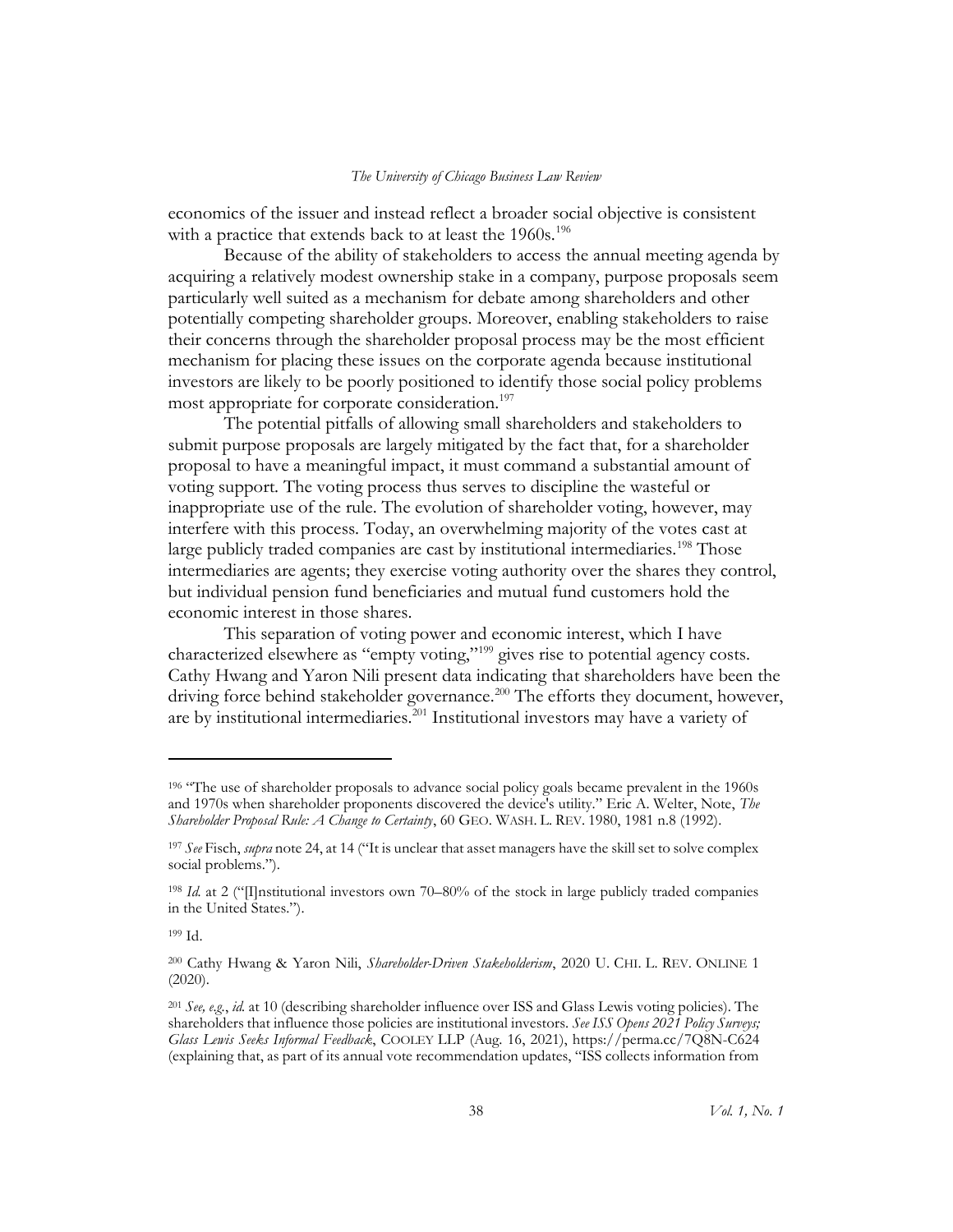reasons for favoring social policy proposals or stakeholder governance, but those preferences may not be shared by their beneficiaries.<sup>202</sup> Given the outsized influence that institutional intermediaries exercise over voting outcomes, the potential impact of the interests of fund sponsors and managers over institutional voting behavior is particularly problematic.<sup>203</sup>

Intermediation may result in institutional investors supporting stakeholder governance to a greater degree than their beneficiaries would prefer.<sup>204</sup> It may, alternatively, produce the opposite result. As detailed above, advocates of stakeholder governance have been inconsistent as to whether their objective is to increase long-term shareholder value or to enable corporations to sacrifice shareholder value in favor of other goals. Intermediaries exercise their voting power subject to fiduciary duties to their beneficiaries and, although they can perhaps plausibly defend support for stakeholder governance that instrumentally increases shareholder value, $205$  at the end of the day, their loyalty runs to shareholders and not society more generally. Indeed, to the extent that proponents defend conversion to a PBC as necessary to enable corporations to sacrifice shareholder value in favor of the interests of other stakeholders, it is unclear that intermediaries can support such

institutional shareholders, corporate issuers, corporate directors and other market constituents in the form of an annual survey").

<sup>&</sup>lt;sup>202</sup> These reasons may include marketing, avoiding adverse regulatory action and currying political favor. See Schwartz, supra note 26.

<sup>203</sup> As Bernie S. Sharfman observes, "the Big Three's voting power is even greater than the percentage of shares they hold under management since they have a much greater propensity to vote their shares relative to those retail investors who hold their shares directly in brokerage accounts." Opportunism in the Shareholder Voting of the "Big Three" Investment Advisers to Index Funds, 48 J. CORP. L. 1, 5 (Feb. 5, 2022).

<sup>204</sup> In fact, institutional assets are subject to a double layer of intermediation because a substantial amount of mutual fund money is invested through pension and 401(k) plans in which plan sponsors choose the menu of investment options that are available to plan participants. See Lund, *supra* note 187 ("The bulk of the Big Three's revenue comes from corporate and public pension plans and not individuals.").

<sup>205</sup> Some commentators have defended stakeholder governance as consistent with a "portfolio approach" that would "increase returns across the portfolio if even not maximizing for particular firms." See, e.g., Jeffrey Gordon, Systemic Stewardship, J. CORP. L. (forthcoming 2022); see also Notice of Exempt Solicitation, *supra* note 123 (explaining that "as a PBC, BlackRock would be more likely to take actions that reduce any number of externalities in order to improve local and global economies and returns to diversified shareholders even if the actions reduced its long-term internal rate of return"). Systemic stewardship claims assume, however, that a socially responsible investment will reduce the overall level of business activities that harm an investor's portfolio, such as carbon-intensive practices. These claims depend on the assumption that a fully diversified institutional investor owns the entire universe of companies that could engage in such harm. It is likely, however, that an investor's pressure on its portfolio companies to, for example, sell dirty assets, may simply result in those assets being sold to a company that is outside the investor's portfolio, a result that does not reduce the level of socially harmful activity.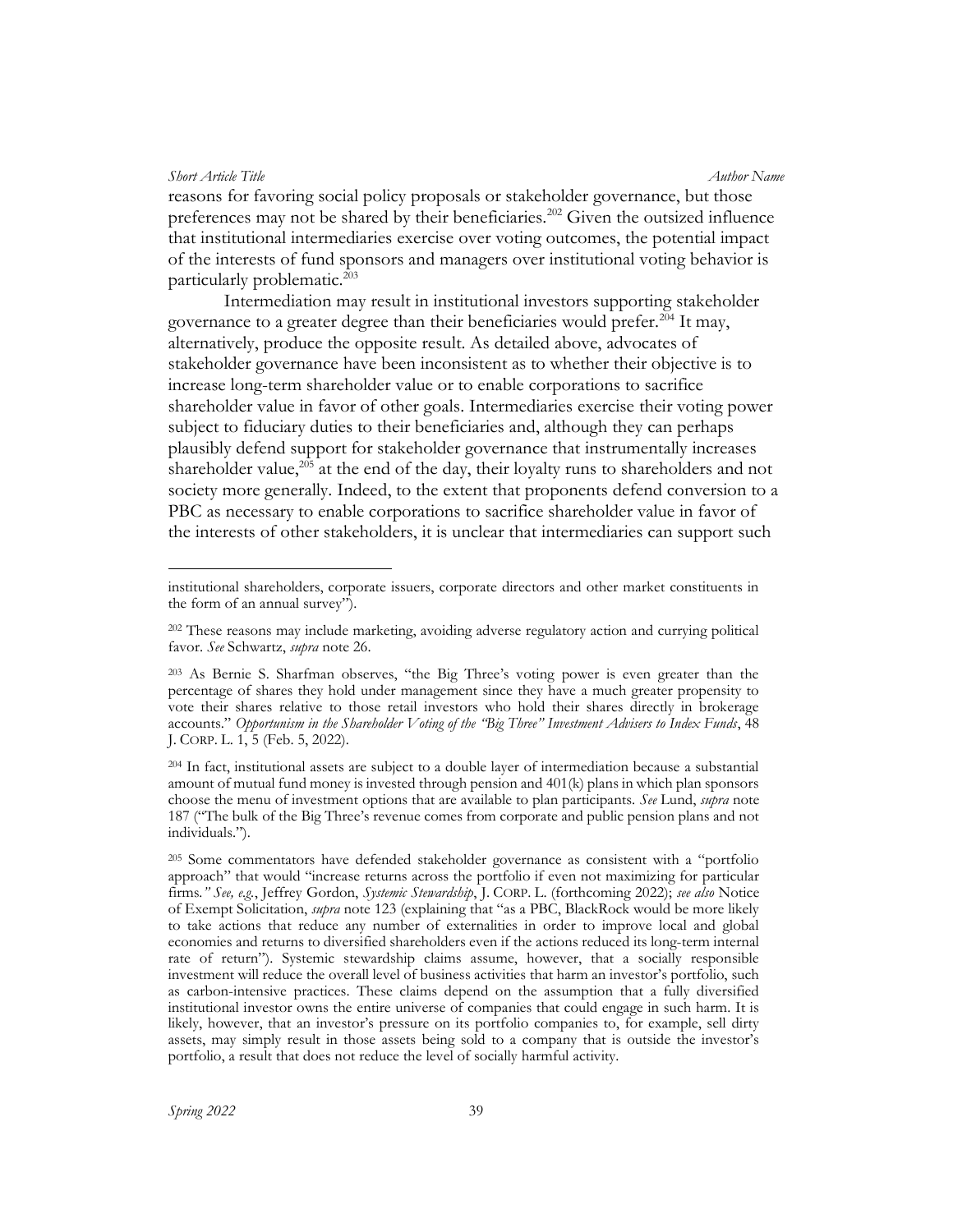proposals consistent with their fiduciary duties.<sup>206</sup> Proponents of purpose proposals have defended the PBC as a tool that enables a corporation to commit to not putting shareholders first.<sup>207</sup> If a corporation commits to not putting shareholders first, can a fiduciary investing the money of its beneficiaries buy the stock?<sup>208</sup>

As a result, it is plausible that the intermediation associated with public company voting has the effect of suppressing the level of support that purpose proposals would enjoy if those with skin in the game were able to express their preferences directly.<sup>209</sup> Moreover, concern about their fiduciary obligations may prevent institutions from fully participating in the debate over stakeholder governance. In particular, institutions may be constrained from arguing in favor of

BLACKROCK INVESTMENT STEWARDSHIP, PROXY VOTING GUIDELINES FOR U.S. SECURITIES 20 (Jan. 2022) (emphasis added), https://perma.cc/VZ2Q-S4RL.

<sup>209</sup> One poll reports, for example, that 75% of millennial investors "would be willing to sacrifice some performance on their investments to achieve an ESG goal."), *Kiplinger – Domini Poll: ESG* Investing Is Gaining Traction, KIPLINGER (Oct. 12, 2021), https://perma.cc/3T7A-HHLL.

<sup>206</sup> Julia D. Mahoney and Paul G. Mahoney observe that an admission that institutions were sacrificing value for values would constitute a breach of fiduciary duty. See Julia D. Mahoney & Paul G. Mahoney, The New Separation of Ownership and Control: Institutional Investors and ESG, 2021 COLUM. BUS. L. REV. 840 (2021) (arguing that institutions cannot sacrifice value for values consistent with their fiduciary duties); see also Max M. Schanzenbach & Robert H. Sitkoff, Reconciling Fiduciary Duty and Social Conscience: The Law and Economics of ESG Investing by a Trustee, 72 STAN. L. REV. 381, 385– 86 (2020) (maintaining that a trustee's authority to consider ESG factors is only appropriate if: "(1) the trustee reasonably concludes that the ESG investment program will benefit the beneficiary directly by improving the risk-adjusted return; and (2) the trustee's exclusive motive for adopting the ESG investment program is to obtain this direct benefit").

<sup>207</sup> See, e.g., Goldman Sachs Grp. Inc., Notice of Exempt Solicitation (Form PX14A6G) (2021), https://perma.cc/D734-DGED ("[T]ransitioning to a PBC is consistent with the aforementioned commitment to obligate our company directors' fiduciary duties to all stakeholders alike, not just shareholders.").

<sup>208</sup> The Department of Labor (DOL) adopted a rule in 2020 that appeared to limit the power of retirement plan fiduciaries to consider non-pecuniary factors. See Quinn Curtis, Jill Fisch & Adriana Robertsonet al., Do ESG Funds Deliver on Their Promises?, 120 Mich. L. Rev. 393, 416–18 (2021) (describing history and scope of DOL rule). The Biden Administration announced its disapproval of the rule, and on Oct. 14, 2021, the DOL proposed a new rule that would authorize ERISA fiduciaries to consider ESG factors. Id. at 418. Nonetheless, ERISA fiduciaries continue to be concerned about potential litigation risk from decisions that explicitly favor stakeholder governance over shareholder value. Id. For example, BlackRock's 2022 voting guidelines appear deliberately ambiguous on this issue. BlackRock explains that:

Corporate form Proposals to change a corporation's form, including those to convert to a public benefit corporation ("PBC") structure, should clearly articulate how the interests of shareholders and different stakeholders would be augmented or adversely affected, as well as the accountability and voting mechanisms that would be available to shareholders. We generally support management proposals if our analysis indicates that shareholders' interests are adequately protected. Corporate form shareholder proposals are evaluated on a case-by-case basis.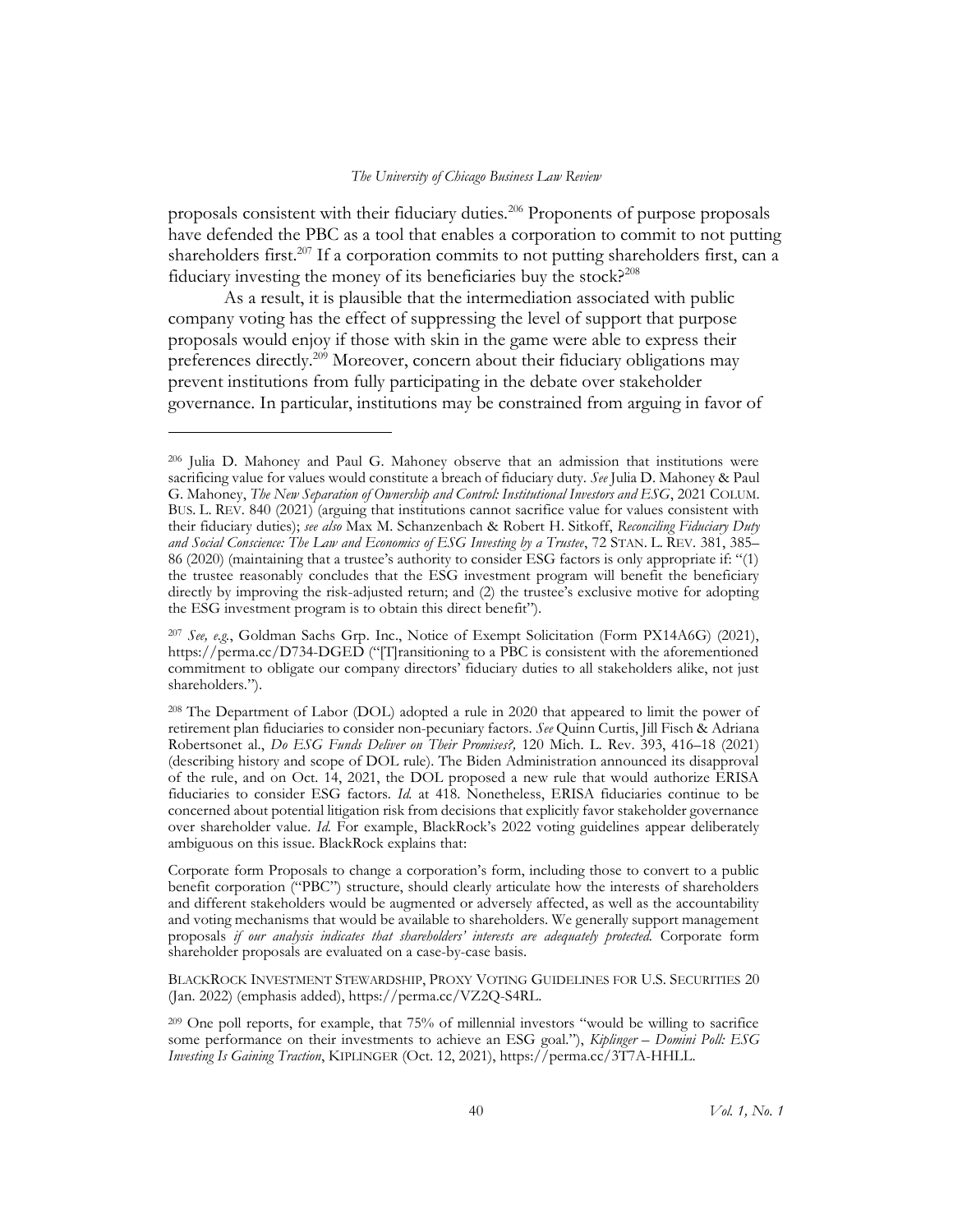Short Article Title Author Name (Author Name Author Name Author Name Author Name stakeholder governance that sacrifices shareholder interests in favor of societal value, even if such sacrifices are the most compelling rationale for stakeholder governance.

Although these concerns about the integrity of the voting process extend beyond purpose proposals, stakeholder governance offers a particularly compelling example of the potential tension between Rule 14a–8 and the heavily-intermediated voting process. If Rule 14a–8 is to function effectively as a tool for bringing debates over social policy inside the corporation, corporations will need to find a way to engage the voices of their true shareholders, not just those who manage their assets. I have identified elsewhere potential mechanisms for such engagement, including pass-through voting, allowing mutual fund shareholders to convey their voting preferences to mutual fund managers, and increased product differentiation in the mutual fund industry.<sup>210</sup>

A separate but related concern about shareholder proposals is the prospect that they can induce changes in corporate behavior irrespective of the outcome of a shareholder vote if they are settled without being submitted to the shareholders. A substantial number of shareholder proposals are settled and, as Sarah Haan warns, such settlements threaten to undermine the value of the shareholder proposal process both in enhancing transparency and providing a mechanism for ascertaining the preferences of a majority of shareholders.<sup>211</sup> Haan also questions the degree to which corporate obligations incurred in connection with the settlement of a shareholder proposal are enforceable.<sup>212</sup> As with intermediation, the risk of settlement is not unique to purpose proposals. Notably, however, although shareholders have only introduced a limited number of purpose proposals to date, one such proposal, submitted by James McRitchie at Broadridge, has already been settled and withdrawn.<sup>213</sup>

## VI. CONCLUSION

Purpose proposals currently present both a good news story and a bad news story. The good news story is that shareholder proposals are again doing the work of bringing a key governance issue—the desirability of stakeholder governance—to the

<sup>&</sup>lt;sup>210</sup> Fisch, *supra* note 24; see also Sharfman, supra note 203, at 28–29 (summarizing several feasible mechanisms by which retail investors could convey their voting preferences to fund managers).

 $^{211}$  See Haan, supra note 45, at 292 ("Regardless of which theory we adopt to justify the shareholder proposal, its ends are only served when a qualifying proposal leads to publication in the proxy and a shareholder vote.").

<sup>212</sup> Id. at 322.

<sup>213</sup> The S'holder Commons, supra note 141.